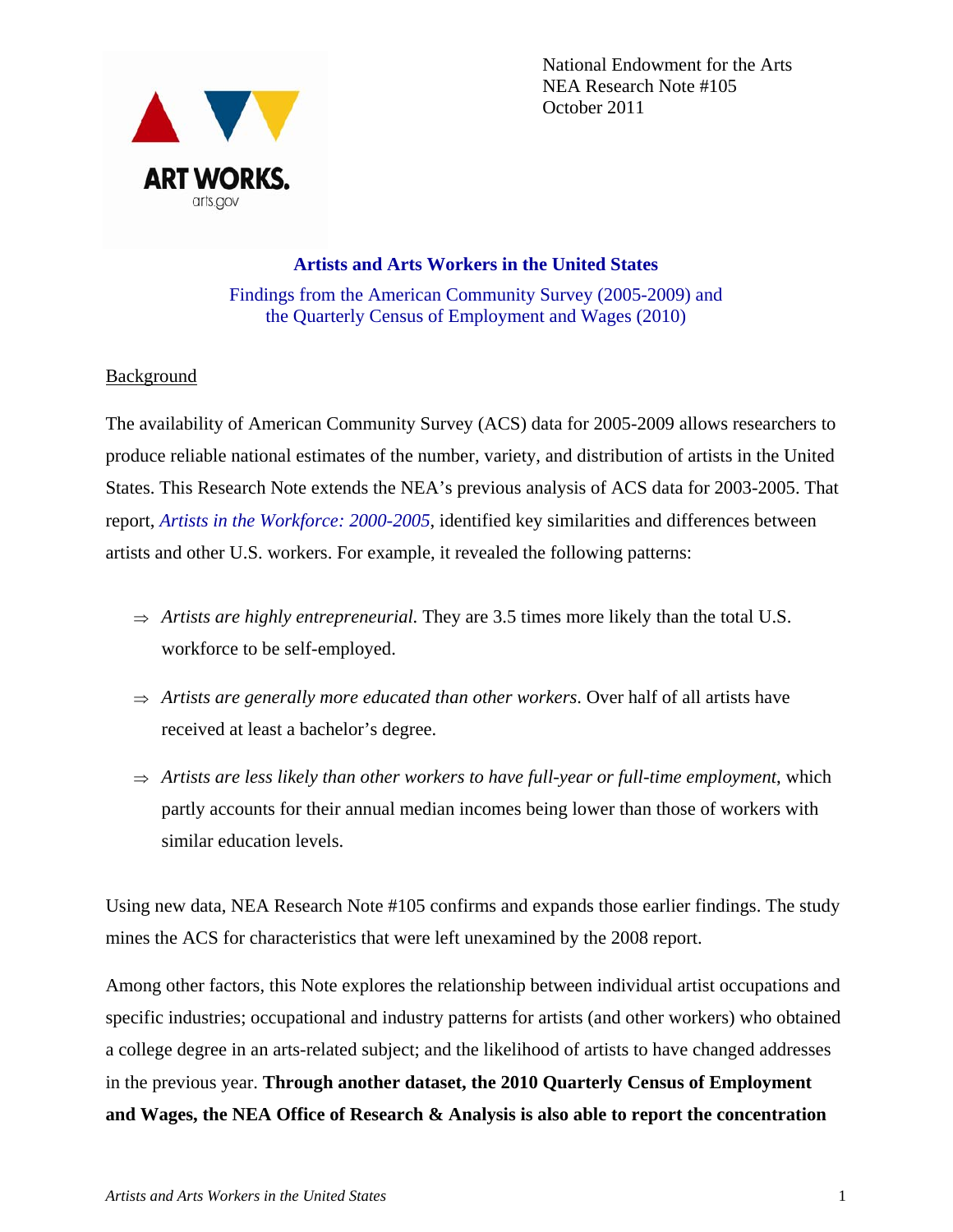**of arts employment at the state and metropolitan level**. Together, these new variables bring greater depth to our understanding of artists and arts industries as core components of the total U.S. labor force.

### Introduction

For more than three decades, the National Endowment for the Arts has reported on the number, variety, and distribution of artists in the United States. The NEA's Office of Research & Analysis bases these statistics on nationally representative data from the U.S. Census Bureau. Formerly, researchers were obliged to wait until each decennial census (e.g., in 1970, 1980, 1990, and 2000) before they could begin analyzing and reporting facts and figures about the nation's artists.

In 2003, however, the U.S. Census Bureau launched the annual American Community Survey (ACS), which was designed to replace the decennial census' "long-form" questions about employment. With the advent of this survey, researchers had the ability to produce reliable yearly estimates of artists and other workers.

Yet this resource could not be tapped immediately. Since 2003, ACS' public-use data files have lacked adequate sample sizes for a thorough analysis of artists, which compose 1.4 percent of the total U.S. workforce. In 2008, therefore, the NEA merged data files from 2003 through 2005 to obtain estimates comparable to those from the 2000 decennial census.

Findings of that study appeared in *Artists in the Workforce: 1990 to 2005*. The report showed that from 1990 to 2005, artists had grown at the same rate as the overall labor force, after a 20-year surge that surpassed the growth rate of other U.S. workers. The report also found that artists are highly entrepreneurial—they are 3.5 times more likely to be self-employed—and they have generally higher levels of education than most other workers. (Both findings have been confirmed by the present study.)

On the other hand, far fewer artists work full-time or full-year, compared with other workers; and though they qualify as "professional" workers, according to Census nomenclature, they still earn far less than other workers in this category. Finally, the 2008 report showed where artists are likely to cluster, by geographic region, state, and metropolitan area.

With the publication of this Research Note (#105), the American Community Survey has amassed four additional years of data about U.S. artists. Compiling multi-year averages from the ACS' public-use data for 2005 through 2009, the NEA's Office of Research & Analysis now can extend the terrain mapped by the 2008 report.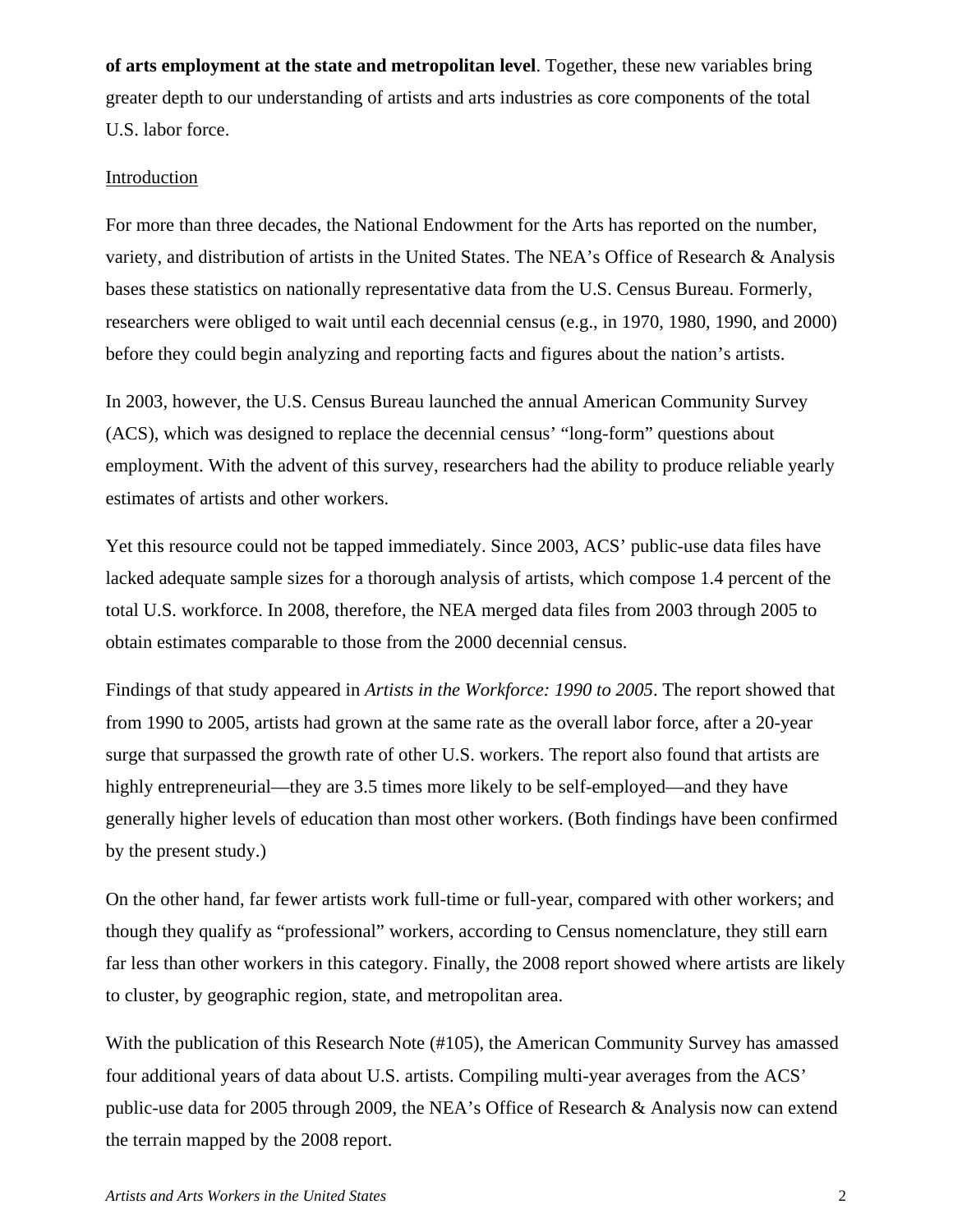Before proceeding, one should acknowledge some limitations of this analysis. First, while a revision to the ACS questionnaire has led to more accurate measures of the artist workforce, the change limits its comparability of 2005-2009 estimates with those from the 2000 decennial census. $<sup>1</sup>$ </sup>

To ascertain trends in the size of the artist labor force, therefore, this Note draws on the Current Population Survey, a monthly household survey sponsored by the Bureau of Labor Statistics.<sup>2</sup>

Second, with few exceptions, this report does not present data about individual artist occupations at the state level. The ACS estimates shown here stem from the 2005-2009 public file—a sample of approximately 67 percent of the ACS respondents in those years. Although roughly 15 million people are represented in this public file, sample sizes are still too small to yield accurate estimates of artists in certain occupations (e.g., actors) in small-population states. As a result, for the majority of the state comparisons in this Note, artists are considered as a group, irrespective of the distinct occupations of which they are comprised.

The NEA's Office of Research & Analysis plans to report detailed artist occupation estimates for states and metropolitan areas in 2012 or 2013, following the release of the Census Bureau's "EEO Tables," which will draw on the full ACS to provide detailed occupational data for states and metropolitan areas.

As with the NEA's previous research reports on artists in the workforce, this Note examines 11 distinct artist occupations, separately and together (see text box, *p.4*):

| $\Rightarrow$ | Actors                                   | $\Rightarrow$ Musicians               |
|---------------|------------------------------------------|---------------------------------------|
|               | $\Rightarrow$ Announcers                 | $\Rightarrow$ Other entertainers      |
|               | $\Rightarrow$ Architects                 | $\Rightarrow$ Photographers           |
|               | $\Rightarrow$ Dancers and choreographers | $\Rightarrow$ Producers and directors |
|               | $\Rightarrow$ Designers                  | $\Rightarrow$ Writers and authors     |
|               |                                          |                                       |

 $\Rightarrow$  Fine artists, art directors, and animators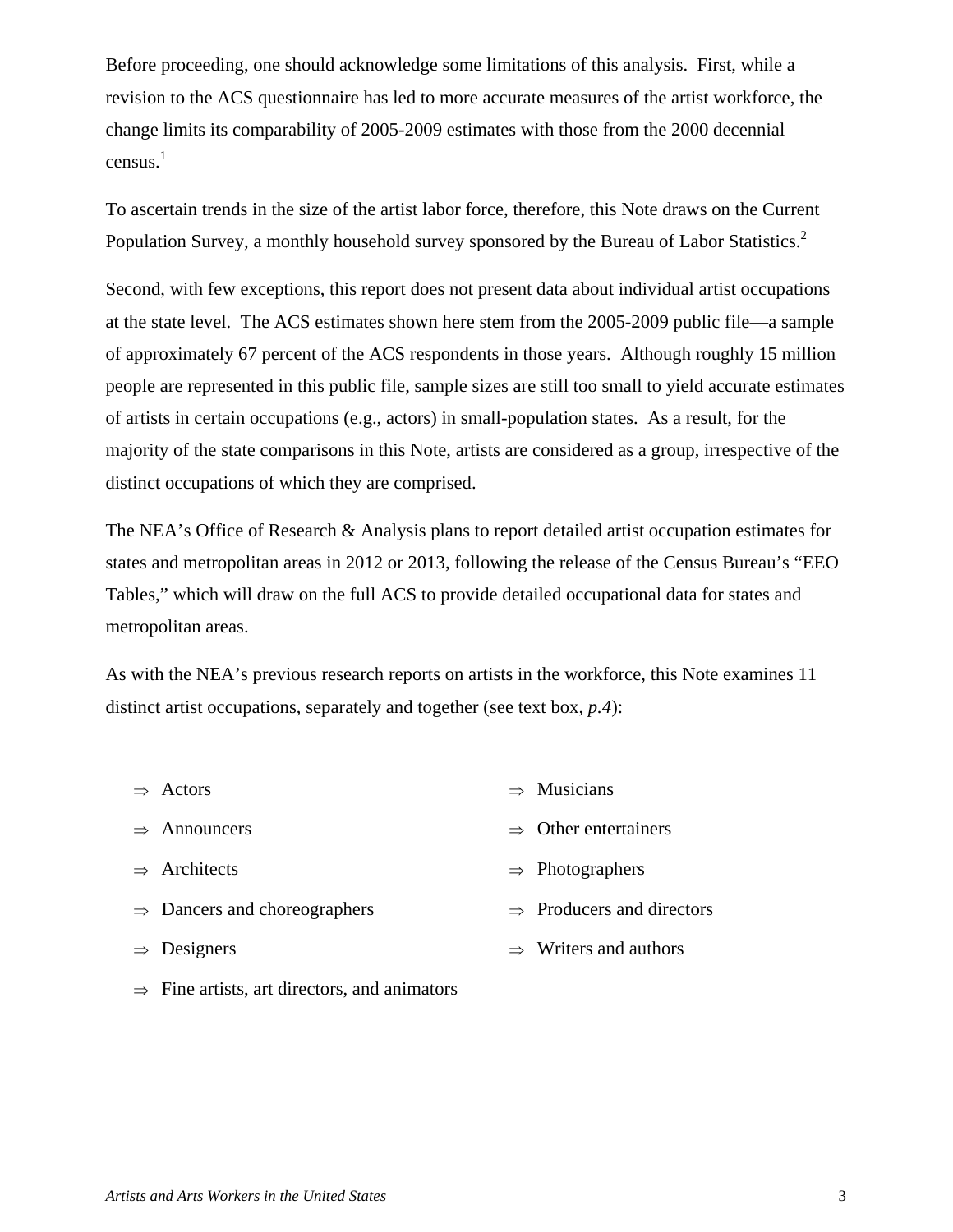To be counted as an artist, survey respondents must have identified a job within one of these 11 occupational categories as accounting for the most number of hours worked in a given week. In other words, being an artist is their "primary" job. A separate data source, the U.S. Current Population Survey, reveals that in 2010 roughly 264,000 U.S. workers had a "secondary" job as an artist—that is, they worked most of their weekly hours in another job.<sup>3</sup>

This Research Note groups key findings into four topic areas: 1) the number of artists and the distribution of specific artist occupations; 2) artists' socioeconomic and demographic traits; 3) artists' working patterns, including industry affiliations, sector employment, and undergraduate training; and 4) concentration of artists and arts workers at the state and/or metropolitan level. Detailed tables appear at the back of this Note.

**Actors**—stage, television, radio, video, or motion picture

**Announcers**—radio, television, public address systems, events

**Architects**—private residencies, commercial buildings, landscape architecture

**Fine artists, art directors, and animators**—art directors; craft artists; fine artists include: painters, sculptors, and illustrators; multimedia artists; animators

**Dancers and choreographers**—dancers, choreographers, and dance teachers

**Designers**—commercial and industrial designers; fashion designers; floral designers; graphic designers; interior designers; merchandise displayers; and set and exhibit designers

**Other entertainers—circus performers; comics; jugglers; magicians; puppeteers; rodeo** performers; show girls; ventriloquists, and other entertainers

**Musicians**—music directors, composers, musicians, and singers

**Photographers**—includes scientific photographers, aerial photographers, and photojournalists

**Producers and directors**—stage, television, radio, video, or motion picture production

**Writers and authors**—advertising writers; authors; biographers; copy writers; crossword-puzzle creators; film writers; magazine writers; novelists; playwrights; sports writers; and lyricists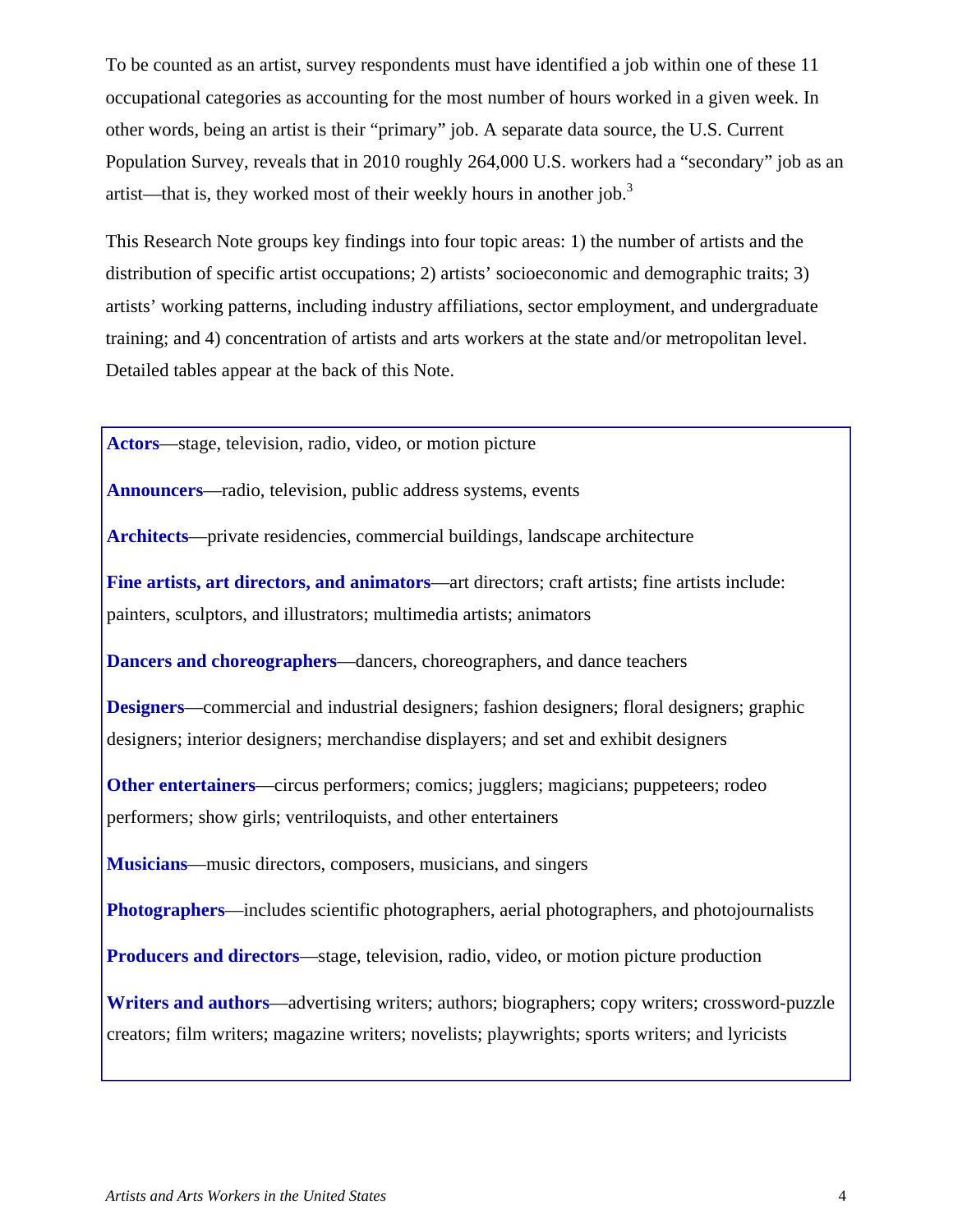# **Key Findings**

# NUMBER AND VARIETY OF U.S. ARTISTS

## **1. There are 2.1 million artists in the United States.**

- More than a third of those artists (39 percent, or 828,747 workers) are designers—a category that includes commercial and industrial designers, fashion designers, floral designers, graphic designers, interior designers, merchandise displayers, and set and exhibit designers.
- Fine artists, art directors, and animators make up 10 percent of all artists (212,236) workers).
- Writers/authors and architects each compose 9-10 percent of all artists (197,768 and 203,272 workers, respectively).
- Musicians (185,675 workers) outpace other performing artist categories (actors, announcers, entertainers, and dancers and choreographers) at 9 percent.
- Photographers and producers/directors each make up 7 percent of all artists.

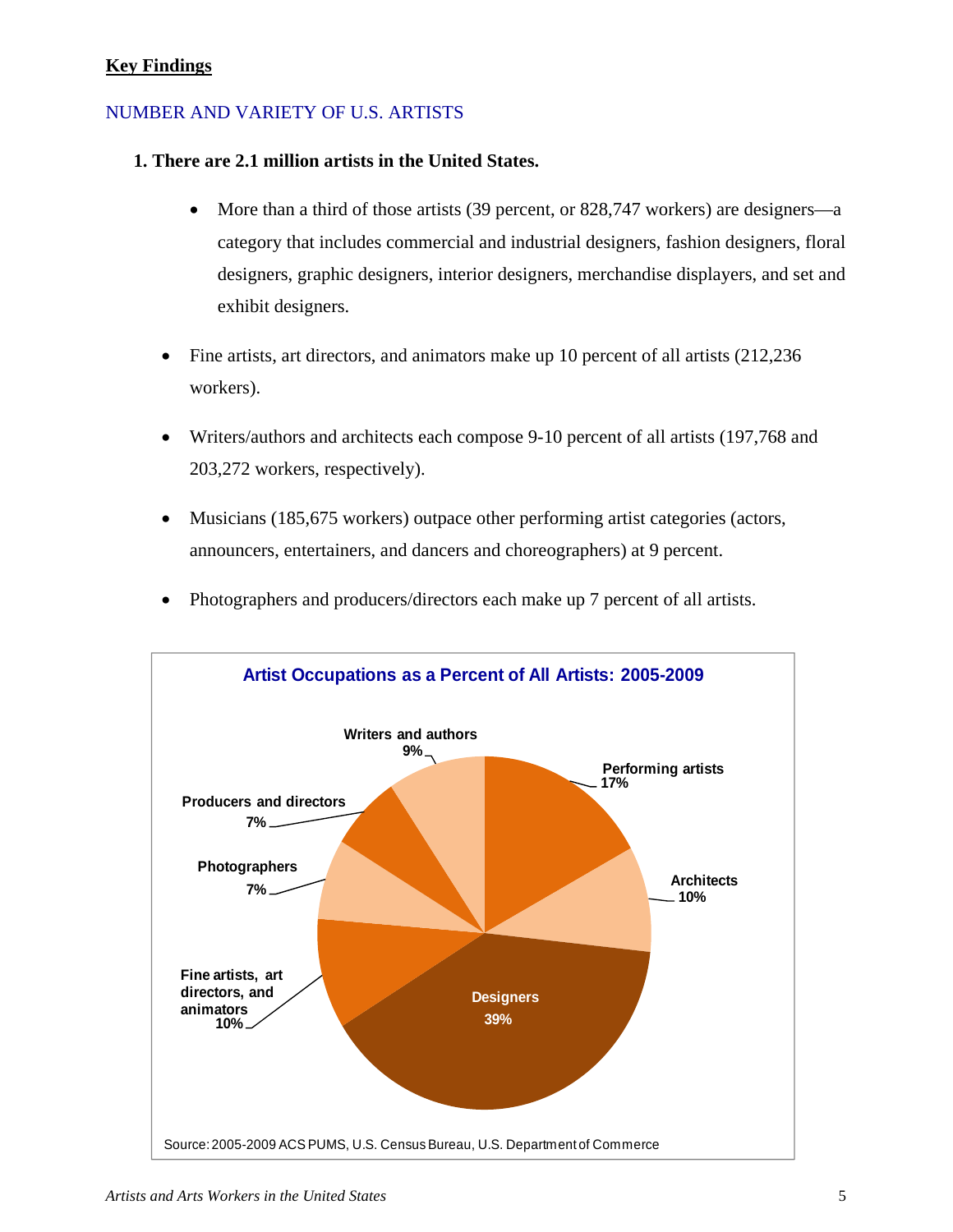#### **The Artist Workforce: 2005-2009**

|                                            | Number    | Percentl |
|--------------------------------------------|-----------|----------|
| <b>All artists</b>                         | 2,099,394 | 100.0%   |
| Actors                                     | 46,526    | 2.7%     |
| Announcers                                 | 55,302    | 2.6%     |
| Architects                                 | 203,272   | 8.9%     |
| Dancers and choreographers                 | 24,713    | 1.3%     |
| Designers                                  | 828,747   | 38.8%    |
| Fine artists, art directors, and animators | 212,236   | 10.7%    |
| <b>Musicians</b>                           | 185,675   | 9.2%     |
| Other entertainers                         | 45,227    | 2.3%     |
| Photographers                              | 154,914   | 7.7%     |
| Producers and directors                    | 145,014   | 6.4%     |
| Writers and authors                        | 197,768   | 9.6%     |

Source: 2005-2009 ACS PUMS, U.S. Census Bureau, U.S. Department of Commerce

# **2. Improvements to the national survey have yielded more accurate estimates—and a larger count of artists—than previously reported.**

- The total number of artists identified by the American Community Survey in 2005-2009 (2.1 million) represents nearly an 11 percent increase over estimates from the first half of the last decade  $(1.9 \text{ million})$ .<sup>4</sup>
- This difference can be attributed partly to a change in the survey questionnaire.
	- Beginning in 2008, the American Community Survey asked a follow-up question about weekly employment, in an effort to identify more part-time and self-employed workers. This attempt has resulted in a slightly larger, more accurate estimate of artists in the U.S. population.
- A separate survey, sponsored by the Bureau of Labor Statistics, shows that between 2000 and 2009, the artist labor force increased by 5 percent. By contrast, the civilian labor force grew by nearly 8 percent over that period.<sup>5</sup>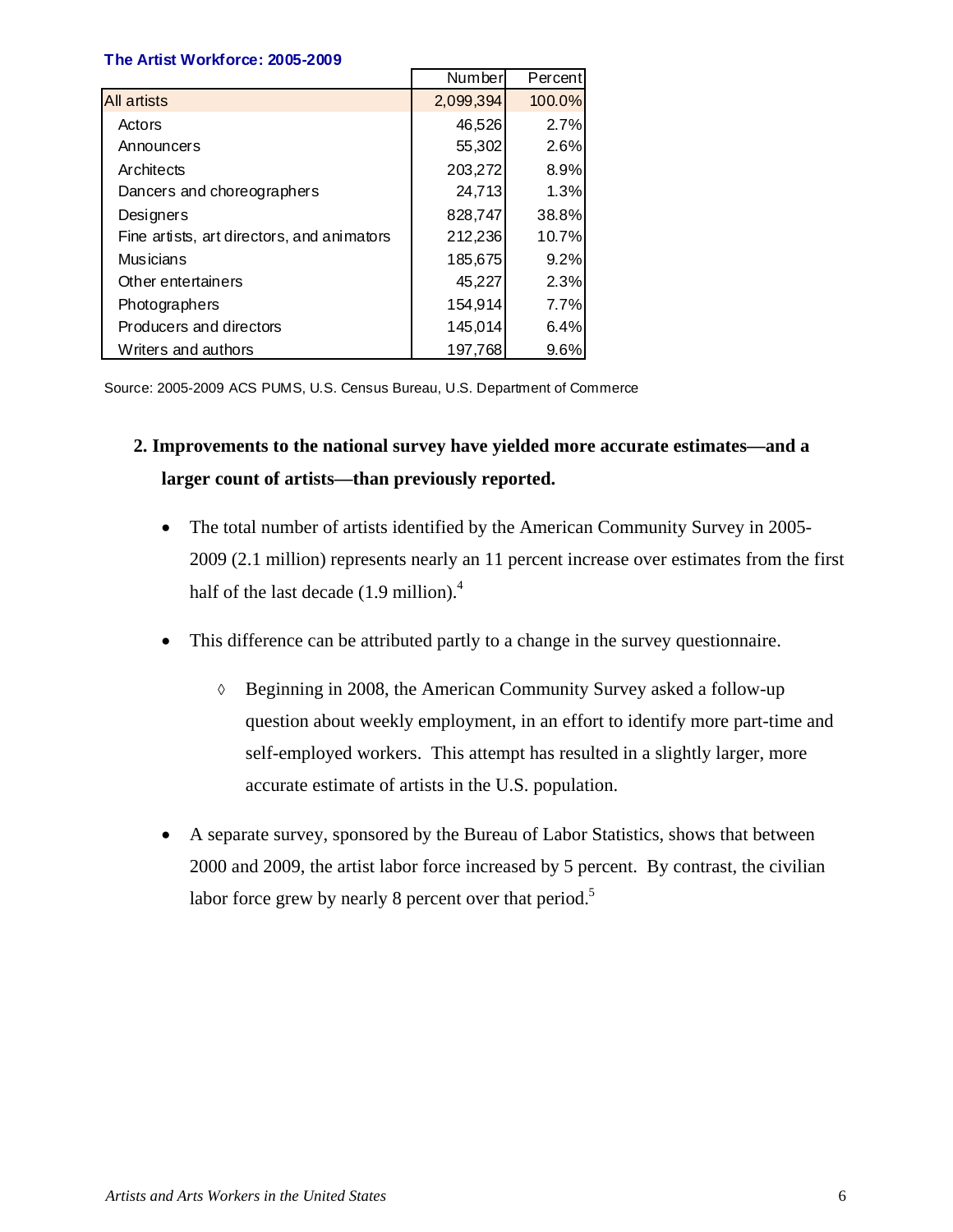

# ARTIST DEMOGRAPHICS

- **3. Artists are less socioeconomically and demographically diverse than the total U.S. workforce. Across individual artist occupations, however, there are a wide range of differences.** 
	- *Race/ethnicity:* Artists are less likely than other workers to be of a minority race or ethnicity, but this pattern varies greatly by specific artist occupation.
		- $\lozenge$  Only 13 percent of writers and authors are non-white and/or Hispanic, compared with 32 percent of the total workforce.
		- $\Diamond$  Yet 27 percent of actors are non-white and/or Hispanic—roughly the same proportion of musicians, announcers, and other entertainers.
		- $\lozenge$  41 percent of all dancers and choreographers are non-white and/or Hispanic—nine points higher than the corresponding share of the U.S. workforce.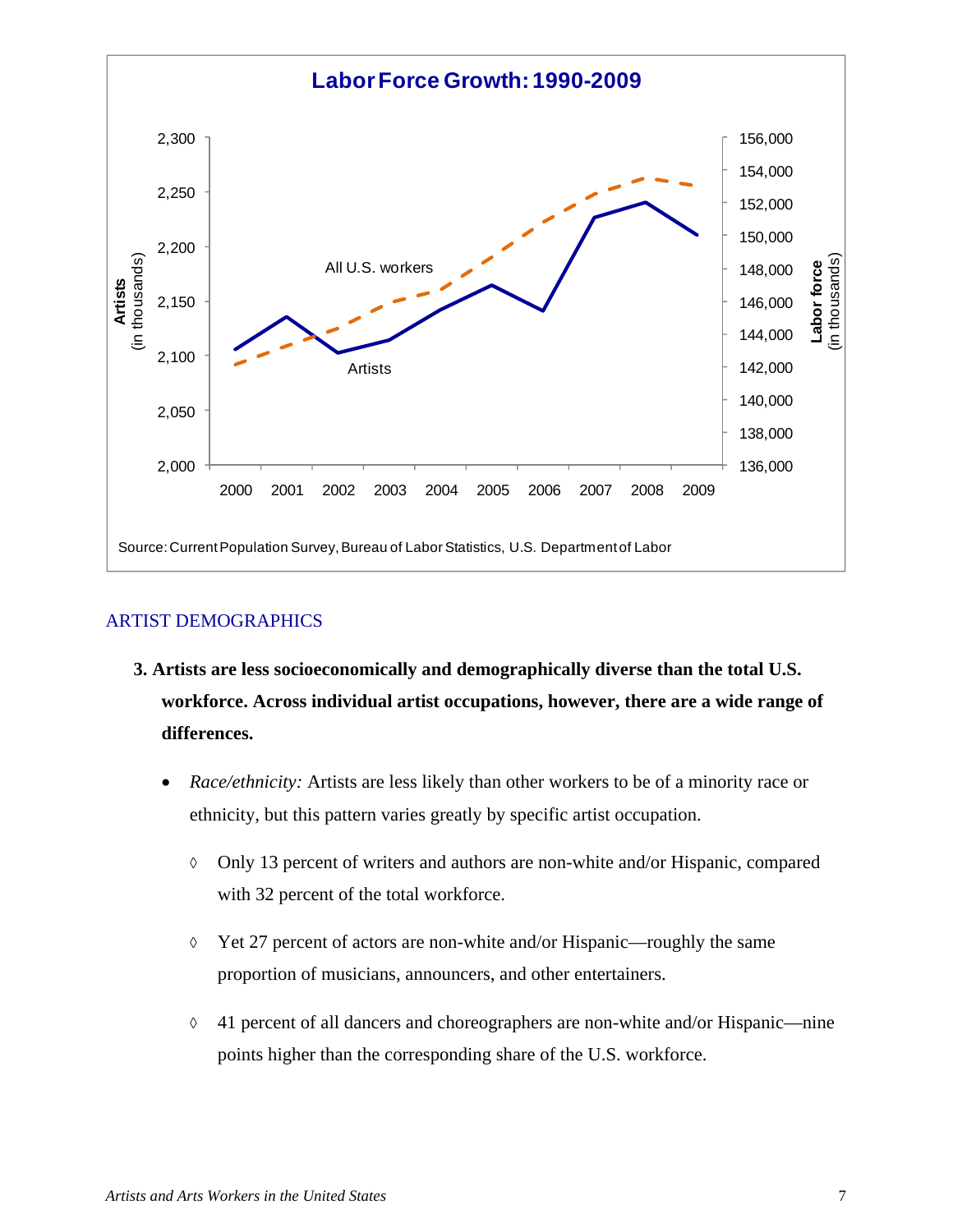#### **Percent of U.S. Artists in Racial/Ethnic Minority Groups, 2005-2009**

| Total labor force                          | 31.7% |
|--------------------------------------------|-------|
| All artists                                | 20.4% |
| Actors                                     | 26.9% |
| Announcers                                 | 27.1% |
| Architects                                 | 19.0% |
| Dancers and choreographers                 | 41.1% |
| Designers                                  | 20.7% |
| Fine artists, art directors, and animators | 17.3% |
| Musicians                                  | 24.3% |
| Other entertainers                         | 27.7% |
| Photographers                              | 20.1% |
| Producers and directors                    | 20.7% |
| Writers and authors                        | 13.2% |

Source: 2005-2009 ACS PUMS, U.S. Census Bureau, U.S. Department of Commerce

- *Immigrant status:* Architects and designers are the most likely to be foreign-born (14 to 16 percent, roughly the same rate as that of the total U.S. workforce). Foreign-born architects often come from India, Mexico, the Philippines, and China, while foreignborn designers often come from Mexico, Korea, and the Philippines. Artists as a whole are less likely to be foreign-born than are other U.S. workers.
	- 18 percent of architects speak a language other than English at home, compared with 9 percent of all writers and authors.

| Total labor force                          | 15.4% |
|--------------------------------------------|-------|
| All artists                                | 12.2% |
| Actors                                     | 9.5%  |
| Announcers                                 | 10.4% |
| Architects                                 | 16.0% |
| Dancers and choreographers                 | 12.8% |
| Designers                                  | 14.0% |
| Fine artists, art directors, and animators | 12.7% |
| Musicians                                  | 11.2% |
| Other entertainers                         | 9.1%  |
| Photographers                              | 10.0% |
| Producers and directors                    | 10.1% |
| Writers and authors                        | 6.6%  |

#### **Percent of U.S. Artists Who Are Foreign-Born, 2005-2009**

Source: 2005-2009 ACS PUMS, U.S. Census Bureau, U.S. Department of Commerce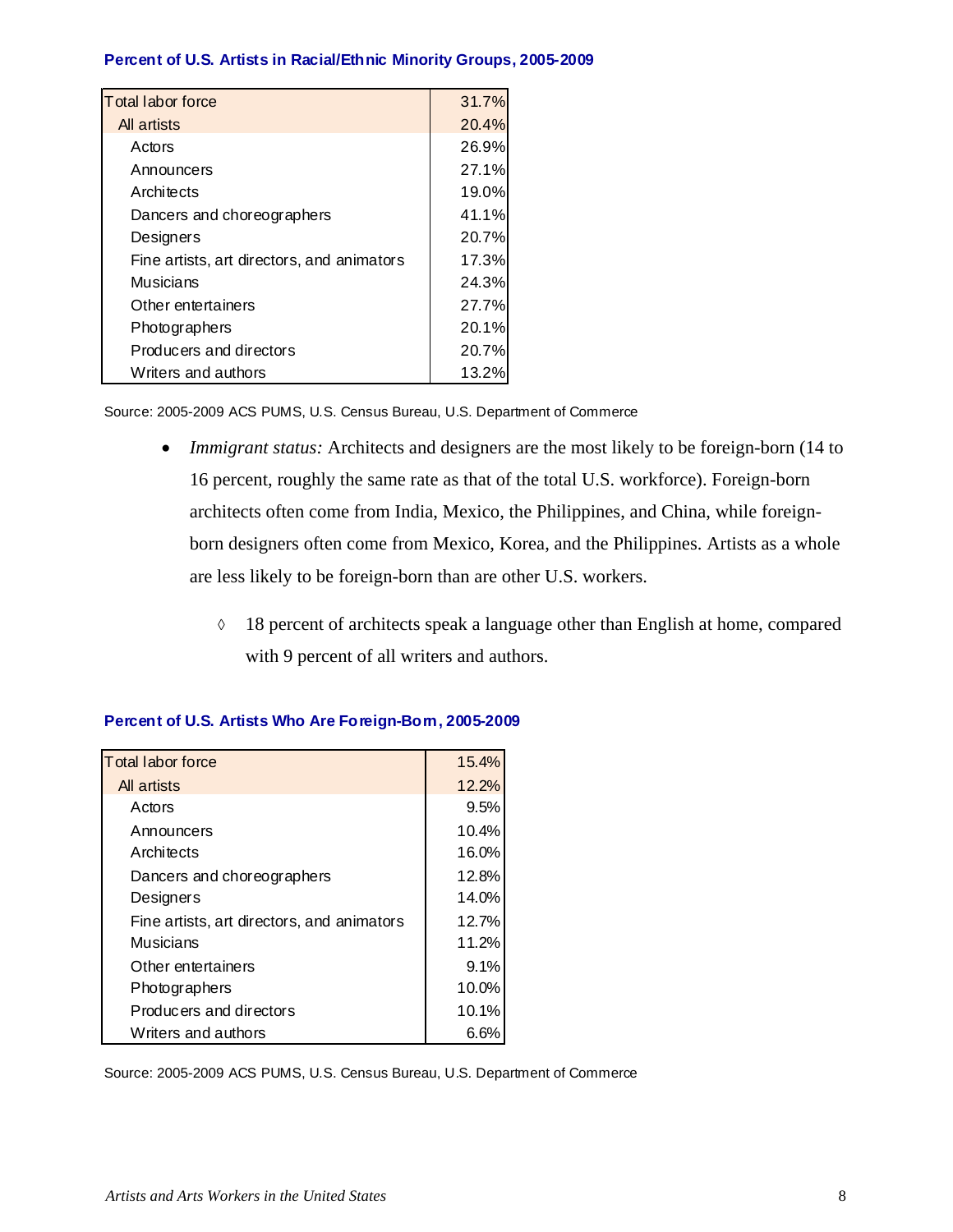- *Education:* Although, on average, artists are more educated (with 59 percent having at least a bachelor's degree, compared with 32 percent of all workers)—this characteristic again varies by specific occupation.<sup>6</sup>
	- 89 percent of all architects hold a bachelor's degree or higher level of education, 84 percent of writers and authors, and 72 percent of producers and directors. These occupations are also among the best paid: in 2009, the median wage/salary of full-time, full-year architects was \$63,111, followed by \$52,630 for producers and directors, and \$44,792 for writers and authors.<sup>7</sup>
	- In contrast, dancers/choreographers, "other" entertainers, announcers, and photographers had much lower rates of college education. For U.S. artists working in these occupations, with the exception of announcers, median annual earnings were less than \$30,000.

| <b>Total labor force</b>                   | 32.3% |
|--------------------------------------------|-------|
| All artists                                | 59.0% |
| Actors                                     | 54.3% |
| Announcers                                 | 36.8% |
| Architects                                 | 88.5% |
| Dancers and choreographers                 | 25.9% |
| Designers                                  | 50.9% |
| Fine artists, art directors, and animators | 55.6% |
| Musicians                                  | 52.4% |
| Other entertainers                         | 35.6% |
| Photographers                              | 45.5% |
| Producers and directors                    | 71.6% |
| Writers and authors                        | 84.0% |
|                                            |       |

#### **Percent of Artists with a Bachelor's Degree or Higher Level of Education: 2005-2009**

Note: Age 25 and older Source: 2005-2009 ACS PUMS, U.S. Census Bureau, U.S. Department of Commerce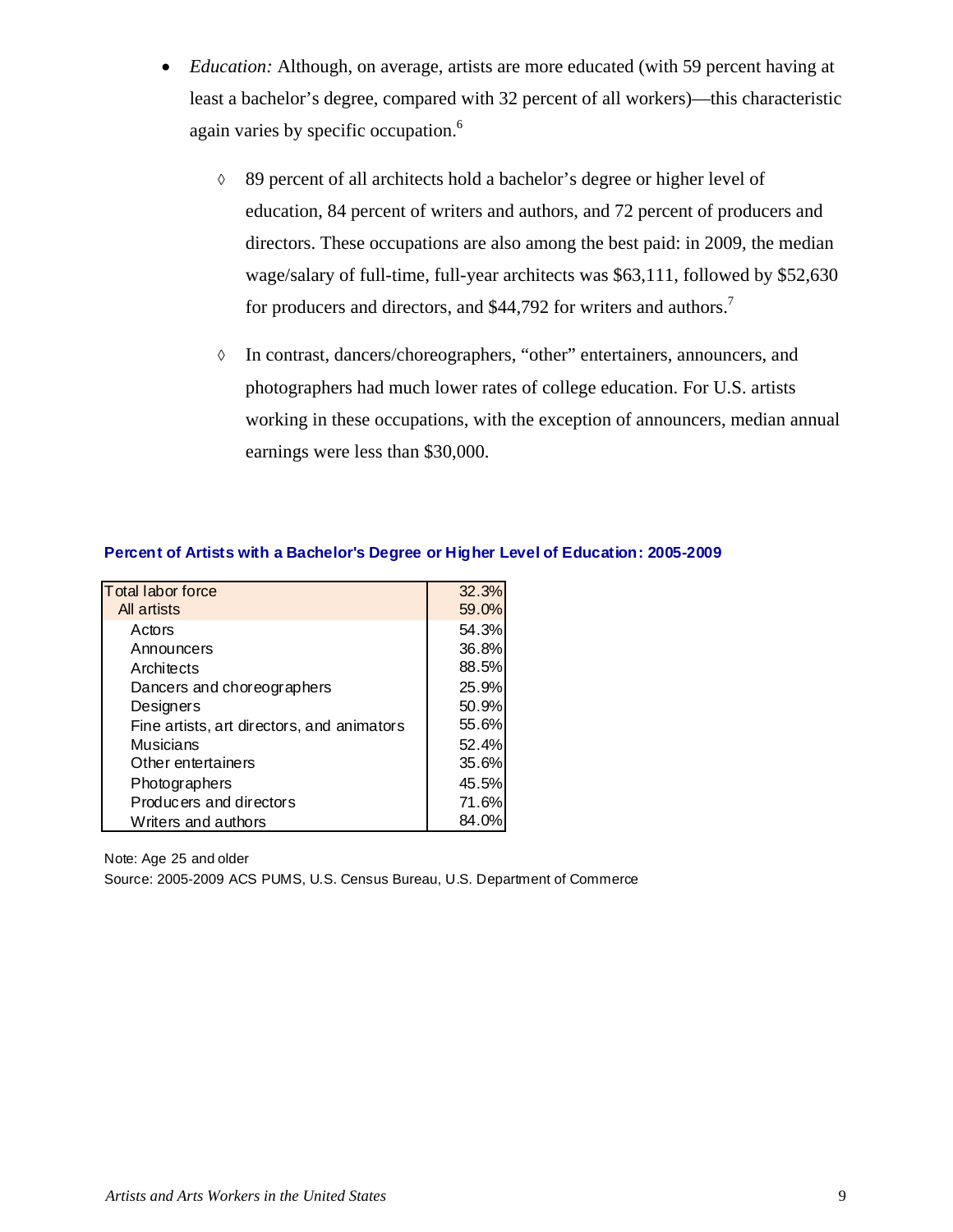

- *Gender:* Similar to the workforce as a whole, artists are distributed more or less evenly by gender (46 percent are female). Yet individual occupations show wide disparities: 78 percent of all dancers/choreographers are women, as are 57 percent of writers/ authors and designers. Meanwhile, of the two best-paying artist occupations architects and producers/directors—men compose 75 percent and 63 percent, respectively.
	- $\Diamond$  Among full-year, full-time artists, women earn 81 cents for every dollar earned by men artists. Only women musicians and "other entertainers" earn slightly more (by \$0.02 per dollar) than men in those professions. Among writers and authors, women earn nearly the same amount as men.<sup>8</sup>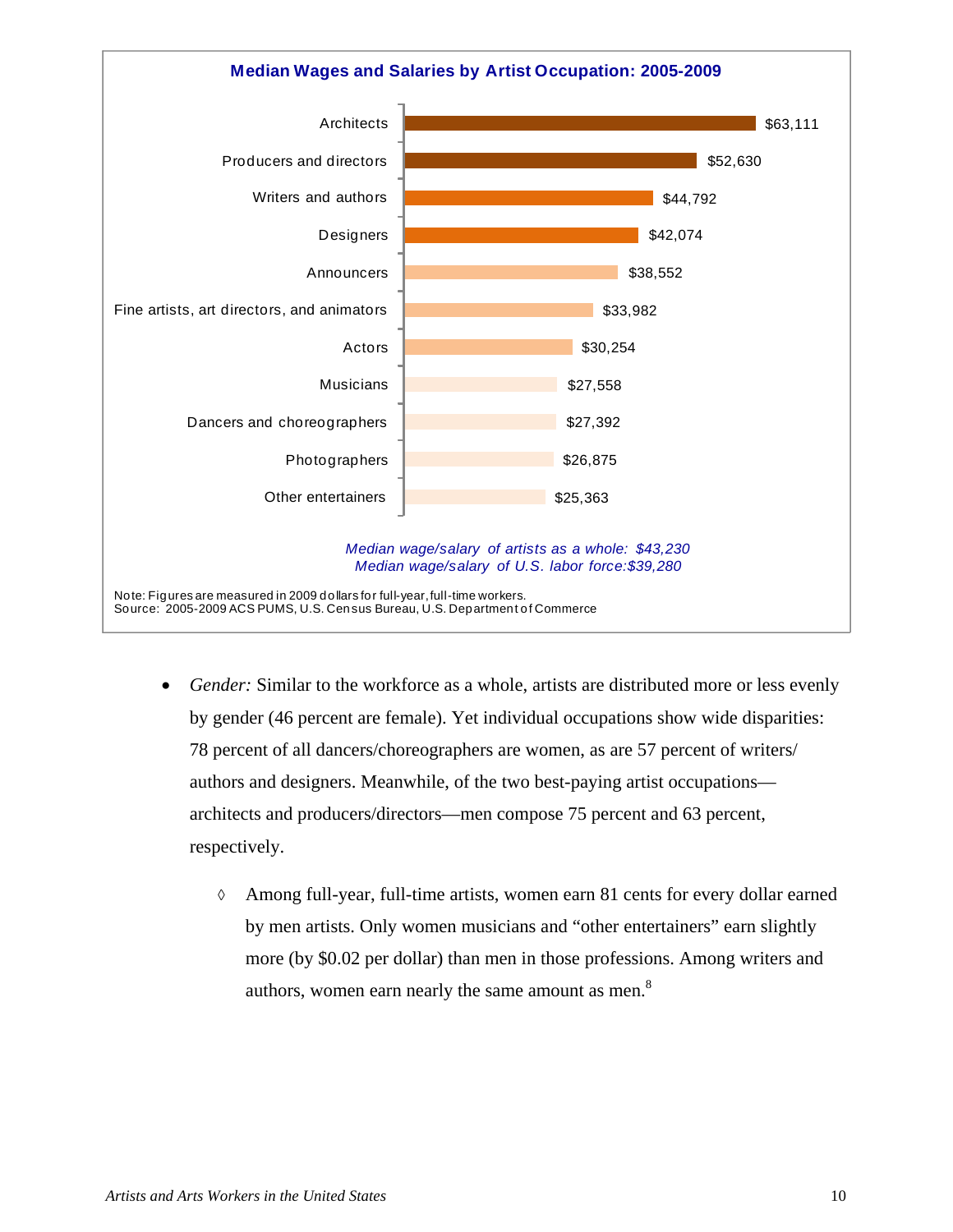#### **Percent of U.S. Artists Who Are Female, 2005-2009**

| Total labor force                          | 46.6% |
|--------------------------------------------|-------|
| All artists                                | 46.0% |
| Actors                                     | 42.7% |
| Announcers                                 | 21.2% |
| Architects                                 | 24.9% |
| Dancers and choreographers                 | 77.9% |
| Designers                                  | 54.0% |
| Fine artists, art directors, and animators | 44.9% |
| Musicians                                  | 35.4% |
| Other entertainers                         | 47.1% |
| Photographers                              | 44.8% |
| Producers and directors                    | 36.8% |
| Writers and authors                        | 56.8% |

Source: 2005-2009 ACS PUMS, U.S. Census Bureau, U.S. Department of Commerce

#### **Median Wages and Salaries of Full-Year/Full-Time Artists by Gender: 2005-2009**

| <b>I</b> Men                     | $$47,475$<br>$$38,552$ |
|----------------------------------|------------------------|
| <b>Women</b>                     |                        |
|                                  |                        |
| Ratio of male-to-female earnings | \$0.81                 |

Source: 2005-2009 ACS PUMS, U.S. Census Bureau, U.S. Department of Commerce

 *Age:* Although some artist occupations (writers and authors, musicians, architects, and fine artists, art directors, and animators) are typically older than other U.S. workers, performing artists are conspicuously younger. Dancers and choreographers, for example, average 25 years old, while the median age of all U.S. workers is 40.

#### **Median Age by Artist Occupation: 2005-2009**

| <b>Total labor force</b>                   |    |
|--------------------------------------------|----|
| All artists                                | 40 |
| Actors                                     | 36 |
| Announcers                                 | 37 |
| Architects                                 | 43 |
| Dancers and choreographers                 | 25 |
| Designers                                  | 39 |
| Fine artists, art directors, and animators | 44 |
| <b>Musicians</b>                           | 44 |
| Other entertainers                         | 34 |
| Photographers                              | 38 |
| Producers and directors                    | 38 |
| Writers and authors                        |    |

Source: 2005-2009 ACS PUMS, U.S. Census Bureau, U.S. Department of Commerce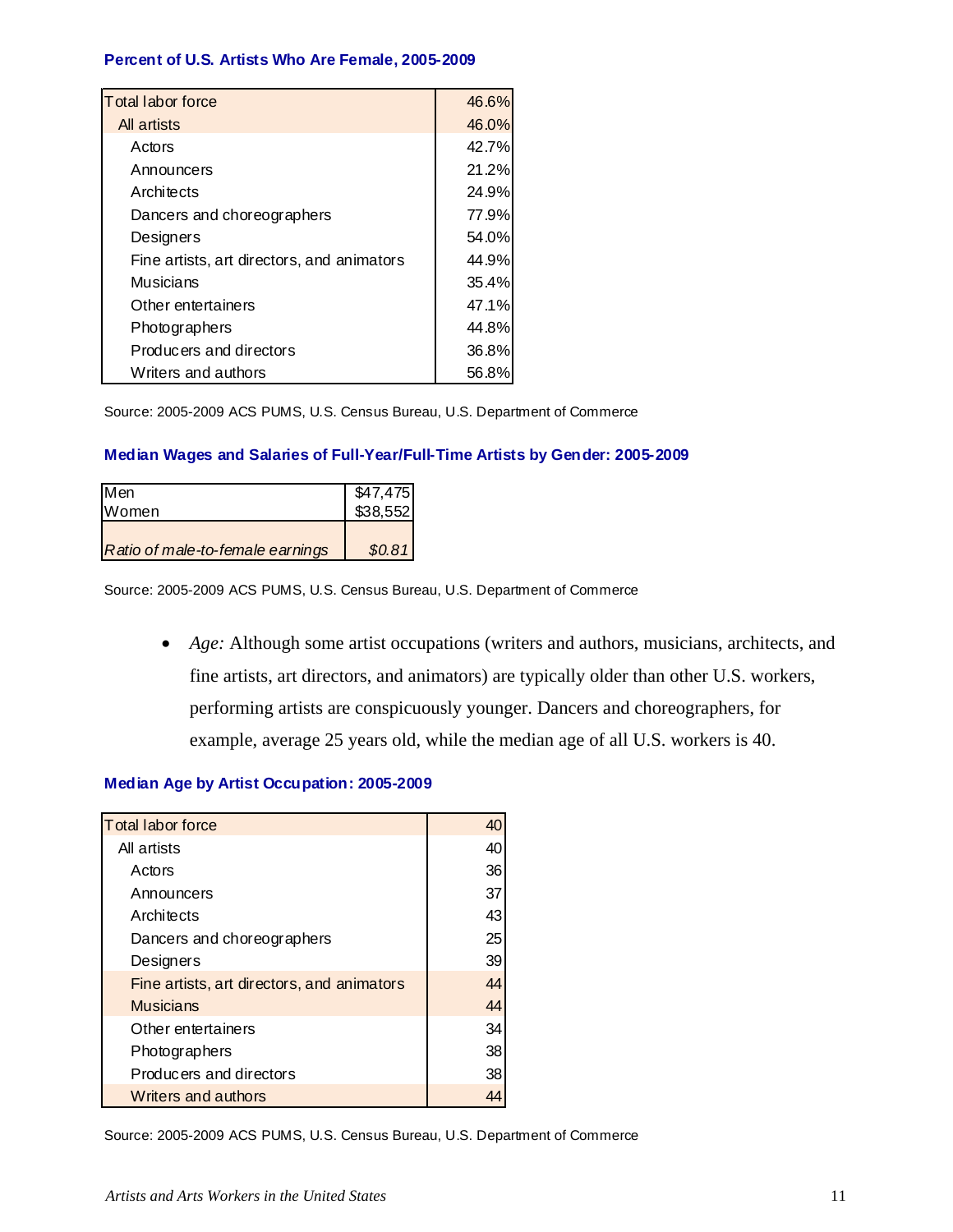### ARTIST JOB PATTERNS, EMPLOYMENT, AND TRAINING

### **4. Large numbers of artists work part-time and part-year, and many are self-employed.**

- Nearly 44 percent of artists, or 913,236, work part-time (less than 35 hours per week) and part-year (less than 50 weeks per year), a trend that largely reflects the working patterns of performing artists. This rate compares with 38 percent of all U.S. workers.
- Artists are more than three times as likely as the U.S. workforce to be self-employed (34 percent versus 10 percent). By this measure, fine artists, art directors, and animators are the most entrepreneurial—55 percent of them are self-employed.
- Regarding mobility, dancers and choreographers change residence more often than do other artists, and the workforce in general. Forty-five percent moved within the last year, compared with about 17 percent of all workers and all U.S. artists.
- Interestingly, 33 percent of all artists (including the self-employed) "arrive at work" in the afternoon or later, compared with 25 percent of all workers. This trend holds especially for performing artists, announcers, and writers/authors.

|  | Percent of Artists Who are Self-Employed: 2005-2009 |
|--|-----------------------------------------------------|
|--|-----------------------------------------------------|

| <b>Total labor force</b>                   | 9.8%  |
|--------------------------------------------|-------|
| All artists                                | 33.6% |
| Actors                                     | 36.3% |
| Announcers                                 | 22.9% |
| Architects                                 | 27.0% |
| Dancers and choreographers                 | 26.9% |
| Designers                                  | 24.5% |
| Fine artists, art directors, and animators | 54.7% |
| Musicians                                  | 43.4% |
| Other entertainers                         | 46.4% |
| Photographers                              | 46.5% |
| Producers and directors                    | 24.2% |
| Writers and authors                        | 43.6% |

Source: 2005-2009 ACS PUMS, U.S. Census Bureau, U.S. Department of Commerce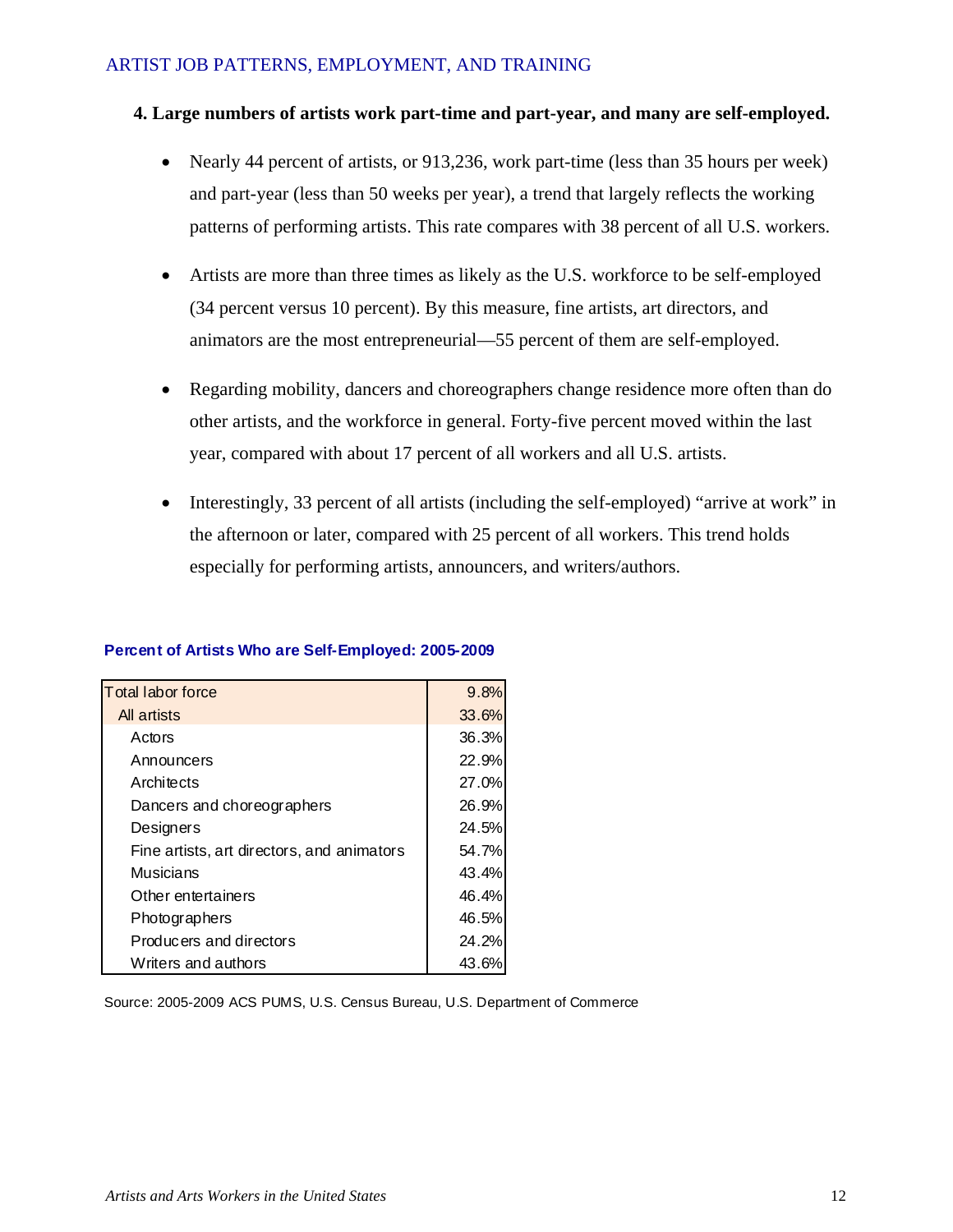## **5. Artists abound in a multitude of industries and job sectors.**

- Only 8 percent of all artists are employed by not-for-profit organizations.
	- $\lozenge$  More than half of artists (54 percent) are employed by the private, for-profit sector.
	- $\lozenge$  Musicians are the most likely to work for not-for-profits (40 percent).
	- Writers and authors are the most likely to work for the government (9 percent).



- One in three artists (34 percent) work in the "professional, scientific, and technical services" sector, which includes firms offering architectural or specialized design services; advertising agencies and consulting firms; and firms offering computer or photographic services.
	- Although 41 percent of designers work in this category, another 37 percent work in the "manufacturing and retail trade" sectors.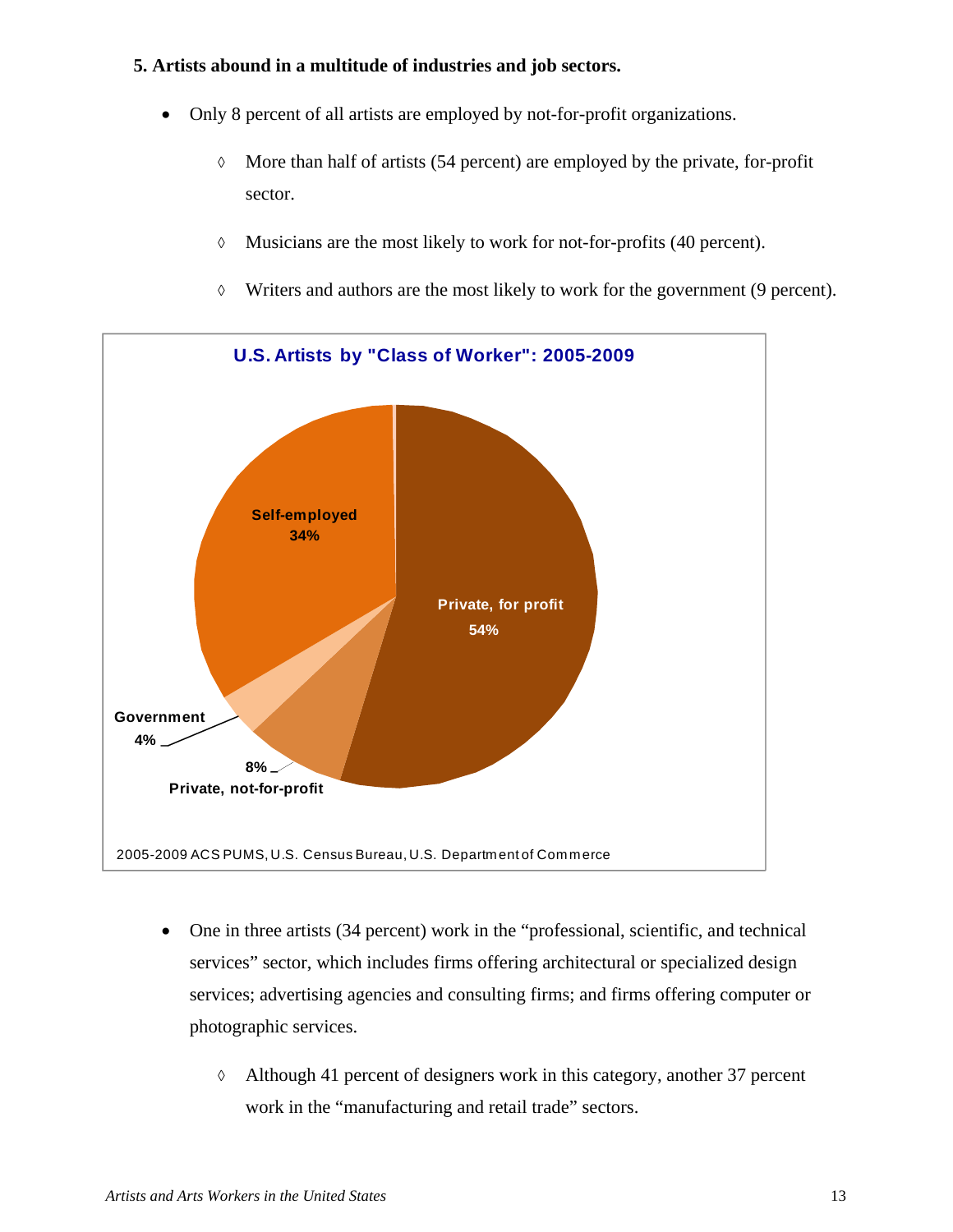- One in three artists (34 percent) work in the "professional, scientific, and technical services" sector, which includes firms offering architectural or specialized design services; advertising agencies and consulting firms; and firms offering computer or photographic services.
	- Although 41 percent of designers work in this category, another 37 percent work in the "manufacturing and retail trade" sectors.
- Nearly one in five (18 percent) artists work in the "performing arts, spectator sports, and independent artists" category.
	- $\Diamond$  Just over half of all musicians (53 percent), including self-employed musicians, fall into this sector. But another 34 percent work in religious organizations, which is counted as part of a separate sector, titled "services."
	- $\Diamond$  Musicians are the only artists employed by the U.S. military in appreciable numbers. Roughly 3,200 musicians are in the military—mostly in the Army (50 percent) and the Marines (30 percent).
- 14 percent of all artists (73 percent of producers and directors, 23 percent of actors, and 20 percent of writers and authors) work in "information" industries such as the motion picture, video, and broadcasting industries, or newspaper, book, or directory

|                                             | Professional<br>services | Performing arts,<br>spectator sports, and<br>independent artists | Information |
|---------------------------------------------|--------------------------|------------------------------------------------------------------|-------------|
|                                             |                          |                                                                  |             |
| <b>All artists</b>                          | 33.5%                    | 18.1%                                                            | 14.0%       |
| Actors                                      | 3.8%                     | 64.7%                                                            | 22.7%       |
| Announcers                                  | 1.2%                     | 23.6%                                                            | 56.3%       |
| Architects                                  | 85.5%                    | 0.0%                                                             | 0.6%        |
| Dancers and choreographers                  | 0.0%                     | 65.0%                                                            | 2.0%        |
| Designers                                   | 41.2%                    | 0.8%                                                             | 6.9%        |
| Fine artists, arts directors, and animators | 20.4%                    | 42.4%                                                            | 10.6%       |
| <b>Musicians</b>                            | 0.2%                     | 52.6%                                                            | 3.2%        |
| Other entertainers                          | 1.3%                     | 58.4%                                                            | 7.8%        |
| Photographers                               | 64.1%                    | 11.6%                                                            | 10.4%       |
| Producers and directors                     | 5.0%                     | 10.9%                                                            | 72.6%       |
| Writers and authors                         | 17.0%                    | 32.8%                                                            | 20.4%       |

### **Industries Most Commonly Employing Artists, by Percent of Artists: 2005-2009**

Source: 2005-2009 ACS PUMS, U.S. Census Bureau, U.S. Department of Commerce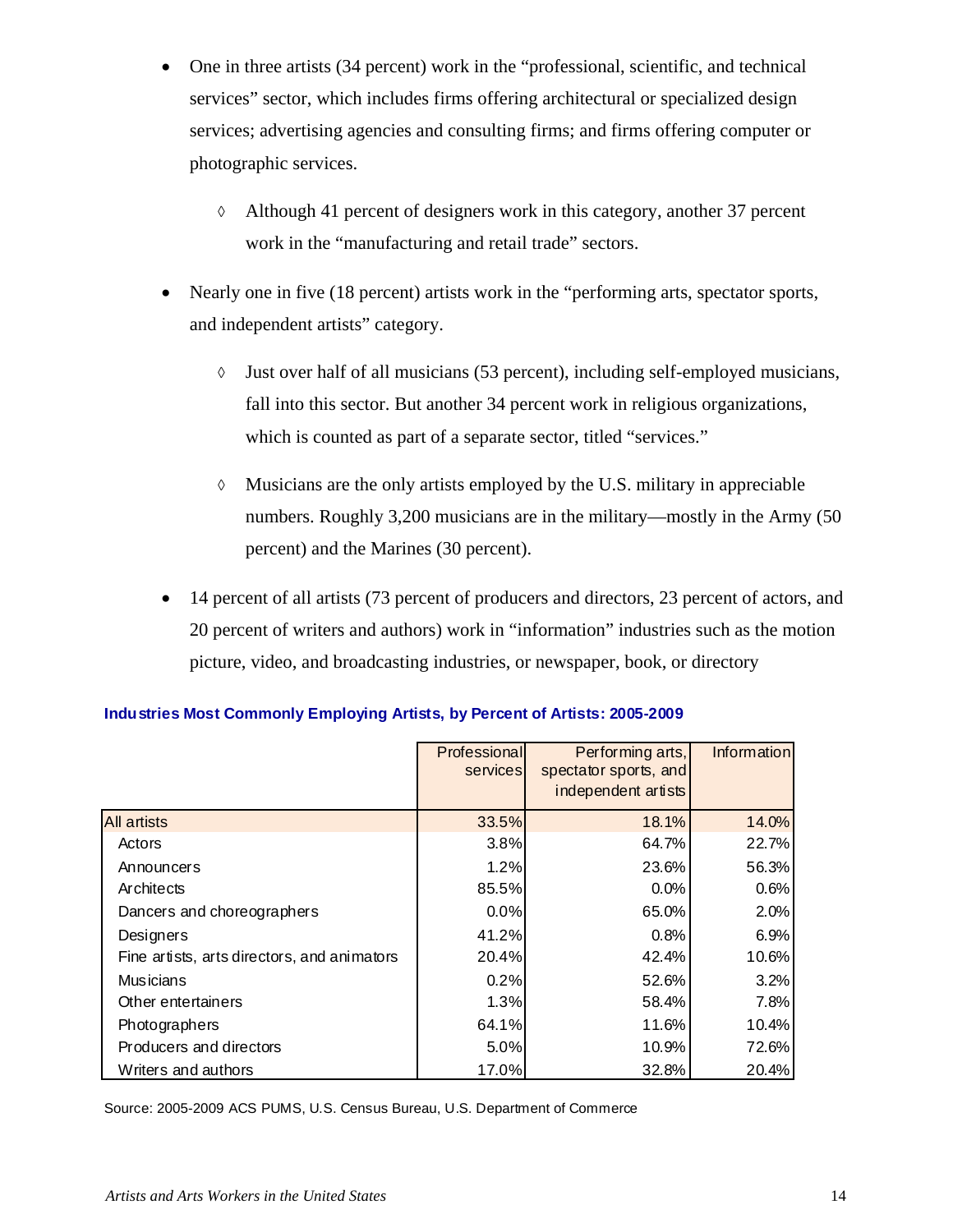# **6. One out of every 10 college-educated workers (9 percent, or 3.9 million adults) has majored in an arts-related field.<sup>9</sup>**

- Elementary and middle schools employ the single largest percentage (16 percent) of arts subject majors.
- 70 percent of architects majored in architecture.
	- $\Diamond$  Similarly, the single largest percentage of college-educated actors (30 percent) had majored in drama and theater arts. Thirty-nine percent of musicians had majored in music, with another 14 percent majoring in art and music education.
	- Twenty percent of writers majored in English, 10 percent in journalism, and 6 percent in communications.
- In contrast, other types of college-educated artists have shown more diversity in their choice of majors.
	- $\Diamond$  19 percent of dancers and choreographers had majored in the visual and performing arts, but 10 percent had studied communications.
	- Although 13 percent of entertainers had majored in music, 8 percent majored in communications, 6 percent in psychology, and 5 percent in political science.

|                                   | Number with | Percent with |
|-----------------------------------|-------------|--------------|
|                                   | college     | degree       |
|                                   | degree      |              |
| Any arts-related field            | 3,944,736   | 9.0%         |
| Architecture                      | 349,552     | 0.8%         |
| Art and music education           | 277,875     | 0.6%         |
| Art history and criticism         | 90,599      | 0.2%         |
| Commercial art and graphic design | 390,598     | 0.9%         |
| Composition and speech            | 83,393      | 0.2%         |
| Drama and theater arts            | 178,121     | 0.4%         |
| English language and literature   | 1,317,269   | 3.0%         |
| Film video and photographic arts  | 94,125      | 0.2%         |
| Fine arts                         | 512,071     | 1.2%         |
| Language and drama education      | 214,222     | 0.5%         |
| Music                             | 315,747     | 0.7%         |
| Studio arts                       | 72,084      | 0.2%         |
| Visual and performing arts        | 49,080      | $0.1\%$      |

#### **Percent of U.S. Labor Force with Arts-Related Degrees, 2009**

Note: Reported for labor-force workers with bachelor's degrees or higher levels of education, ages 25 and older Source: 2009 ACS PUMS, U.S. Census Bureau, U.S. Department of Commerce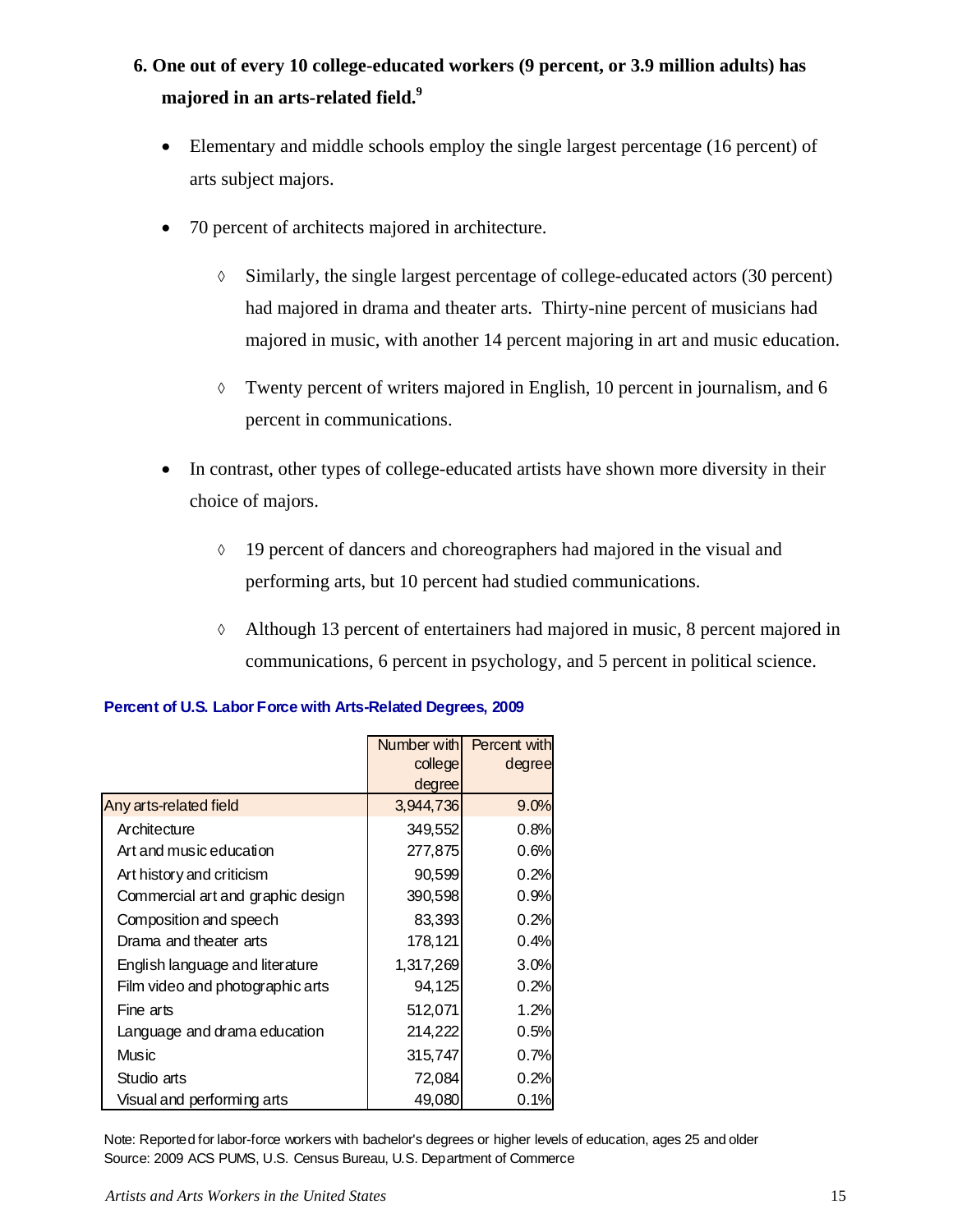#### **Undergraduate Degrees Most Commonly Earned by Artists, 2009**

| Artist occupation                           | Undergraduate field of study Percent with degree in |            |
|---------------------------------------------|-----------------------------------------------------|------------|
|                                             |                                                     | this field |
| Actors                                      | Drama and theater arts                              | 30.2%      |
| <b>IAnnouncers</b>                          | Communications                                      | 12.5%      |
| Architects                                  | Architecture                                        | 70.2%      |
| Dancers and choreographers                  | Visual and performing arts                          | 18.8%      |
| Designers                                   | Commercial art and graphic design                   | 29.4%      |
| Fine artists, arts directors, and animators | Fine arts                                           | 27.2%      |
| Musicians                                   | Musicl                                              | 38.6%      |
| Other entertainers                          | Music                                               | 12.7%      |
| Photographers                               | Film, video, and photographic arts                  | 13.8%      |
| Producers and directors                     | Communications                                      | 13.1%      |
| Writers and authors                         | English language and literature                     | 20.3%      |

Note: Reported for artists with bachelor's degrees or higher levels of education, ages 25 and older Source: 2009 ACS PUMS, U.S. Census Bureau, U.S. Department of Commerce

# LOCATIONS OF ARTISTS AND ARTS WORKERS

- **7. New York and California retain the highest numbers of artists in the U.S. Yet, on a per worker basis, several other states also surpass the national average.** 
	- Oregon and Vermont exceed the U.S. average by 20 percent for concentration of artists in the labor force. Writers and authors are especially prominent.
	- Colorado, Connecticut, Hawaii, Massachusetts, Rhode Island, Massachusetts, Maryland, Washington, Nevada, Minnesota, and New Jersey each surpass the U.S. level of artists in the workforce.
		- $\Diamond$  In Nevada, dancers and entertainers account for much of this difference, while in Hawaii, it can be attributed partly to fine artists, art directors, and animators.
	- Five other states rank at the national level for share of artists in the workforce. They are: Florida, Illinois, Montana, New Mexico, and Utah.
	- Although other states have fewer artists per worker, certain artist occupations within those states surpass the national average.
		- $\lozenge$  For example, 22 percent of Tennessee's artist workforce were musicians, compared with 9 percent of the total U.S. artist workforce.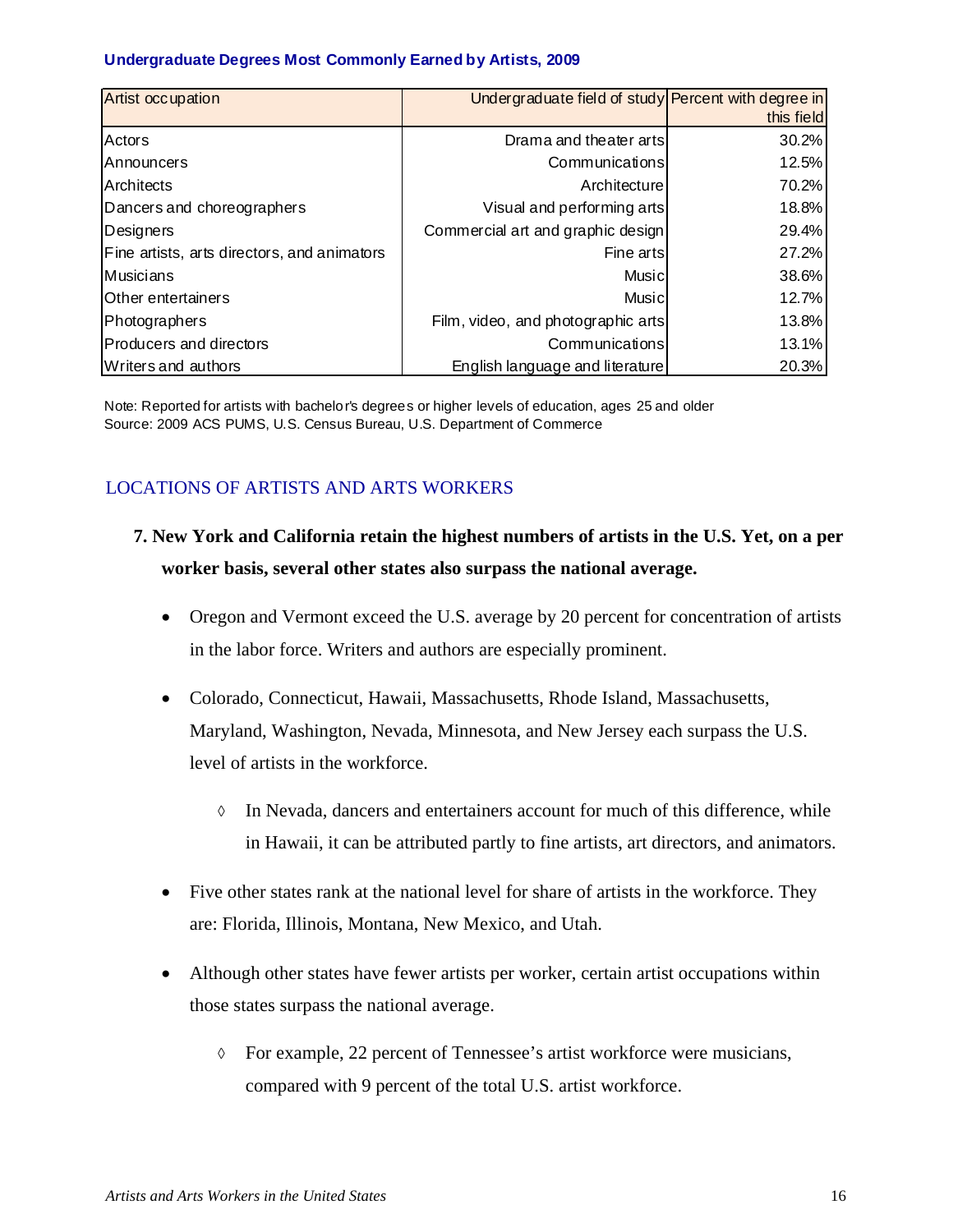Mississippi, too, has a higher concentration of musicians (16 percent of the state's artist workforce) than the U.S. artist workforce (9 percent). Maine has a relatively high concentration of fine artists, art directors, and animators, while Virginia has a high concentration of writers and authors.

| <b>State</b>         | Artists as all<br>percent of state<br>labor force | Index to U.S.<br>average |
|----------------------|---------------------------------------------------|--------------------------|
| New York             | 2.3%                                              | 1.6                      |
| California           | 2.0%                                              | 1.5                      |
| Oregon               | 1.7%                                              | 1.2                      |
| Vermont              | 1.7%                                              | 1.2                      |
| Colorado             | 1.6%                                              | 1.1                      |
| Connecticut          | 1.6%                                              | 1.1                      |
| Hawaii               | 1.5%                                              | 1.1                      |
| Rhode Island         | 1.5%                                              | 1.1                      |
| <b>Massachusetts</b> | 1.5%                                              | 1.1                      |
| Maryland             | 1.5%                                              | 1.1                      |
| Washington           | 1.5%                                              | 1.1                      |
| Nevada               | 1.5%                                              | 1.1                      |
| Minnesota            | 1.5%                                              | 1.1                      |
| New Jersey           | 1.4%                                              | 1.1                      |

#### **States that Exceed the National Average for Artists as a Percent of the Workforce: 2005-2009**

Source: 2005-2009 ACS PUMS, U.S. Census Bureau, U.S. Department of Commerce

### **8. Employment in arts industries clusters in many different states and metro areas.**

#### **States**

- In Colorado, employment in greeting card and catalogue publishing (relative to employment in all industries) is nearly 7 times as great as the national average. Ohio also has a relatively high concentration of employment in this industry (3 times the national average).
- Florida has more than 5 times the nationwide concentration of employment in "other performing arts companies," a category that excludes musical groups, theaters, and dance companies. This pattern is likely due to the presence of large-scale amusement parks in the state.
- In Hawaii, art retailer employment concentrates at 6 times the rate as the national average. Indiana, meanwhile, has 3 times the nationwide concentration of employment in musical instrument manufacturers.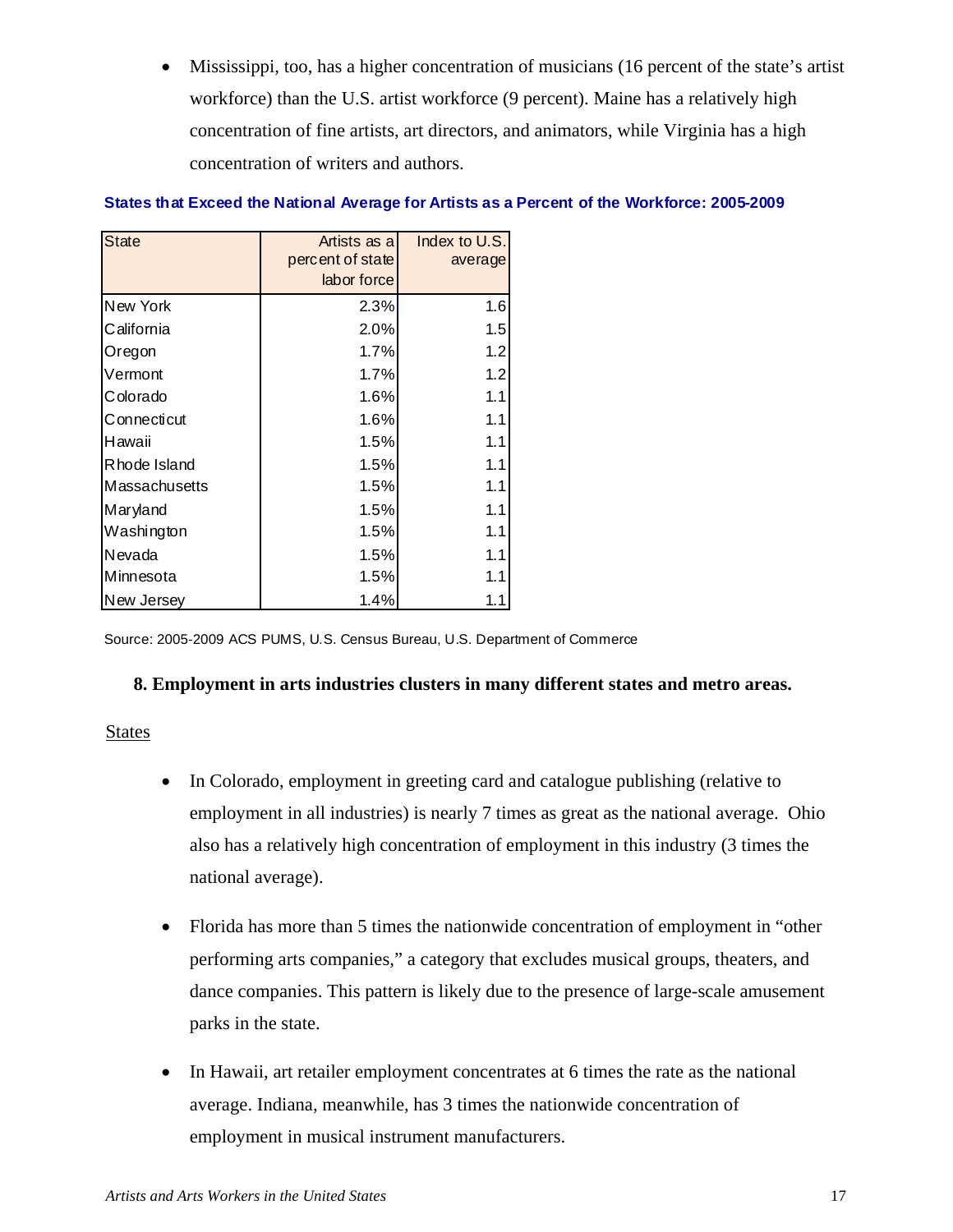- Among states, Michigan has the highest employment concentration in industrial design firms (5 times the national average), likely because of the auto industry. Vermont has the highest concentration of workers in the graphic design industry.
- Minnesota, New York, Massachusetts, and New Jersey have the top four highest employment concentrations in book publishing.

### Identifying Arts Workers by Geography: The "Location Quotient"

The location quotients presented in this Note are calculated by comparing employment in a particular arts or cultural industry in a state or metro area to total employment in that state or area. This ratio, in turn, is then compared to a similarly calculated ratio for the U.S.

For example, the 2010 location quotient for Ohio's book-publishing industry is 1.1. In other words, employment in Ohio's book-publishing industry, relative to employment in all Ohio industries, exceeds the U.S. average by 10 percent.

The location quotient for Virginia's book-publishing industry is 0.6—employment in Virginia's book-publishing industry, relative to employment in all Virginia industries, falls 40 percent below the U.S. average.

| <b>State</b>    | Location |
|-----------------|----------|
|                 | quotient |
| Minnesota       | 5.2      |
| New York        | 3.1      |
| Massachusetts   | 2.6      |
| New Jersey      | 2.0      |
| Indiana         | 1.8      |
| Idaho           | 1.6      |
| Iowa            | 1.4      |
| Maine           | 1.3      |
| <b>Illinois</b> | 1.2      |
| Kansas          | 1.2      |
| Ohio            | 1.1      |
| Vermont         | 1.1      |

### **States that Exceed the National Average for Employment in Book Publishing, 2010**

Source: 2010 Quarterly Census of Employment and Wages, Bureau of Labor Statistics, U.S. Department of Labor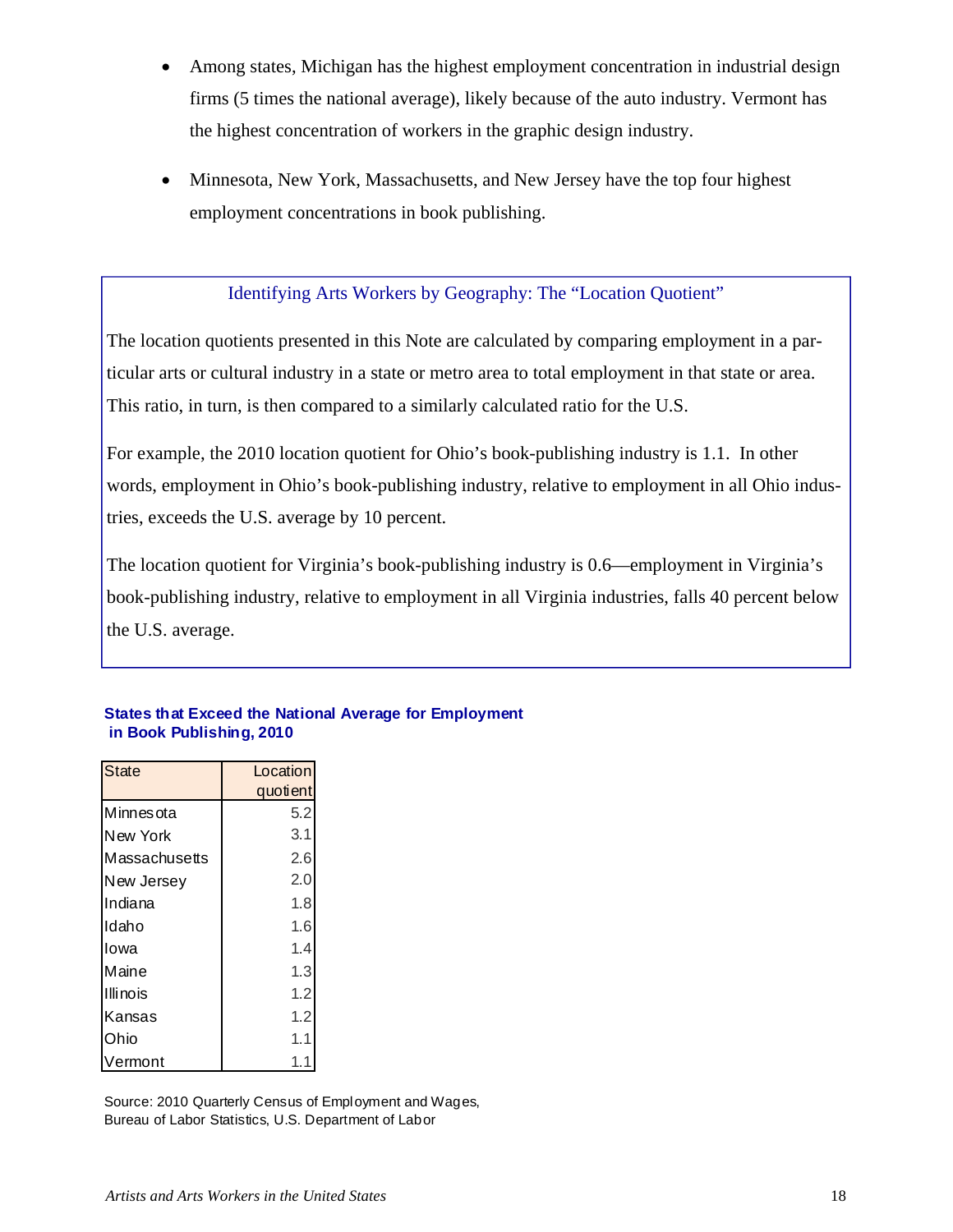#### **States that Exceed the National Average for Employment in Musical Instrument Manufacturing, 2010**

| State                | Location |  |  |
|----------------------|----------|--|--|
|                      | quotient |  |  |
| Tenne ssee           | 4.0      |  |  |
| Indiana              | 2.8      |  |  |
| California           | 2.4      |  |  |
| New York             | 2.0      |  |  |
| Pennsylvania         | 1.9      |  |  |
| <b>Massachusetts</b> | 1.9      |  |  |
| Maryland             | 1.6      |  |  |
| Oregon               | 1.4      |  |  |
| Vermont              | 1.2      |  |  |
| Hawaii               | 1.2      |  |  |

Source: 2010 Quarterly Census of Employment and Wages, Bureau of Labor Statistics, U.S. Department of Labor

### Metro Areas

- The Minneapolis metro area relies much more heavily on book publishing than other metro areas.
	- The concentration of employment in Minneapolis' book-publishing industry is nearly 8 times the national average.
- The San Jose, Calif. metro area leads the nation in concentration of employment in industrial design services—it is more than 3 times the U.S. average.
- Employment concentration in the theater industry is twice the U.S. average in the Seattle, Minneapolis, and San Diego areas. It is 50 percent above average in Baltimore.
- Richmond Va.'s concentration of workers in dance companies is 3 times the national average.
- The greater Pittsburgh area has twice the concentration of museum workers nationwide.
- In the Charlotte, N.C. metro area, employment in greeting card and catalogue publishing concentrates at 4 times the national average.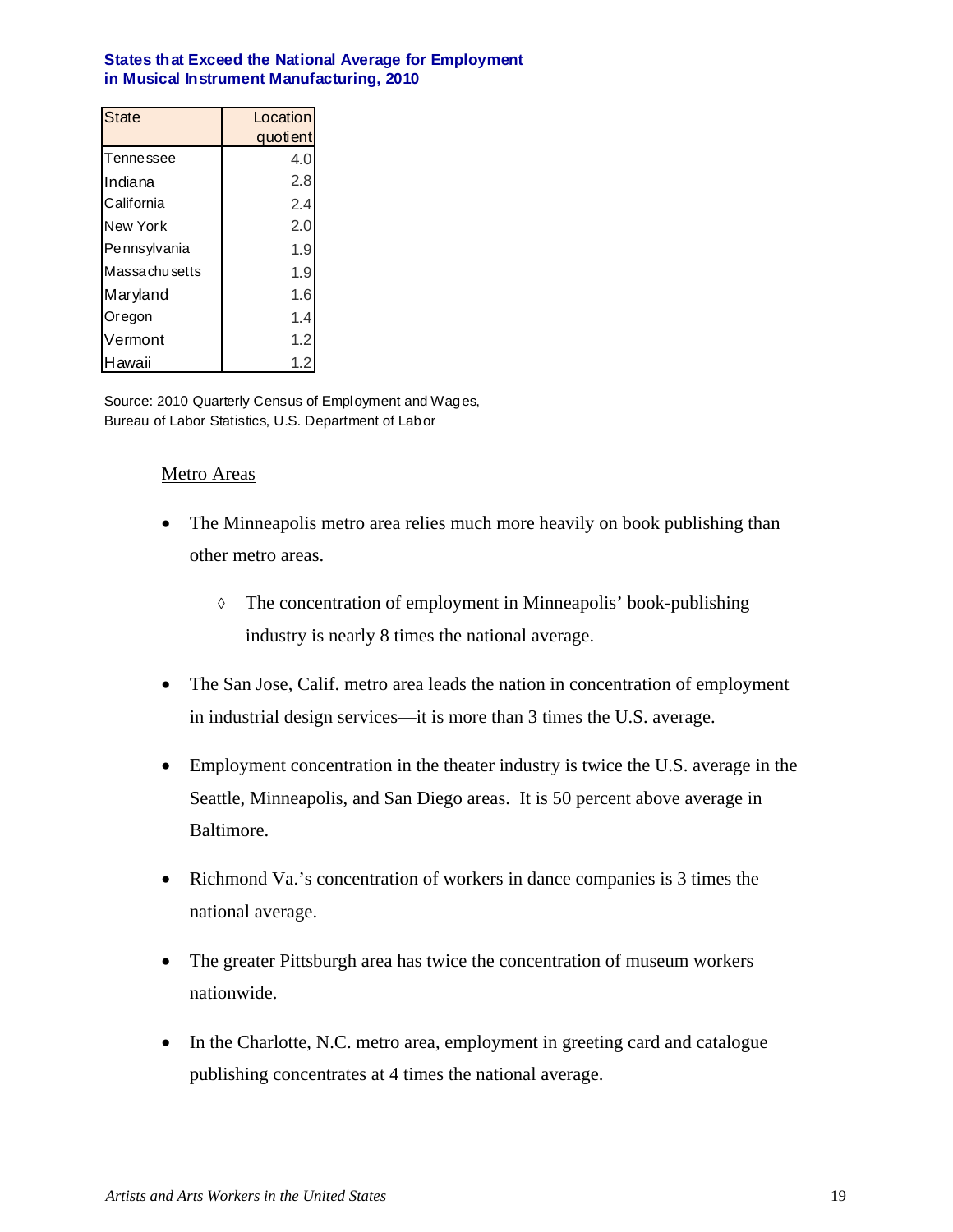### **Metro Areas that Exceed the National Average for Employment in Theater Companies, 2010**

| Metro Area                                               | Location |
|----------------------------------------------------------|----------|
|                                                          | quotient |
| New York-Northern New Jersey-Long Island,<br>NY-NJ-PAMSA | 3.1      |
| Minneapolis-St. Paul-Bloomington, MN-WI<br><b>MSA</b>    | 2.4      |
| Seattle-Tacoma-Bellevue, WA MSA                          | 2.0      |
| Las Vegas-Paradise, NV MSA                               | 1.9      |
| San Diego-Carlsbad-San Marcos, CA MSA                    | 1.9      |
| Chicago-Naperville-Joliet, IL-IN-WIMSA                   | 1.5      |
| Baltimore-Towson, MD MSA                                 | 1.5      |
| Austin-Round Rock, TX MSA                                | 1.4      |
| Houston-Baytown-Sugar Land, TX MSA                       | 1.3      |
| Washington-Arlington-Alexandria,<br>DC-VA-MD-WV MSA      | 1.3      |
| Portland-Vancouver-Beaverton, OR-WA<br><b>MSA</b>        | 1.2      |
| Buffalo-Niagara Falls, NY MSA                            | 1.1      |
| Los Angeles-Long Beach-Santa Ana, CA<br><b>MSA</b>       | 1.1      |

Source: 2010 Quarterly Census of Employment and Wages, Bureau of Labor Statistics, U.S. Department of Labor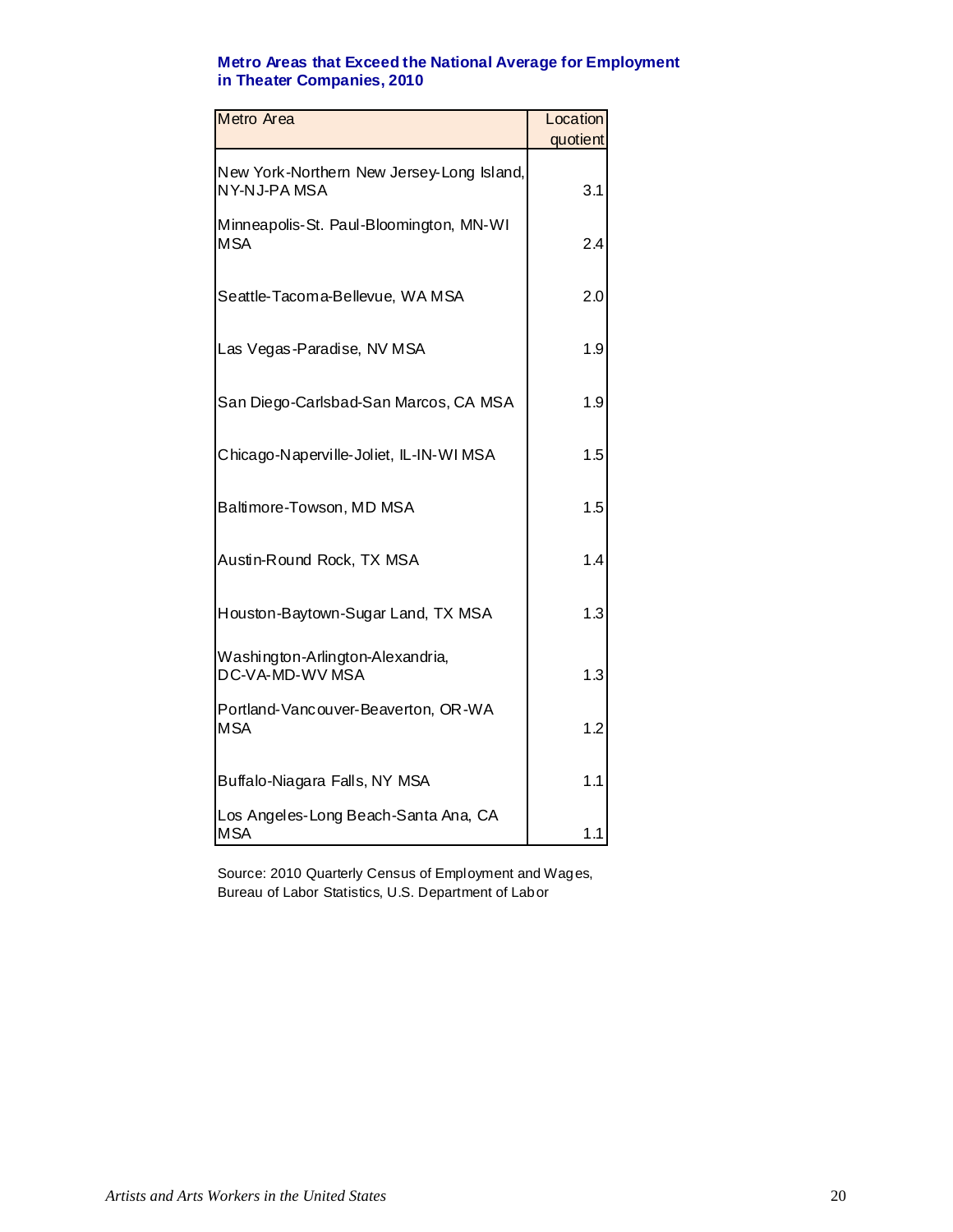#### **Metro Areas that Exceed the National Average for Employment in Industrial Design Services, 2010**

| Metro Area                                | Location        |
|-------------------------------------------|-----------------|
|                                           | quotient        |
| San Jose-Sunnyvale-Santa Clara, CA MSA    | 3.4             |
| Cincinnati-Middletown, OH-KY-IN MSA       | 2.5             |
| Los Angeles-Long Beach-Santa Ana, CA MSA  | 2.2             |
| San Diego-Carlsbad-San Marcos, CA MSA     | 2. <sub>C</sub> |
| Salt Lake City, UT MSA                    | 1.5             |
| Miami-Fort Lauderdale-Miami Beach, FL MSA | 1.4             |
| Chicago-Naperville-Joliet, IL-IN-WI MSA   | 1.3             |
| Boston-Cambridge-Quincy, MA-NH MSA        | 1.3             |
| Austin-Round Rock, TX MSA                 | 1.2             |
| Jacksonville, FL MSA                      |                 |

Source: 2010 Quarterly Census of Employment and Wages, Bureau of Labor Statistics, U.S. Department of Labor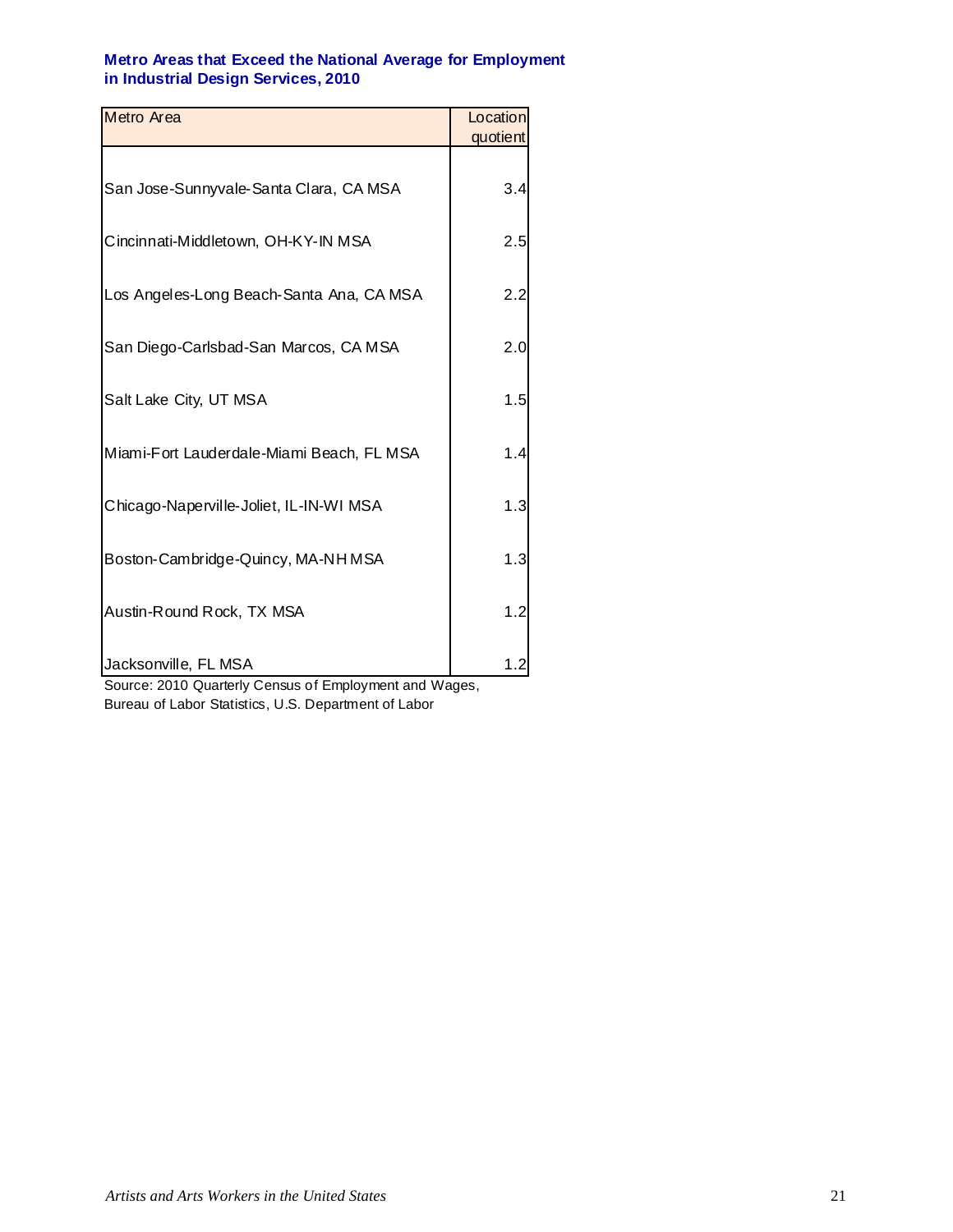### LIST OF TABLES

| Table 1. Selected Characteristics of Artists, Professionals, and the Total Labor Force | p. 26 |
|----------------------------------------------------------------------------------------|-------|
| Table 2. Artists in the Workforce by Industry: 2005-2009                               | p. 28 |
| Table 3. Artists by Undergraduate Field of Study, 2009                                 | p. 30 |
| Table 4. All Artists by State of Residence with Margin of Error                        | p. 31 |
| Table 5. State Location Quotients for Selected Cultural Industries, 2010               | p. 32 |
| Table 6. Metro-Area Location Quotients for Selected Cultural Industries, 2010          | p. 38 |
| Table 7. Primary and Secondary Artist Employment, 2010                                 | p. 44 |

### TECHNICAL NOTES

Begun in 2003 as a replacement for the decennial census long-form questionnaire, the American Community Survey became fully operational in 2005, surveying 2.9 million U.S. housing units annually.10 In December 2010, the Census Bureau released the first estimates that combined ACS results for five years: 2005-2009.

### ACS PUMS

Although the Census Bureau releases numerous pre-defined tabulations based on the ACS, none fully covers the detailed artist profiles presented in this Note. Rather, the estimates shown here were calculated using the 2005-2009 ACS **Public Use Micro Data Sample File**, or PUMS, which contains 6.4 million housing records and nearly 15 million person records.<sup>11</sup>

#### Labor Force

This Note reports estimates for artists in the labor force, which is defined as the civilian employed population, the unemployed, and the armed forces. If a respondent had more than one job during the week before taking the survey, information is collected for the job at which the person worked the most hours.

Notably, the ACS collects occupation and industry information not only from labor force participants, but also from people who have been absent from the labor market for as long as five years. In order to examine the occupations and industries of labor-force participants, ACS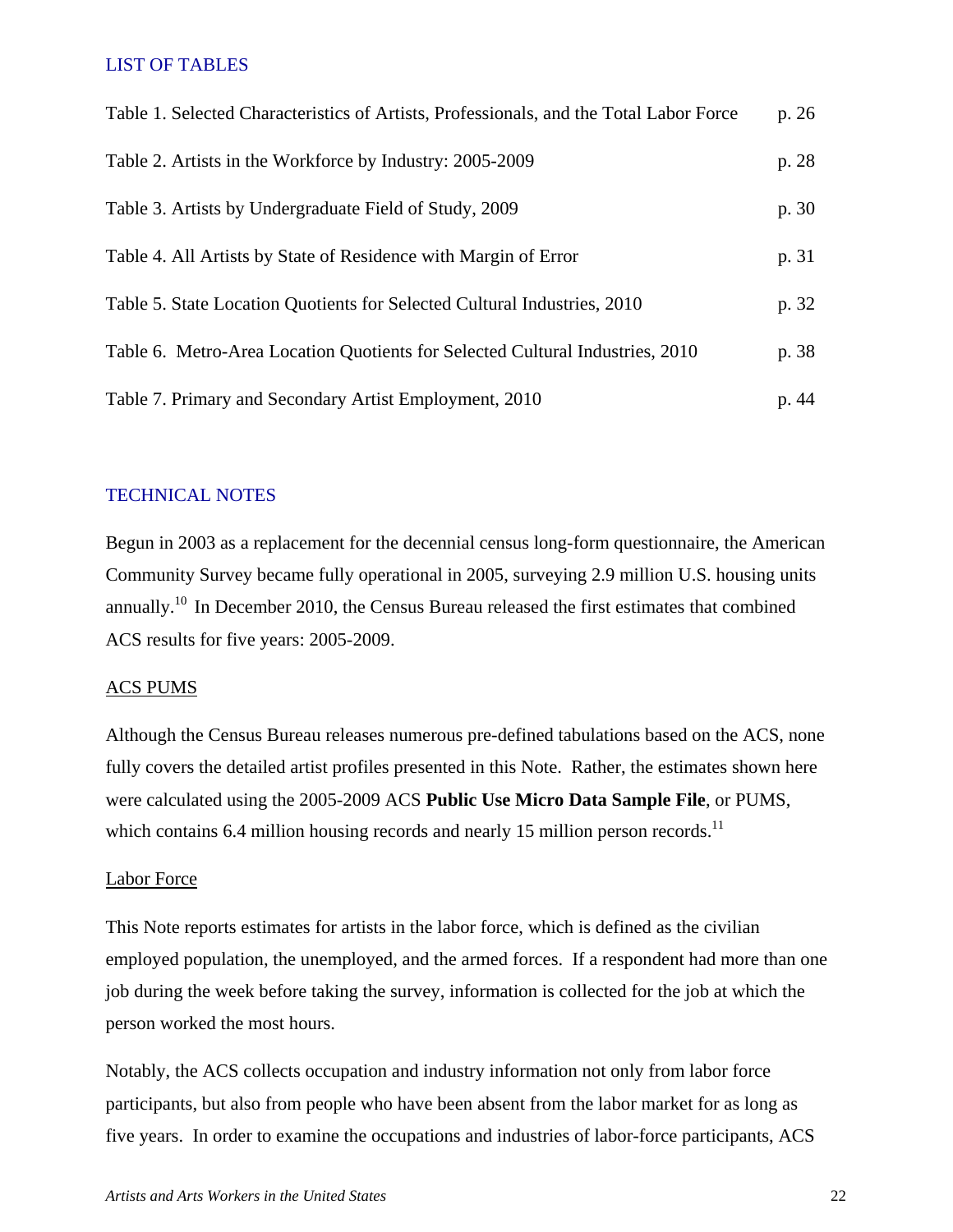data users should eliminate those records labeled "not in labor market" contained in the ACS PUMS variable "employment status recode."

### Change to the American Community Survey

Prior to 2008, the ACS questionnaire, as well as the decennial census long form, asked if the person did any work for pay or profit in the last week. In an effort to capture more part-time and self-employed workers, however, the ACS was altered beginning with the 2008 questionnaire. The new question asked if, in the last week, the person worked for pay (eliminating the word "profit" from the original question); and an additional question asked if, in last week, the person did ANY work for pay, even for as little as one hour.

A test conducted prior to the implementation of the questionnaire change showed that adding the supplemental question resulted in a 3 percentage-point increase to the labor force. Moreover, the test indicated that much of this gain (42 percent) stemmed from people working fewer than 20 hours a week.<sup>12</sup>

Given that many artists work part-time, this improvement to the ACS questionnaire has likely resulted in higher counts of artists.

### Sampling Error

The state-level counts of artists shown in Table 4 include each estimate's "margin of error." This measurement was based on the calculation of standard errors using the ACS PUMS' 80 replicate weights. A "balanced repeated replication" method was employed.<sup>13</sup>

## Quarterly Census of Employment and Wages

In addition to estimates based on the ACS PUMS, this Note also presents location quotients drawn from the Bureau of Labor Statistics' Quarterly Census of Employment and Wages. The QCEW program produces comprehensive tabulations of employment and wage information for workers covered by State unemployment insurance laws and Federal workers covered by the Unemployment Compensation for Federal Employees program.

Although the QCEW program covers 98 percent of U.S. workers, it excludes the armed forces, proprietors, domestic workers, railroad workers, and the self-employed, who make-up a sizeable share of artists.<sup>14</sup> Even so, the "near census" coverage of the QCEW permits detailed geographic and industry analysis of artists not permitted by the ACS PUMS sampling.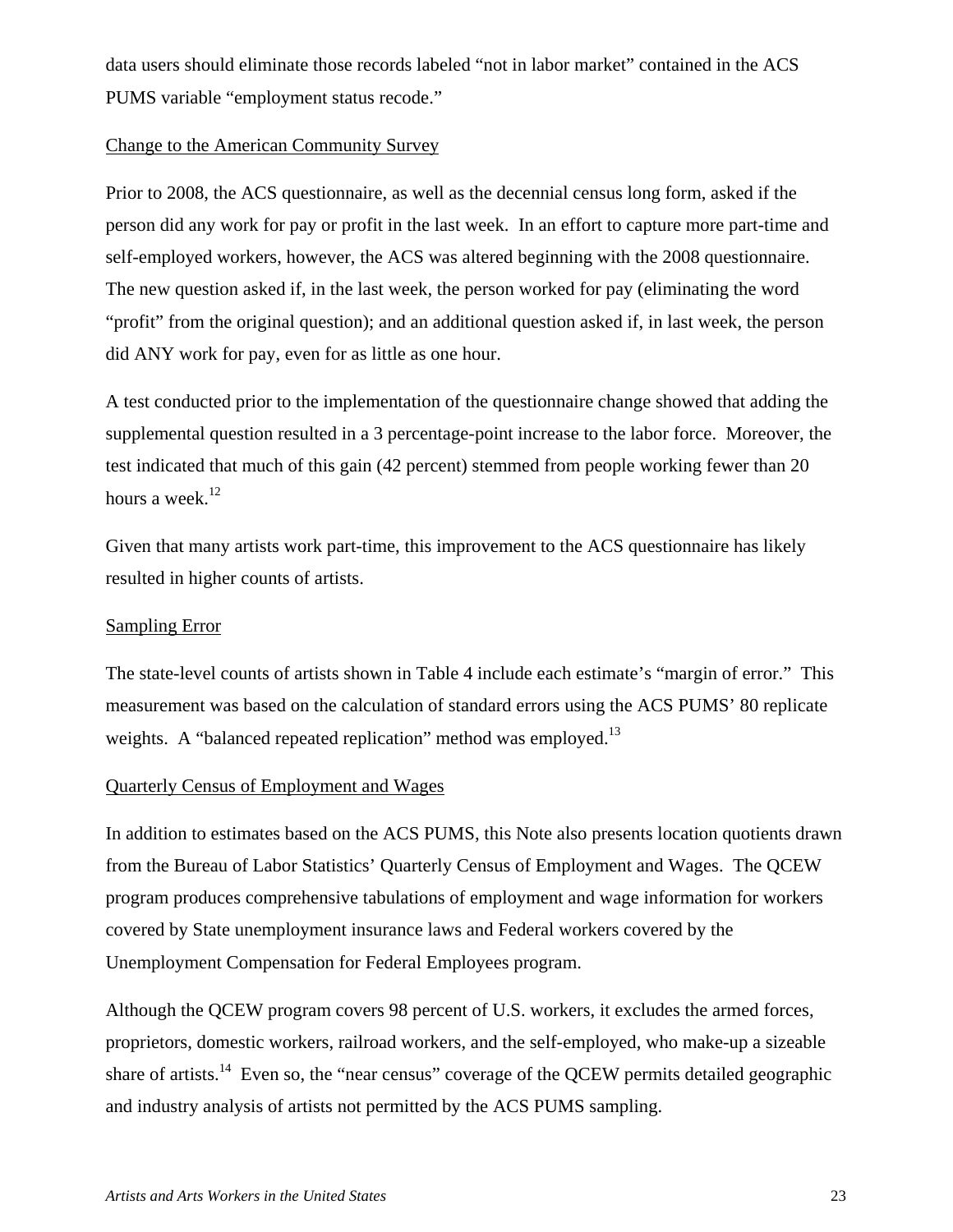The BLS calculates location quotients using QCEW employment data. In this Note, the quotients were generated by first comparing employment in a particular industry, for a particular area, to employment in all industries in that state. This ratio is then compared to the same ratio at the U.S. level.

For example, in 2010, the QCEW reports that 1,204 workers were employed in the "other performing arts" industry in Nevada.<sup>15</sup> Total employment in Nevada was 958,194. Therefore, "other performing arts" was 0.13 percent of Nevada's total employment. At the U.S. level, employment in the other-performing arts category was less than 0.01 percent of total employment. Combined, these figures show that Nevada's employment in "other performing arts" was 20 times greater than the U.S. average.

For more information about the QCEW and the location quotient calculator, please see the BLS' QCEW website at http://www.bls.gov/cew/.

The Office of Research & Analysis would like to thank Marianne Thrift, with the U.S. Census Bureau's DataFerrett program, and Jennifer Cheeseman Day, with the Bureau's Social, Economic, and Housing Division, for their valuable assistance while this Note was in production.

Produced by Bonnie Nichols

Sunil Iyengar, Director

Office of Research & Analysis National Endowment for the Arts 1100 Pennsylvania Avenue, NW Washington, D.C. 20506

202-682-5424 research@arts.gov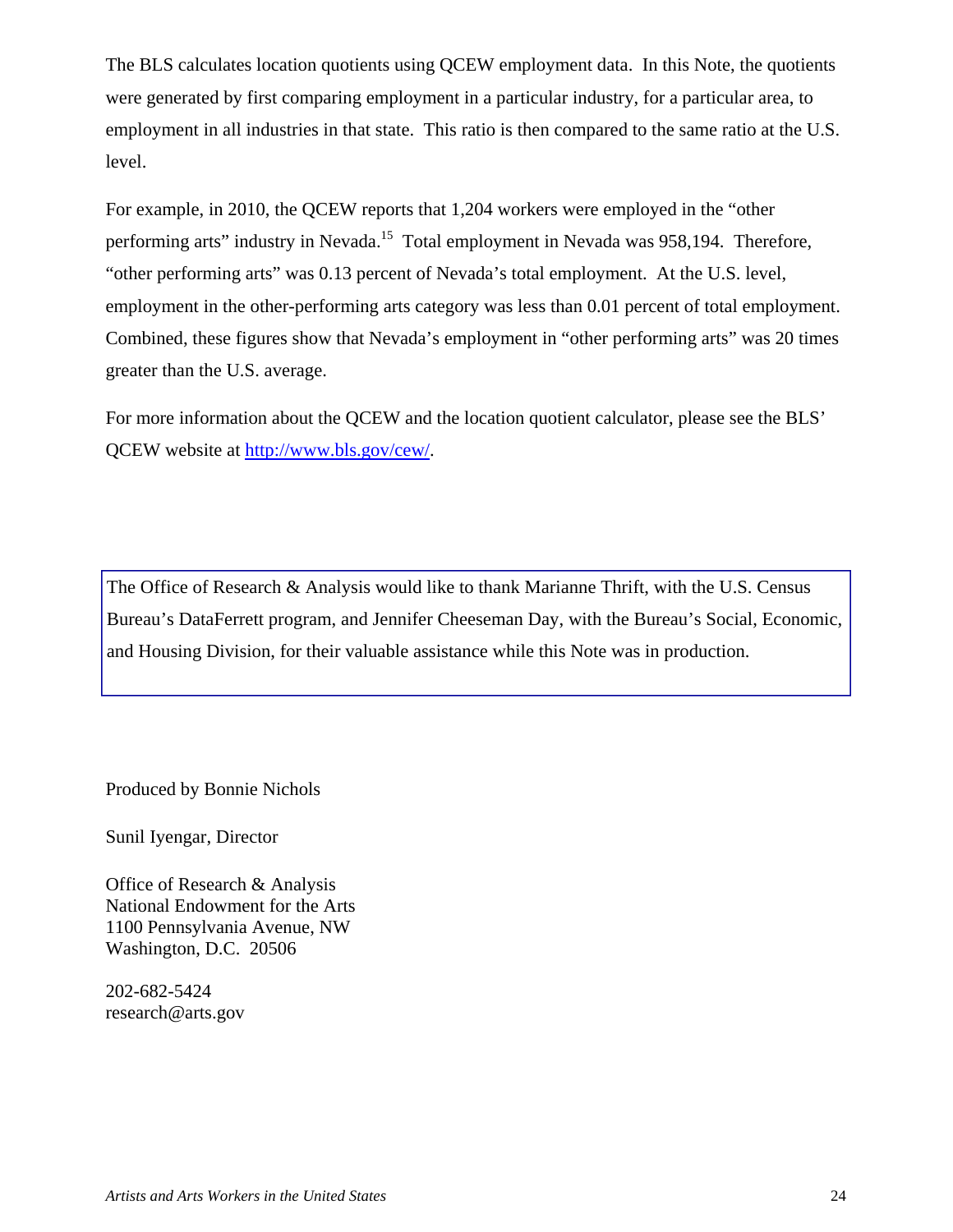

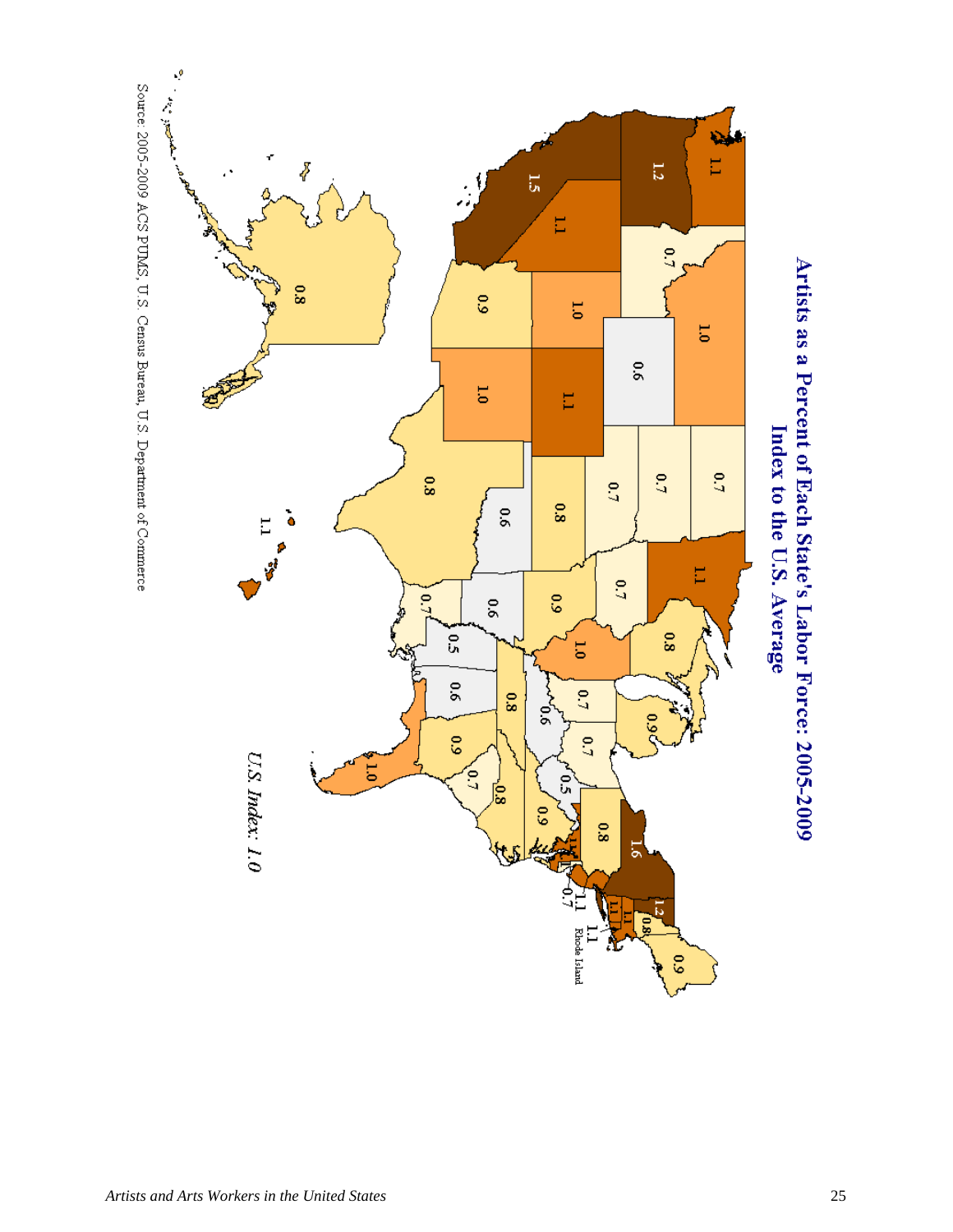#### **Table 1. Selected Characteristics of Artists, Professionals, and the Total Labor Force: 2005-2009**

|                                                                           | Total labor force | Professionals | <b>All artists</b> | Actors      | Announcers  | Architects  | Dancers and<br>choreographers |
|---------------------------------------------------------------------------|-------------------|---------------|--------------------|-------------|-------------|-------------|-------------------------------|
| Number in labor force                                                     | 153,409,111       | 30,501,381    | 2,099,394          | 46,526      | 55,302      | 203,272     | 24,713                        |
| <b>Percent female</b>                                                     | 46.6%             | 57.0%         | 46.0%              | 42.7%       | 21.2%       | 24.9%       | 77.9%                         |
| <b>Percent married</b>                                                    | 53.8%             | 61.5%         | 52.7%              | 34.4%       | 39.6%       | 66.6%       | 15.7%                         |
| Percent minority                                                          | 31.7%             | 24.8%         | 20.4%              | 26.9%       | 27.1%       | 19.0%       | 41.1%                         |
| Percent foreign born                                                      | 15.4%             | 13.1%         | 12.2%              | 9.5%        | 10.4%       | 16.0%       | 12.8%                         |
| Percent speaking a language<br>other than English at home                 | 19.7%             | 16.2%         | 15.0%              | 14.8%       | 14.8%       | 17.9%       | 16.5%                         |
| Percent under age 35<br>Median age                                        | 37.0%<br>40       | 32.3%<br>42   | 35.5%<br>40        | 47.1%<br>36 | 43.3%<br>37 | 27.7%<br>43 | 83.0%<br>25                   |
| Percent with bachelor's degree                                            |                   |               |                    |             |             |             |                               |
| or higher <sup>2</sup>                                                    | 32.3%             | 68.1%         | 59.0%              | 54.3%       | 36.8%       | 88.5%       | 25.9%                         |
| Percent working full-year, full-<br>time                                  | 62.2%             | 63.6%         | 56.5%              | 20.4%       | 47.2%       | 77.0%       | 27.6%                         |
| Percent self-employed                                                     | 9.8%              | 8.3%          | 33.6%              | 36.3%       | 22.9%       | 27.0%       | 26.9%                         |
| Median income <sup>3</sup>                                                | \$31,983          | \$47,649      | \$38,409           | \$25,901    | \$28,400    | \$63,269    | \$21,489                      |
| Median wages and salaries of<br>full-year, full-time workers <sup>3</sup> | \$39,280          | \$53,644      | \$43,220           | \$30,254    | \$38,552    | \$63,110    | \$27,392                      |
| Men                                                                       | \$43,220          | \$63,111      | \$47,475           | \$37,737    | \$38,918    | \$66,959    | \$33,659                      |
| Women<br>Ratio of male-to-female<br>eamings $4$                           | \$34,576          | \$46,912      | \$38,552           | \$27,995    | \$36,815    | \$54,025    | \$25,986                      |
|                                                                           | \$0.80            | \$0.74        | \$0.81             | \$0.74      | \$0.95      | \$0.81      | \$0.77                        |
| Percent who moved in the last<br>year                                     | 16.9%             | 15.5%         | 17.3%              | 21.7%       | 20.6%       | 14.7%       | 45.1%                         |
| Percent arriving at work at noon<br>or later                              | 25.3%             | 18.3%         | 33.0%              | 54.7%       | 49.0%       | 15.7%       | 65.3%                         |
| Median travel time to work<br>(minutes)                                   | 20                | 20            | 20                 | 30          | 20          | 20          | 20                            |
| Percent worked at home <sup>5</sup>                                       | 3.6%              | 3.8%          | 15.2%              | 4.0%        | 5.4%        | 9.7%        | 2.6%                          |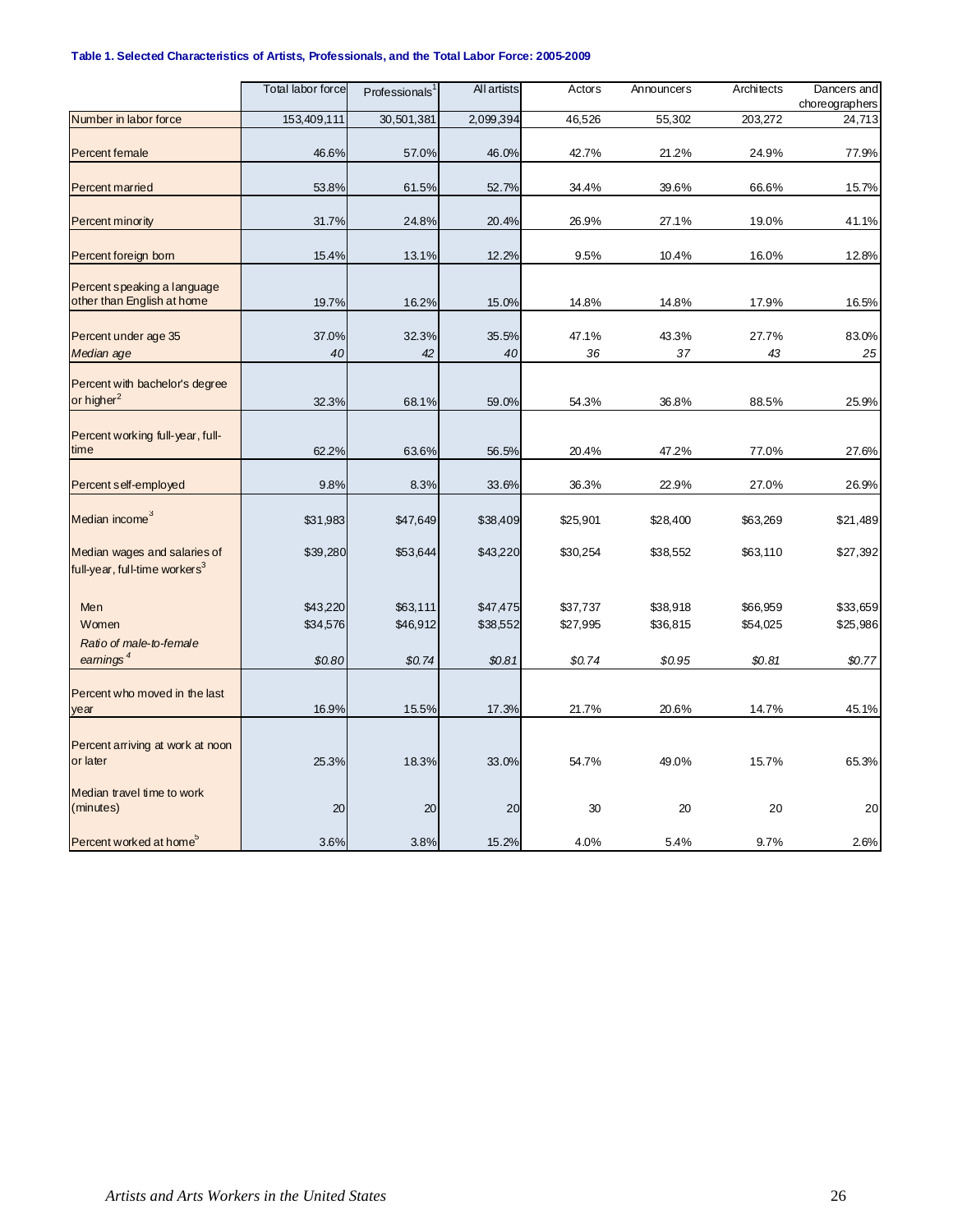#### **Table 1. Selected Characteristics of Artists, Professionals, and the Total Labor Force: 2005-2009**

(continued)

|                                           | Designers            | Fine artists, art    | <b>Musicians</b>     | Other                | Photographers        | Producers and        | Writers and          |
|-------------------------------------------|----------------------|----------------------|----------------------|----------------------|----------------------|----------------------|----------------------|
|                                           |                      | directors, and       |                      | entertainers         |                      | directors            | authors              |
|                                           |                      | animators            |                      |                      |                      |                      |                      |
| Number in labor force                     | 828,747              | 212,236              | 185,675              | 45,227               | 154,914              | 145,014              | 197,768              |
|                                           |                      |                      |                      |                      |                      |                      |                      |
| Percent female                            | 54.0%                | 44.9%                | 35.4%                | 47.1%                | 44.8%                | 36.8%                | 56.8%                |
| Percent married                           | 53.8%                | 54.3%                | 51.6%                | 34.4%                | 50.7%                | 47.4%                | 55.8%                |
| Percent minority                          | 20.7%                | 17.3%                | 24.3%                | 27.7%                | 20.1%                | 20.7%                | 13.2%                |
|                                           |                      |                      |                      |                      |                      |                      |                      |
| Percent foreign born                      | 14.0%                | 12.7%                | 11.2%                | 9.1%                 | 10.0%                | 10.1%                | 6.6%                 |
| Percent speaking a language               |                      |                      |                      |                      |                      |                      |                      |
| other than English at home                | 16.2%                | 14.7%                | 15.3%                | 14.5%                | 14.0%                | 13.3%                | 9.4%                 |
| Percent under age 35                      | 37.5%                | 27.3%                | 30.6%                | 50.9%                | 41.5%                | 38.7%                | 27.2%                |
| Median age                                | 39                   | 44                   | 44                   | 34                   | 38                   | 38                   | 44                   |
|                                           |                      |                      |                      |                      |                      |                      |                      |
| Percent with bachelor's degree            |                      |                      |                      |                      |                      |                      |                      |
| or higher <sup>2</sup>                    | 50.9%                | 55.6%                | 52.4%                | 35.6%                | 45.5%                | 71.6%                | 84.0%                |
| Percent working full-year, full-          |                      |                      |                      |                      |                      |                      |                      |
| time                                      | 63.4%                | 53.5%                | 30.8%                | 32.2%                | 48.3%                | 66.9%                | 52.9%                |
|                                           |                      |                      |                      |                      |                      |                      |                      |
| Percent self-employed                     | 24.5%                | 54.7%                | 43.4%                | 46.4%                | 46.5%                | 24.2%                | 43.6%                |
| Median income <sup>3</sup>                | \$38,349             | \$33,258             | \$24,971             | \$22,475             | \$26,378             | \$51,864             | \$43,126             |
|                                           |                      |                      |                      |                      |                      |                      |                      |
| Median wages and salaries of              | \$42,074             | \$33,982             | \$27,558             | \$25,363             | \$26,875             | \$52,630             | \$44,792             |
| full-year, full-time workers <sup>3</sup> |                      |                      |                      |                      |                      |                      |                      |
| Men<br>Women                              | \$47,542<br>\$36,981 | \$37,818<br>\$29,174 | \$27,348<br>\$27,995 | \$25,363<br>\$25,986 | \$30,254<br>\$22,320 | \$54,025<br>\$50,784 | \$45,654<br>\$44,477 |
| Ratio of male-to-female                   |                      |                      |                      |                      |                      |                      |                      |
| earnings $4$                              | \$0.78               | \$0.77               | \$1.02               | \$1.02               | \$0.74               | \$0.94               | \$0.97               |
|                                           |                      |                      |                      |                      |                      |                      |                      |
| Percent who moved in the last             |                      |                      |                      |                      |                      |                      |                      |
| year                                      | 17.1%                | 14.5%                | 15.6%                | 24.4%                | 18.3%                | 18.6%                | 16.7%                |
| Percent arriving at work at noon          |                      |                      |                      |                      |                      |                      |                      |
| or later                                  | 23.7%                | 41.9%                | 48.1%                | 56.1%                | 38.2%                | 28.4%                | 46.8%                |
|                                           |                      |                      |                      |                      |                      |                      |                      |
| Median travel time to work                |                      |                      |                      |                      |                      |                      |                      |
| (minutes)                                 | 20                   | 20                   | 20                   | 20                   | 20                   | 22                   | 20                   |
| Percent worked at home <sup>5</sup>       | 12.2%                | 28.0%                | 10.5%                | 9.2%                 | 16.8%                | 9.7%                 | 35.1%                |

<sup>1</sup> Artists are part of a larger occupation group called *professional and related workers* . Occupations in this professional group include doctors, lawyers, teache rs, scientists, engineers, an d health professionals.

 $2$  Age 25 and older

 $^3$  Me asured in 2009 dollars

<sup>4</sup> Due to small sample sizes or high concentrations of one gender in an occupation, caution should be used in interpreting this ratio for dancers and

choreographers, announcers, and architects.

<sup>5</sup> Figures are for workers who did any work for pay the week prior to taking the American Community Survey.

Source: 2005-2009 ACS PUMS, U.S. Census Bureau, U.S. Department of Commerce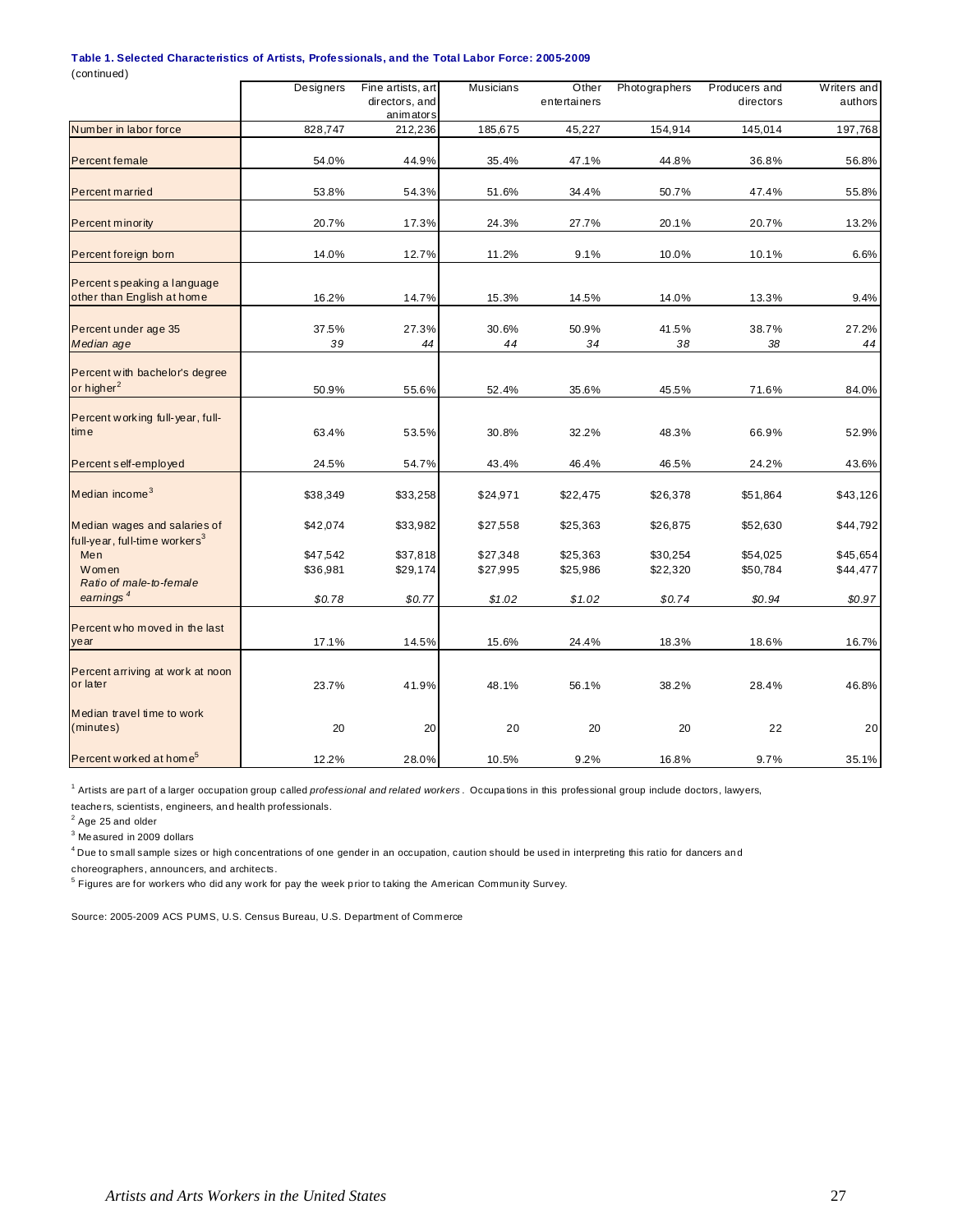#### **Table 2. Artists in the Workforce by Industry: 2005-2009**

Percentage in labor force by industry

|                                                                                                 | All artists | Actors | Announcers | Arc hitects | Dancers and<br>choreographers | Designers |
|-------------------------------------------------------------------------------------------------|-------------|--------|------------|-------------|-------------------------------|-----------|
|                                                                                                 |             |        |            |             |                               |           |
| Entertainment                                                                                   | 20.6%       | 69.0%  | 37.6%      | 0.7%        | 91.6%                         | 2.0%      |
| Performing arts, spectator sports,<br>independent artists<br>Museums, galleries, and historical | 18.1%       | 64.7%  | 23.6%      | 0.0%        | 65.0%                         | 0.8%      |
| sites                                                                                           | 0.4%        | 0.5%   | 0.0%       | 0.4%        | 0.1%                          | 0.4%      |
| Bowling centers                                                                                 | 0.0%        | 0.0%   | 0.2%       | 0.0%        | 0.0%                          | 0.0%      |
| Amusement and gambling                                                                          | 1.1%        | 3.4%   | 7.3%       | 0.1%        | 10.0%                         | 0.4%      |
| Traveler accommodation                                                                          | 0.2%        | 0.1%   | 0.1%       | 0.1%        | 0.5%                          | 0.2%      |
| Recreational parks and camps                                                                    | 0.0%        | 0.0%   | 0.0%       | 0.0%        | 0.1%                          | 0.0%      |
| Restaurants                                                                                     | 0.3%        | 0.3%   | 1.3%       | 0.1%        | 2.8%                          | 0.2%      |
| Drinking places                                                                                 | 0.4%        | 0.0%   | 5.2%       | 0.0%        | 13.1%                         | 0.0%      |
| Information                                                                                     | 14.0%       | 22.7%  | 56.3%      | 0.6%        | 2.0%                          | 6.9%      |
| Newspaper publishers<br>Periodical, book, and directory                                         | 1.8%        | 0.2%   | 0.1%       | 0.0%        | 0.0%                          | 2.2%      |
| publishers                                                                                      | 2.0%        | 0.1%   | 0.1%       | 0.1%        | 0.0%                          | 2.1%      |
| Motion picture and video                                                                        | 4.4%        | 18.4%  | 0.8%       | 0.0%        | 2.0%                          | 0.9%      |
| Sound recording                                                                                 | 0.4%        | 0.1%   | 0.4%       | 0.0%        | 0.0%                          | 0.1%      |
| Broadcasting <sup>1</sup>                                                                       | 4.8%        | 3.8%   | 54.0%      | 0.1%        | 0.0%                          | 0.8%      |
| All other information industries                                                                | 0.7%        | 0.0%   | 1.0%       | 0.3%        | 0.0%                          | 0.7%      |
| <b>Professional services</b>                                                                    | 33.5%       | 3.8%   | 1.2%       | 85.5%       | 0.0%                          | 41.2%     |
| Architectural, engineering and                                                                  |             |        |            |             |                               |           |
| related services                                                                                | 10.5%       | 0.0%   | 0.0%       | 77.3%       | 0.0%                          | 7.1%      |
| Specialized design services                                                                     | 10.8%       | 0.0%   | 0.0%       | 0.7%        | 0.0%                          | 24.7%     |
| Advertising<br>Other professional or scientific                                                 | 3.4%        | 0.7%   | 0.6%       | 0.1%        | 0.0%                          | 4.4%      |
| $s$ ervices ${}^{2}$                                                                            | 4.9%        | 0.1%   | 0.0%       | 0.1%        | 0.0%                          | 0.4%      |
| All other professional services <sup>3</sup>                                                    | 3.9%        | 3.0%   | 0.6%       | 7.4%        | 0.0%                          | 4.7%      |
| <b>Services</b>                                                                                 | 4.6%        | 0.8%   | 0.7%       | 0.3%        | 0.5%                          | 1.3%      |
| Religious organizations                                                                         | 3.3%        | 0.2%   | 0.4%       | 0.1%        | 0.3%                          | 0.4%      |
| Manufacturing                                                                                   | 8.4%        | 0.1%   | 0.3%       | 1.2%        | 0.0%                          | 17.5%     |
| Printing and related activities <sup>4</sup><br>Sporting goods, toy and game                    | 1.6%        | 0.0%   | 0.0%       | 0.0%        | 0.0%                          | 3.4%      |
| manufacturing                                                                                   | 0.5%        | 0.0%   | 0.0%       | 0.0%        | 0.0%                          | 0.5%      |
| <b>Retail trade</b>                                                                             | 9.2%        | 0.1%   | 0.7%       | 1.0%        | 0.0%                          | 19.8%     |
| Florists                                                                                        | 2.9%        | 0.0%   | 0.0%       | 0.0%        | 0.0%                          | 7.3%      |
| Administration                                                                                  | 1.3%        | 1.0%   | 0.4%       | 2.9%        | 0.0%                          | 0.7%      |
| Agriculture                                                                                     | 0.1%        | 0.0%   | 0.0%       | 0.1%        | 0.0%                          | 0.1%      |
| Construction                                                                                    | 1.5%        | 0.0%   | 0.0%       | 3.9%        | 0.0%                          | 2.6%      |
| Education                                                                                       | 2.6%        | 1.7%   | 2.2%       | 1.2%        | 5.3%                          | 2.0%      |
| Extraction                                                                                      | 0.0%        | 0.0%   | 0.0%       | 0.0%        | 0.0%                          | 0.1%      |
| Finance                                                                                         | 1.1%        | 0.2%   | 0.2%       | 1.4%        | 0.0%                          | 1.5%      |
| Medical                                                                                         | 0.7%        | 0.2%   | 0.1%       | 0.5%        | 0.0%                          | 0.5%      |
| <b>Military</b>                                                                                 | 0.2%        | 0.0%   | 0.0%       | 0.0%        | 0.0%                          | 0.0%      |
| Social, community services                                                                      | 0.3%        | 0.0%   | 0.1%       | 0.1%        | 0.1%                          | 0.1%      |
| Transportation                                                                                  | 0.2%        | 0.2%   | 0.2%       | 0.4%        | 0.5%                          | 0.2%      |
| <b>Utilities</b>                                                                                | 0.2%        | 0.0%   | 0.0%       | 0.1%        | 0.0%                          | 0.4%      |
| Wholesale trade                                                                                 | 1.5%        | 0.1%   | 0.1%       | 0.2%        | 0.0%                          | 3.1%      |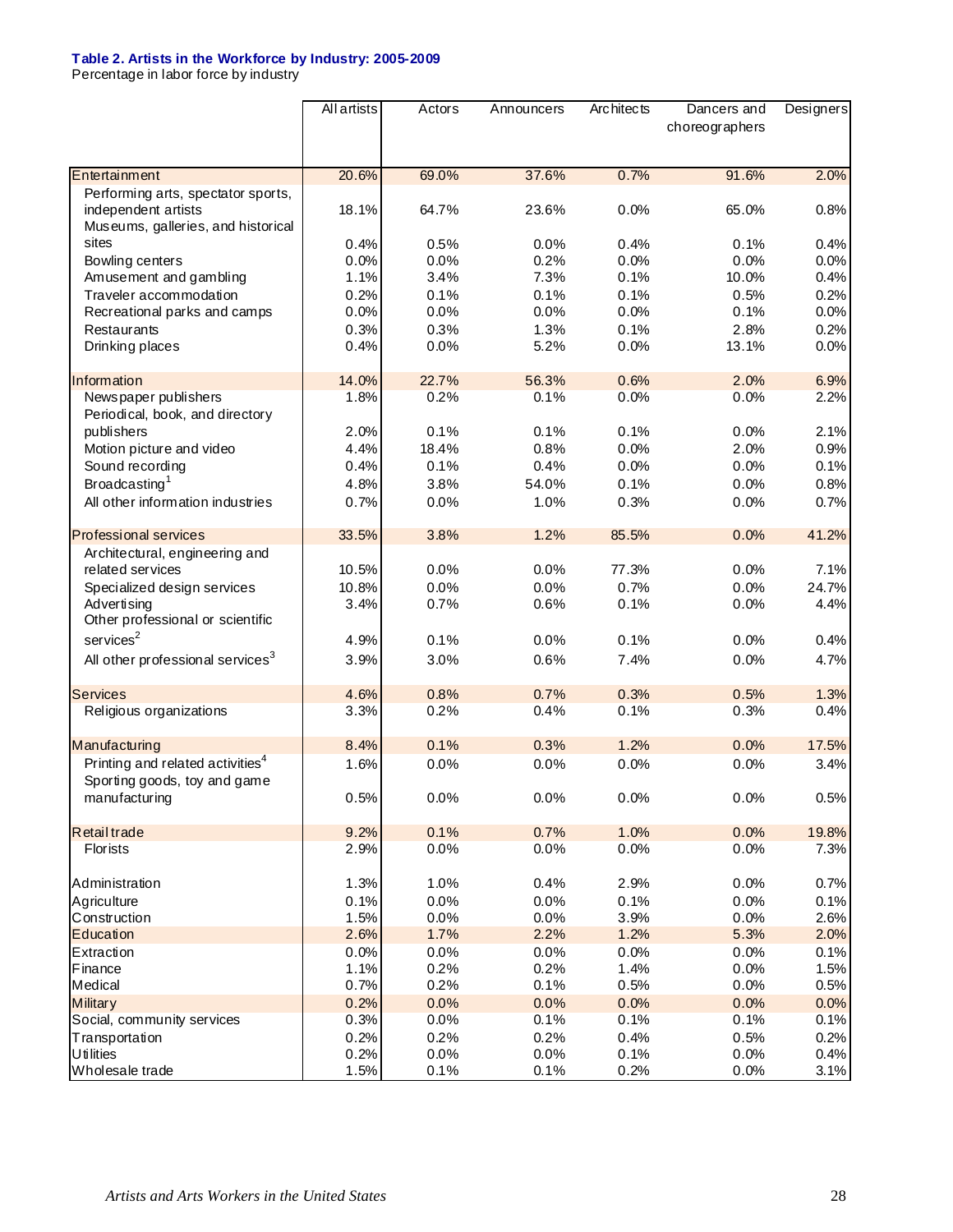#### **T able 2. Artists in the Workforce by Industry: 2005-2009**

Percentage in labor force by industry (continued)

|                                                                                | Fine artists,<br>arts directors,<br>and animators | Musicians    | Other<br>entertainers | Photographers | Producers and<br>directors | $\overline{W}$ riters and<br>authors |
|--------------------------------------------------------------------------------|---------------------------------------------------|--------------|-----------------------|---------------|----------------------------|--------------------------------------|
| Entertainment                                                                  | 44.7%                                             | 55.6%        | 79.6%                 | 13.2%         | 11.7%                      | 33.8%                                |
| Performing arts, spectator sports,<br>independent artists                      | 42.4%                                             | 52.6%        | 58.4%                 | 11.6%         | 10.9%                      | 32.8%                                |
| Museums, galleries, and<br>historical sites                                    | 1.3%                                              | 0.1%         | 0.4%                  | 0.4%          | 0.2%                       | 0.6%                                 |
| <b>Bowling centers</b>                                                         | 0.0%                                              | 0.0%         | 0.1%                  | 0.0%          | 0.0%                       | 0.0%                                 |
| Am usement and gam bling                                                       | 0.7%                                              | 0.8%         | 12.9%                 | 1.1%          | 0.4%                       | 0.3%                                 |
| Traveler accommodation                                                         | 0.1%                                              | 0.4%         | 1.5%                  | 0.1%          | 0.0%                       | 0.0%                                 |
| Recreational parks and camps                                                   | 0.1%                                              | 0.1%         | 0.2%                  | 0.0%          | 0.0%                       | 0.0%                                 |
| <b>Restaurants</b>                                                             | 0.1%                                              | 1.1%         | 2.2%                  | 0.0%          | 0.0%                       | 0.1%                                 |
| D rinking places                                                               | 0.0%                                              | 0.6%         | 4.0%                  | 0.0%          | 0.0%                       | 0.0%                                 |
| Information                                                                    | 10.6%                                             | 3.2%         | 7.8%                  | 10.4%         | 72.6%                      | 20.4%                                |
| Newspaper publishers<br>Periodical, book, and directory                        | 1.0%                                              | 0.0%         | 0.0%                  | 3.8%          | 0.2%                       | 5.1%                                 |
| publishers                                                                     | 2.8%                                              | 0.0%         | 0.0%                  | 0.8%          | 0.3%                       | 7.7%                                 |
| Motion picture and video                                                       | 5.3%                                              | 0.8%         | 5.9%                  | 1.4%          | 34.5%                      | 3.4%                                 |
| Sound recording                                                                | 0.1%                                              | 2.1%         | 0.3%                  | 0.0%          | 2.6%                       | 0.2%                                 |
| Broadcasting <sup>1</sup>                                                      | 0.8%                                              | 0.3%         | 1.1%                  | 3.8%          | 32.9%                      | 2.9%                                 |
| All other information industries                                               | 0.6%                                              | 0.0%         | 0.5%                  | 0.5%          | 2.1%                       | 1.1%                                 |
| <b>Professional services</b>                                                   | 20.4%                                             | 0.2%         | 1.3%                  | 64.1%         | 5.0%                       | 17.0%                                |
| Architectural, engineering and                                                 |                                                   |              |                       |               |                            |                                      |
| related services                                                               | 0.8%                                              | 0.0%         | 0.0%                  | 0.2%          | 0.2%                       | 0.7%                                 |
| Specialized design services<br>Advertising<br>Other professional or scientific | 8.8%<br>7.2%                                      | 0.0%<br>0.0% | 0.1%<br>0.3%          | 0.4%<br>0.9%  | 0.1%<br>2.6%               | 0.3%<br>7.2%                         |
| $s$ ervices $2$                                                                | 1.0%                                              | 0.0%         | 0.1%                  | 61.6%         | 0.3%                       | 0.4%                                 |
| All other professional services <sup>3</sup>                                   | 2.7%                                              | 0.1%         | 0.8%                  | 1.0%          | 1.9%                       | 8.4%                                 |
| <b>Services</b>                                                                | 1.4%                                              | 34.7%        | 5.7%                  | 1.5%          | 1.4%                       | 5.5%                                 |
| Religious organizations                                                        | 0.3%                                              | 33.5%        | 0.3%                  | 0.2%          | 0.8%                       | 1.0%                                 |
| Manufacturing                                                                  | 10.3%                                             | 0.1%         | 0.1%                  | 1.1%          | 1.2%                       | 2.0%                                 |
| Printing and related activities <sup>4</sup><br>Sporting goods, toy and game   | 2.1%                                              | 0.0%         | 0.0%                  | 0.2%          | 0.1%                       | 0.3%                                 |
| manufacturing                                                                  | 2.7%                                              | 0.0%         | 0.1%                  | 0.0%          | 0.2%                       | 0.1%                                 |
| Retail trade                                                                   | 7.4%                                              | 0.4%         | 0.8%                  | 2.9%          | 0.4%                       | 2.0%                                 |
| <b>Florists</b>                                                                | $0.0\%$                                           | 0.0%         | $0.0\%$               | $0.0\%$       | $0.0\%$                    | $0.0\%$                              |
| Administration                                                                 | 0.5%                                              | 0.5%         | 0.1%                  | 1.9%          | 1.0%                       | 4.4%                                 |
| Agriculture                                                                    | 0.0%                                              | 0.0%         | 0.0%                  | $0.0\%$       | 0.1%                       | 0.2%                                 |
| Construction                                                                   | 0.4%                                              | 0.0%         | 0.0%                  | 0.1%          | 0.0%                       | 0.2%                                 |
| Education                                                                      | 1.7%                                              | 2.8%         | 0.8%                  | 1.9%          | 4.8%                       | 6.9%                                 |
| Extraction                                                                     | 0.0%                                              | 0.0%         | 0.0%                  | 0.0%          | 0.0%                       | 0.1%                                 |
| Finance                                                                        | 0.4%                                              | 0.0%         | 0.4%                  | 0.6%          | 0.6%                       | 2.6%                                 |
| Medical                                                                        | 0.3%                                              | 0.4%         | 2.1%                  | 1.0%          | 0.5%                       | 1.8%                                 |
| Military                                                                       | 0.0%                                              | 1.7%         | 0.0%                  | 0.4%          | 0.0%                       | 0.1%                                 |
| Social, community services                                                     | 0.3%                                              | 0.2%         | 0.2%                  | 0.1%          | 0.5%                       | 1.8%                                 |
| Transportation                                                                 | 0.1%                                              | 0.3%         | 0.9%                  | 0.2%          | 0.1%                       | 0.2%                                 |
| U tilities                                                                     | 0.0%                                              | 0.0%         | 0.1%                  | 0.1%          | 0.0%                       | 0.3%                                 |
| Wholesale trade                                                                | 1.4%                                              | 0.0%         | 0.1%                  | 0.5%          | 0.2%                       | 0.6%                                 |

Source: 2005-2009 AC S PU MS, U.S. Census Bureau, U.S. D epartm ent of C om merce

1 Includes internet broadcasting and web-search portals

2 Includes photographic services

3 All other professional services not lis ted individually in this table, including legal services, accounting services , and m anagem ent con

4 Includes lithographic, com mercial, digital, and book printing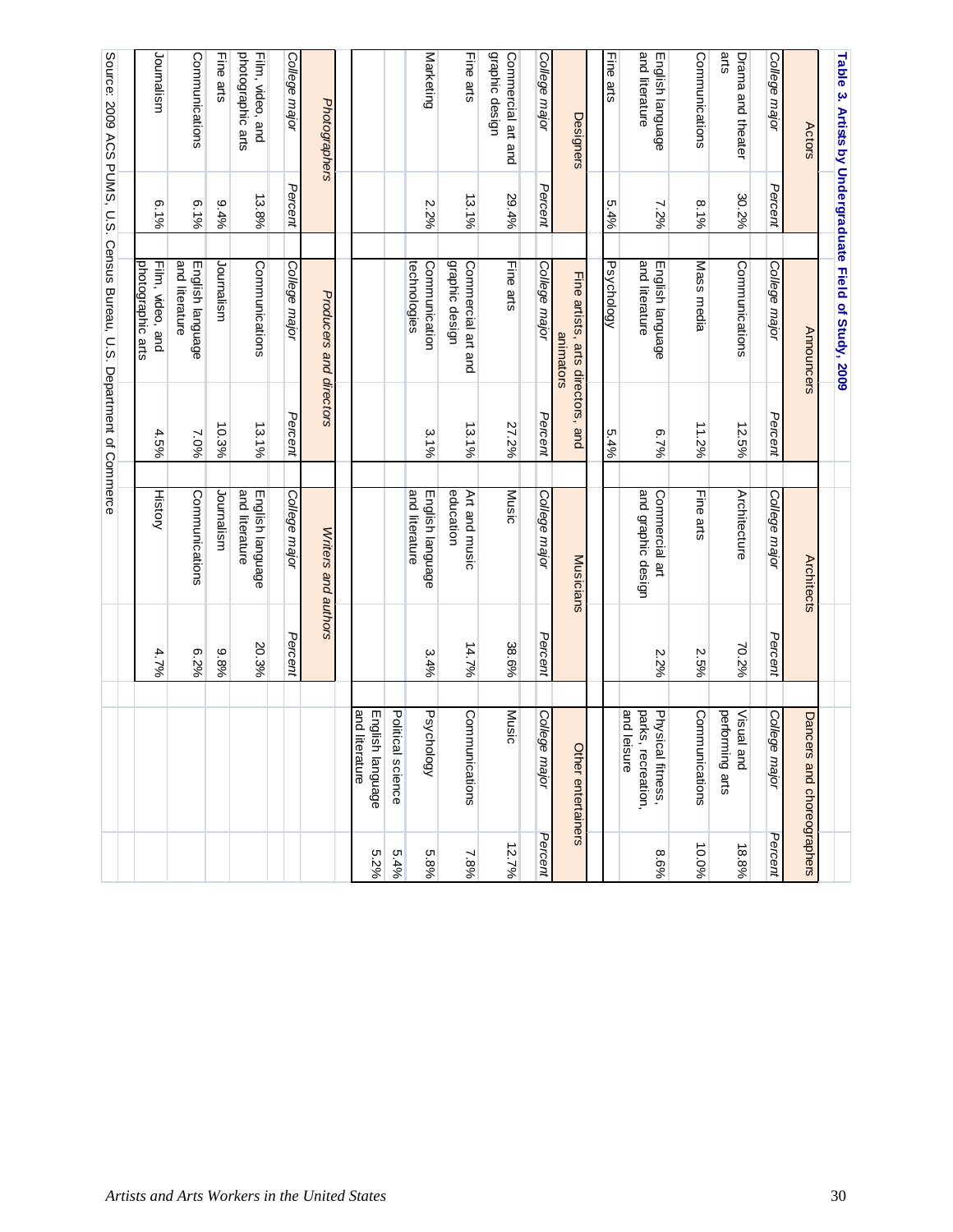#### **Table 4. All Artists by State of Residence with Margin of Error: 2005-2009**

|                                  | Total artists    | Margin of      | Low end of       | High end         | Percent of   | Index to   |
|----------------------------------|------------------|----------------|------------------|------------------|--------------|------------|
|                                  |                  | error $+/-1$   | range            | range            | labor force  | the U.S.   |
| <b>United States</b>             | 2,099,394        | 12,477         | 2,086,917        | 2,111,871        | 1.4%         | 1.0        |
|                                  |                  |                |                  |                  |              |            |
| Alabama                          | 18,155           | 1,205          | 16,950           | 19,360           | 0.8%         | 0.6        |
| Alaska                           | 4,130            | 715            | 3,415            | 4,845            | 1.1%         | 0.8        |
| Arizona                          | 37,403           | 1,742          | 35,661           | 39,145           | 1.2%         | 0.9        |
| <b>Arkansas</b>                  | 10,426           | 869            | 9,557            | 11,295           | 0.8%         | 0.6        |
| California                       | 363,430          | 5,835          | 357,595          | 369,265          | 2.0%         | 1.5        |
| Colorado                         | 41,246           | 1,623          | 39,623           | 42,869           | 1.6%         | 1.1        |
| Connecticut                      | 29,264           | 1,504          | 27,760           | 30,768           | 1.6%         | 1.1        |
| Delaware                         | 4,227            | 553            | 3,674            | 4,780            | 0.9%         | 0.7        |
| District of Columbia             | 10,243           | 790            | 9,453            | 11,033           | 3.1%         | 2.3        |
| <b>F</b> lorida                  | 122,253          | 2,453          | 119,800          | 124,706          | 1.4%         | 1.0        |
| Georgia                          | 57,231           | 1,857          | 55,374           | 59,088           | 1.2%         | 0.9        |
| Hawaii                           | 10,457           | 904            | 9,553            | 11,361           | 1.5%         | 1.1        |
| Idaho                            | 7,590            | 767            | 6,823            | 8,357            | 1.0%         | 0.7        |
| <b>Illinois</b>                  | 87,813           | 2,296          | 85,517           | 90,109           | 1.3%         | 1.0        |
| Indiana                          | 30,396           | 1,399          | 28,997           | 31,795           | 0.9%         | 0.7<br>0.7 |
| lowa                             | 15,702           | 1,079          | 14,623           | 16,781           | 1.0%         |            |
| <b>Kansas</b><br><b>Kentucky</b> | 16,352<br>16,978 | 1,122<br>1,350 | 15,230<br>15,628 | 17,474<br>18,328 | 1.1%<br>0.8% | 0.8<br>0.6 |
| Louisiana                        | 20,052           | 1,340          | 18,712           | 21,392           | 0.9%         | 0.7        |
| Maine                            | 8,902            | 1,012          | 7,890            | 9,914            | 1.3%         | 0.9        |
| Maryland                         | 45,669           | 1,716          | 43,953           | 47,385           | 1.5%         | 1.1        |
| <b>Massachusetts</b>             | 53,664           | 1,949          | 51,715           | 55,613           | 1.5%         | 1.1        |
| Michigan                         | 59,353           | 2,125          | 57,228           | 61,478           | 1.2%         | 0.9        |
| Minnesota                        | 42,189           | 2,191          | 39,998           | 44,380           | 1.5%         | 1.1        |
| <b>Mississippi</b>               | 9,835            | 825            | 9,010            | 10,660           | 0.7%         | 0.5        |
| <b>Missouri</b>                  | 35,911           | 1,635          | 34,276           | 37,546           | 1.2%         | 0.9        |
| Montana                          | 6,877            | 890            | 5,987            | 7,767            | 1.4%         | 1.0        |
| Nebraska                         | 9,920            | 885            | 9,035            | 10,805           | 1.0%         | 0.7        |
| Nevada                           | 19,382           | 1,233          | 18,149           | 20,615           | 1.5%         | 1.1        |
| New Hampshire                    | 8,267            | 737            | 7,530            | 9,004            | 1.1%         | 0.8        |
| <b>New Jersey</b>                | 65,446           | 2,002          | 63,444           | 67,448           | 1.4%         | 1.1        |
| <b>New Mexico</b>                | 12,481           | 1,173          | 11,308           | 13,654           | 1.3%         | 1.0        |
| <b>New York</b>                  | 221,297          | 4,343          | 216,954          | 225,640          | 2.3%         | 1.6        |
| North Carolina                   | 49,431           | 1,921          | 47,510           | 51,352           | 1.1%         | 0.8        |
| North Dakota                     | 3,337            | 520            | 2,817            | 3,857            | 0.9%         | 0.7        |
| Ohio                             | 58,942           | 2,255          | 56,687           | 61,197           | 1.0%         | 0.7        |
| Oklahoma                         | 14,969           | 1,129          | 13,840           | 16,098           | 0.8%<br>1.7% | 0.6        |
| Oregon<br>Pennsylvania           | 32,761<br>71,707 | 1,385<br>2,226 | 31,376<br>69,481 | 34,146<br>73,933 | 1.1%         | 1.2        |
| Rhode Island                     | 8,688            | 772            | 7,916            | 9,460            | 1.5%         | 0.8<br>1.1 |
| <b>South Carolina</b>            | 20,596           | 1,596          | 19,000           | 22,192           | 0.9%         | 0.7        |
| South Dakota                     | 4,239            | 669            | 3,570            | 4,908            | 1.0%         | 0.7        |
| <b>Tennessee</b>                 | 35,460           | 1,897          | 33,563           | 37,357           | 1.2%         | 0.8        |
| <b>Texas</b>                     | 128,347          | 3,882          | 124,465          | 132,229          | 1.1%         | 0.8        |
| Utah                             | 18,314           | 1,197          | 17,117           | 19,511           | 1.4%         | 1.0        |
| Vermont                          | 5,905            | 679            | 5,226            | 6,584            | 1.7%         | 1.2        |
| Virginia                         | 51,463           | 1,706          | 49,757           | 53,169           | 1.3%         | 0.9        |
| Washington                       | 49,757           | 2,013          | 47,744           | 51,770           | 1.5%         | 1.1        |
| West Virginia                    | 5,579            | 595            | 4,984            | 6,174            | 0.7%         | 0.5        |
| Wisconsin                        | 34,994           | 1,951          | 33,043           | 36,945           | 1.1%         | 0.8        |
| Wyoming                          | 2,364            | 427            | 1,937            | 2,791            | 0.8%         | 0.6        |

<sup>1</sup> 90 percent confidence

Source: 2005-2009 ACS PUMS, U.S. Census Bureau, U.S. Department of Commerce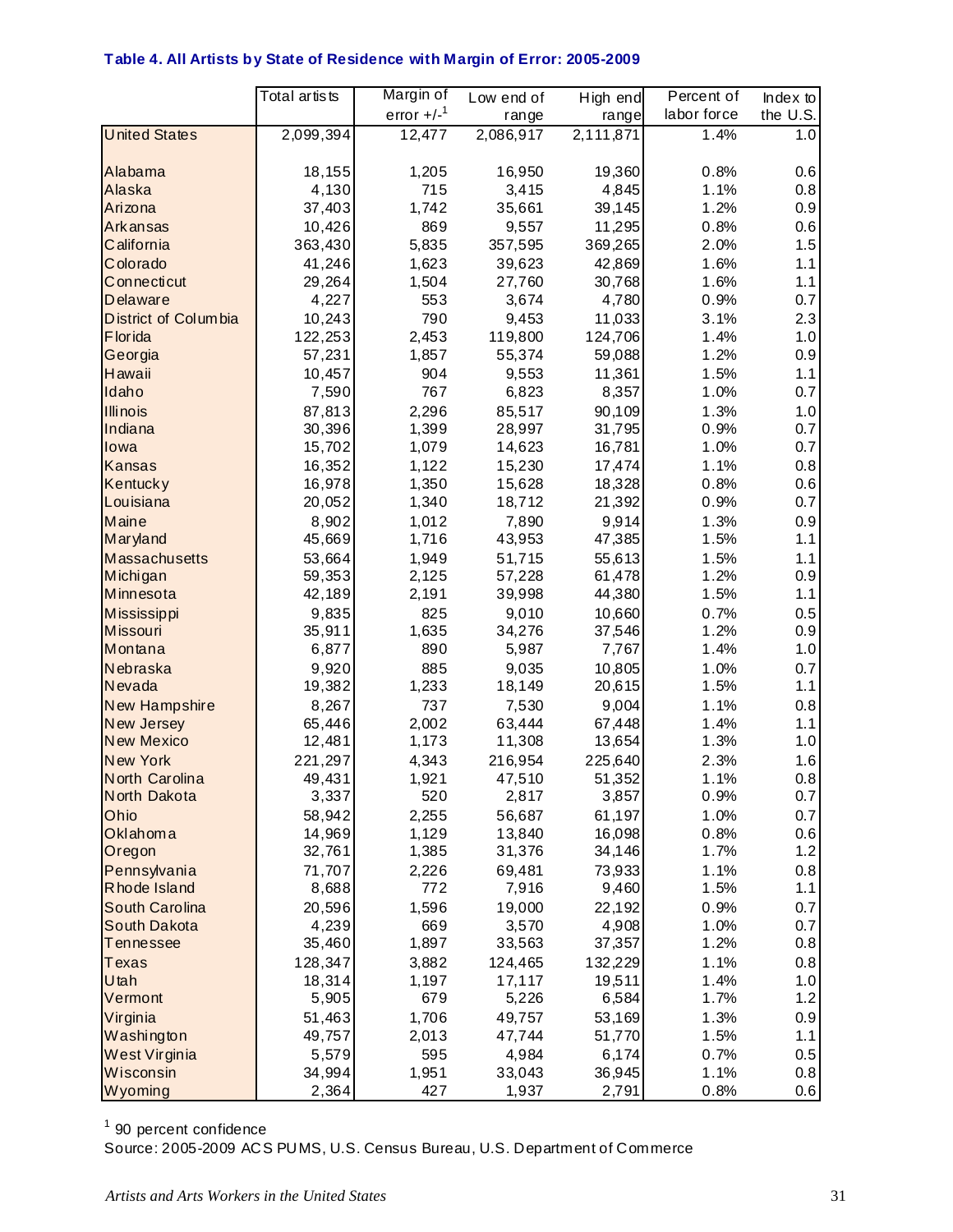|                                                | Alabama   | Alaska    | Arkansas  | Arizona   | California | Colorado  | Connecticut | Delaware  | District of |
|------------------------------------------------|-----------|-----------|-----------|-----------|------------|-----------|-------------|-----------|-------------|
| Arts, entertainment, and leisure               |           |           |           |           |            |           |             |           | Columbia    |
| Performing arts companies                      | 0.4       | 0.6       | 0.5       | 0.8       | 1.1        | 1.0       | 0.9         | 0.6       | 2.5         |
| Theater companies                              | 0.4       | 0.5       | 0.7       | 0.9       | 1.0        | 1.0       | 0.9         | 0.6       | 3.6         |
| Dance companies                                | 0.4       | <b>ND</b> | <b>ND</b> | 1.2       | 0.9        | 1.1       | 0.8         | <b>ND</b> | <b>ND</b>   |
| Musical groups and artists                     | 0.6       | 0.3       | 0.4       | 0.7       | 1.4        | 1.1       | 0.9         | 0.5       | 1.3         |
| Other performing arts companies                | 0.4       | <b>ND</b> | <b>ND</b> | 0.5       | 0.6        | 0.1       | 2.0         | <b>ND</b> | <b>ND</b>   |
| Independent artists, writers, and performers   | 0.2       | <b>ND</b> | 0.2       | 0.6       | 3.1        | 1.3       | 0.6         | <b>ND</b> | 1.1         |
| Museums                                        | 0.4       | 1.3       | 0.3       | 0.7       | 1.1        | 1.0       | 1.5         | 2.9       | 3.0         |
| <b>Historical sites</b>                        | <b>ND</b> | <b>ND</b> | 0.4       | <b>ND</b> | 0.3        | 0.2       | 0.6         | <b>ND</b> | <b>ND</b>   |
| Zoos and botanical gardens                     | 0.7       | <b>ND</b> | 0.1       | 1.3       | 1.3        | 1.6       | 0.9         | <b>ND</b> | <b>ND</b>   |
| Nature parks and other similar institutions    | <b>ND</b> | 5.0       | 0.4       | <b>ND</b> | 1.1        | 1.9       | 2.0         | 4.7       | <b>NC</b>   |
| <b>Professional services</b>                   |           |           |           |           |            |           |             |           |             |
| Architectural services                         | 0.6       | 1.4       | 1.0       | 0.9       | 1.2        | 1.2       | 0.9         | 0.5       | 4.3         |
| Landscape architectural services               | 0.5       | <b>ND</b> | 0.3       | 1.7       | 1.6        | 1.6       | 0.7         | 1.1       | 0.9         |
| Specialized design services                    | 0.4       | 0.2       | 0.4       | 0.8       | 1.5        | 1.3       | 0.8         | 0.6       | 1.4         |
| Interior design services                       | 0.5       | 0.3       | 0.6       | 1.1       | 1.3        | 1.8       | 0.9         | 0.7       | 2.4         |
| Industrial design services                     | 0.6       | <b>NC</b> | 0.5       | 0.5       | 1.7        | 0.6       | 0.8         | 0.8       | <b>ND</b>   |
| Graphic design services                        | 0.4       | <b>ND</b> | 0.4       | 0.8       | 1.5        | 1.1       | 0.7         | 0.5       | 1.4         |
| Other specialized design services <sup>2</sup> | 0.4       | <b>ND</b> | 0.4       | 0.5       | 2.0        | 1.6       | 0.6         | 0.3       | <b>ND</b>   |
| Photographic services                          | 1.1       | 0.6       | 0.6       | 0.8       | 0.9        | 1.1       | 0.7         | 0.6       | 0.2         |
| Information                                    |           |           |           |           |            |           |             |           |             |
| Motion picture and video industries            | 0.4       | <b>ND</b> | 0.4       | 0.7       | 3.5        | 0.7       | 0.7         | 0.2       | 0.7         |
| Sound recording industries                     | 0.2       | <b>ND</b> | 0.3       | 0.8       | 2.1        | 0.6       | 0.1         | 0.2       | 0.6         |
| Music publishers                               | 0.2       | <b>NC</b> | <b>NC</b> | <b>ND</b> | 1.4        | <b>ND</b> | 0.1         | <b>NC</b> | <b>ND</b>   |
| Radio and television broadcasting              | 1.1       | <b>ND</b> | 0.9       | 0.8       | 1.1        | 1.0       | 0.6         | <b>ND</b> | 4.3         |
| Publishing industries, except Internet         | 0.6       | 0.5       | 0.6       | 0.6       | 1.0        | 1.8       | 0.9         | 0.4       | 1.9         |
| Book publishers                                | 0.4       | 0.1       | 0.2       | 0.2       | 0.8        | 0.9       | 0.6         | 0.1       | 1.3         |
| Other publishers <sup>3</sup>                  | 0.3       | <b>ND</b> | 2.2       | 0.2       | 0.5        | 6.6       | 1.1         | <b>ND</b> | <b>ND</b>   |
| <b>Retail sales</b>                            |           |           |           |           |            |           |             |           |             |
| Art dealers                                    | 0.4       | <b>ND</b> | 0.5       | 1.8       | 1.1        | 1.7       | 0.5         | 0.3       | <b>ND</b>   |
| Musical instrument and supplies stores         | 1.0       | 1.2       | 0.6       | 0.9       | 1.1        | 1.1       | 0.9         | 0.8       | <b>ND</b>   |
| Manufacturing                                  |           |           |           |           |            |           |             |           |             |
| Custom architectural woodwork and millwork     | 0.3       | <b>NC</b> | <b>ND</b> | 0.4       | 0.8        | 1.3       | 2.0         | <b>ND</b> | <b>NC</b>   |
| Musical instrument manufacturing               | <b>NC</b> | <b>NC</b> | 0.3       | <b>ND</b> | 2.4        | 0.2       | 0.8         | <b>NC</b> | <b>NC</b>   |
| Fine arts schools                              | 0.7       | 0.9       | 0.4       | 0.8       | 1.1        | 1.2       | 1.6         | <b>ND</b> | 2.3         |

NC-Estimate not calculated because levels are at or near zero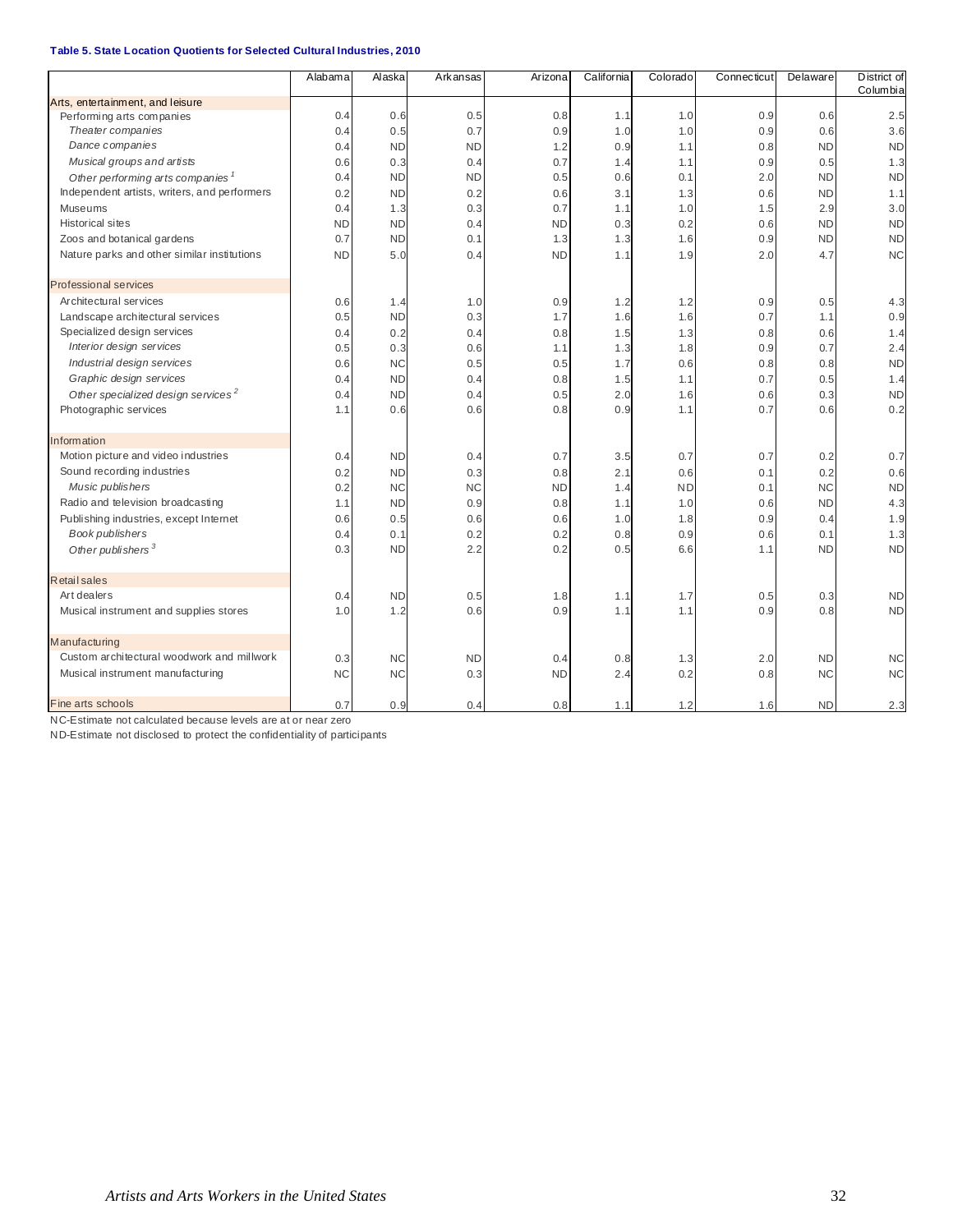| (continued)                                    |           |         |           |           |          |           |           |               |           |
|------------------------------------------------|-----------|---------|-----------|-----------|----------|-----------|-----------|---------------|-----------|
|                                                | Florida   | Georgia | Hawaii    | Idaho     | Illinois | Indiana   | lowa      | <b>Kansas</b> | Kentucky  |
| Arts, entertainment, and leisure               |           |         |           |           |          |           |           |               |           |
| Performing arts companies                      | 1.2       | 0.4     | 1.8       | 0.7       | 1.1      | 0.7       | 0.6       | 0.6           | 0.5       |
| Theater companies and dinner theaters          | 1.0       | 0.4     | 0.9       | 0.7       | 1.3      | 0.5       | 0.6       | 1.0           | 0.5       |
| Dance companies                                | 0.8       | 0.6     | <b>ND</b> | 1.6       | 0.9      | 0.3       | <b>ND</b> | <b>ND</b>     | <b>ND</b> |
| Musical groups and artists                     | 1.0       | 0.4     | 2.8       | 0.7       | 1.0      | 1.1       | 0.7       | 0.1           | 0.5       |
| Other performing arts companies <sup>1</sup>   | 5.4       | 0.3     | <b>ND</b> | 0.7       | 0.7      | 0.8       | ND        | <b>ND</b>     | <b>ND</b> |
| Independent artists, writers, and performers   | 1.0       | 0.9     | 0.8       | 0.5       | 0.8      | 0.4       | 0.5       | 0.4           | 0.3       |
| Museums                                        | 0.6       | 0.4     | 1.9       | 0.4       | 1.6      | 0.8       | 0.8       | 0.5           | 0.6       |
| <b>Historical sites</b>                        | 0.2       | 0.3     | <b>ND</b> | <b>ND</b> | 0.2      | 0.9       | 0.6       | <b>ND</b>     | 1.0       |
| Zoos and botanical gardens                     | 1.4       | 1.2     | 3.9       | <b>ND</b> | 1.5      | 0.6       | 0.2       | 0.7           | <b>ND</b> |
| Nature parks and other similar institutions    | 1.0       | 1.6     | <b>ND</b> | <b>ND</b> | 0.1      | 0.5       | 0.2       | <b>ND</b>     | <b>ND</b> |
| <b>Professional services</b>                   |           |         |           |           |          |           |           |               |           |
| Architectural services                         | 0.8       | 0.9     | 1.6       | 0.9       | 1.1      | 0.6       | 0.6       | 0.9           | 0.5       |
| Landscape architectural services               | 1.6       | 0.7     | 1.4       | 1.0       | 1.6      | 0.4       | 0.4       | 1.3           | 0.3       |
| Specialized design services                    | 1.2       | 1.1     | 0.6       | 0.7       | 1.3      | 0.6       | 0.5       | 0.6           | 0.5       |
| Interior design services                       | 2.0       | 1.4     | 0.8       | 0.5       | 0.8      | 0.6       | 0.3       | 0.8           | 0.5       |
| Industrial design services                     | 1.0       | 0.1     | 0.1       | <b>ND</b> | 1.0      | 0.9       | 1.0       | 0.5           | 0.5       |
| Graphic design services                        | 0.9       | 1.2     | 0.6       | 1.0       | 1.7      | 0.7       | 0.5       | 0.5           | 0.6       |
| Other specialized design services <sup>2</sup> | 0.9       | 0.4     | 0.1       | <b>ND</b> | 1.0      | 0.2       | 0.1       | 0.7           | 0.1       |
| Photographic services                          | 1.0       | 1.0     | 2.0       | 1.0       | 1.1      | 1.3       | 1.3       | 1.0           | 0.9       |
| <b>Information</b>                             |           |         |           |           |          |           |           |               |           |
| Motion picture and video industries            | 0.5       | 0.6     | 1.8       | 0.5       | 0.6      | 0.5       | 0.5       | 0.5           | 0.4       |
| Sound recording industries                     | 0.9       | 0.7     | 0.2       | 0.1       | 0.8      | 0.3       | 0.1       | 0.1           | 0.4       |
| Music publishers                               | 0.5       | 0.4     | <b>NC</b> | <b>NC</b> | 0.5      | <b>ND</b> | <b>ND</b> | <b>ND</b>     | <b>ND</b> |
| Radio and television broadcasting              | 1.0       | 1.2     | 1.1       | <b>ND</b> | 0.8      | 0.9       | <b>ND</b> | 1.0           | 1.0       |
| Publishing industries, except Internet         | 0.7       | 1.1     | 0.5       | 0.8       | 0.9      | 0.7       | 1.1       | 0.9           | 0.6       |
| Book publishers                                | 0.4       | 0.3     | 0.2       | 1.6       | 1.2      | 1.8       | 1.4       | 1.2           | 0.3       |
| Other publishers <sup>3</sup>                  | 0.4       | 0.0     | 0.2       | 0.9       | 1.1      | 0.7       | 0.9       | 1.3           | 0.3       |
| <b>Retail sales</b>                            |           |         |           |           |          |           |           |               |           |
| Art dealers                                    | 1.7       | 0.5     | 5.9       | 0.8       | 0.5      | 0.3       | 0.7       | 0.4           | 0.4       |
| Musical instrument and supplies stores         | 1.0       | 1.0     | 0.7       | 1.1       | 0.7      | 1.0       | 1.4       | 1.3           | 0.9       |
| Manufacturing                                  |           |         |           |           |          |           |           |               |           |
| Custom architectural woodwork and millwork     | 0.5       | 1.0     | 0.1       | 0.5       | 1.2      | 0.8       | 1.3       | 0.3           | <b>ND</b> |
| Musical instrument manufacturing               | <b>ND</b> | 0.1     | 1.2       | 0.3       | 0.9      | 2.8       | <b>ND</b> | <b>ND</b>     | 0.3       |
| Fine arts schools                              | 0.5       | 0.7     | 0.6       | 0.4       | 1.1      | 0.6       | 0.8       | 1.0           | 0.5       |

NC-Estimate not calculated because levels are at or near zero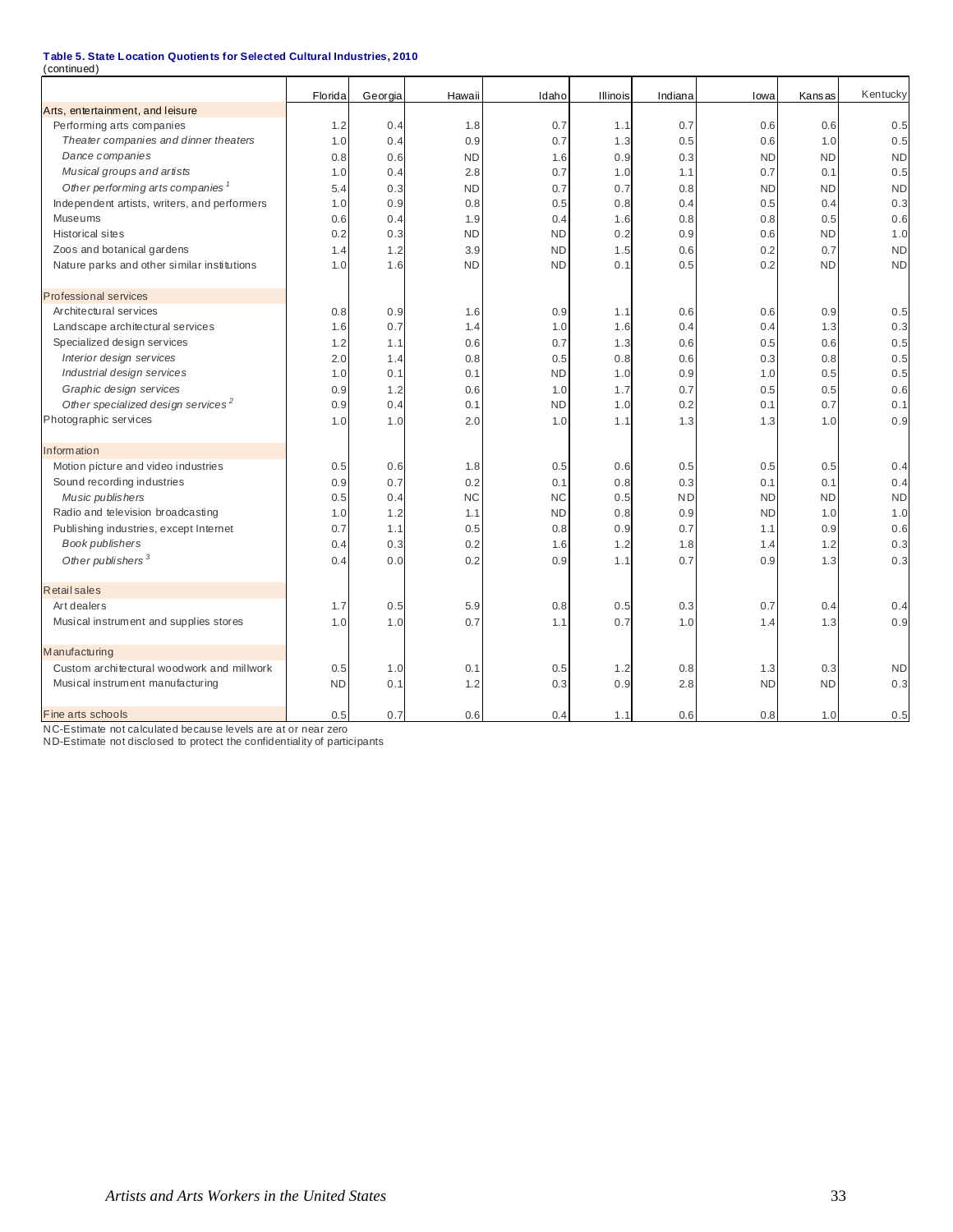| (continued)                                    |           |           |          |               |           |           |             |           |           |
|------------------------------------------------|-----------|-----------|----------|---------------|-----------|-----------|-------------|-----------|-----------|
|                                                | Louisiana | Maine     | Maryland | Massachusetts | Michigan  | Minnesota | Mississippi | Missouri  | Montana   |
| Arts, entertainment, and leisure               |           |           |          |               |           |           |             |           |           |
| Performing arts companies                      | 0.3       | 0.7       | 1.0      | 1.1           | 0.5       | 1.4       | 0.2         | 1.3       | 1.2       |
| Theater companies and dinner theaters          | 0.1       | 1.0       | 1.1      | 1.0           | 0.4       | 1.7       | <b>ND</b>   | 1.7       | 1.4       |
| Dance companies                                | <b>ND</b> | <b>NC</b> | 0.3      | 1.3           | 0.3       | 0.7       | <b>ND</b>   | 0.9       | <b>ND</b> |
| Musical groups and artists                     | 0.5       | 0.6       | 1.0      | 1.3           | 0.7       | 1.3       | 0.3         | 1.1       | 1.3       |
| Other performing arts companies <sup>1</sup>   | <b>ND</b> | <b>NC</b> | 0.8      | 0.4           | 1.0       | 0.7       | <b>ND</b>   | 0.3       | <b>ND</b> |
| Independent artists, writers, and performers   | 0.2       | 0.4       | 0.5      | 0.4           | 0.7       | 0.7       | 0.1         | 0.5       | 1.4       |
| Museums                                        | 0.9       | 1.2       | 0.7      | 2.0           | 0.7       | 1.4       | 0.3         | 0.9       | 1.1       |
| <b>Historical sites</b>                        | 0.9       | 0.2       | 0.3      | 1.4           | <b>ND</b> | 0.8       | 0.4         | <b>ND</b> | 0.3       |
| Zoos and botanical gardens                     | <b>ND</b> | 0.4       | 1.0      | 0.9           | 0.4       | 0.3       | <b>ND</b>   | 1.3       | 0.5       |
| Nature parks and other similar institutions    | <b>ND</b> | 0.9       | 0.3      | 0.5           | <b>ND</b> | 0.2       | <b>ND</b>   | <b>ND</b> | 1.2       |
| <b>Professional services</b>                   |           |           |          |               |           |           |             |           |           |
| Architectural services                         | 0.8       | 0.9       | 1.1      | 1.6           | 0.6       | 1.0       | 0.6         | 1.1       | 1.4       |
| Landscape architectural services               | 1.1       | 0.6       | 1.3      | 1.1           | 0.7       | 0.3       | 0.3         | 0.5       | 0.8       |
| Specialized design services                    | 0.4       | 0.3       | 1.2      | 0.9           | 1.2       | 0.8       | 0.2         | 0.7       | 0.5       |
| Interior design services                       | 0.5       | 0.3       | 1.2      | 0.8           | 0.8       | 0.6       | 0.2         | 0.6       | 0.6       |
| Industrial design services                     | 0.1       | 0.3       | 0.4      | 1.1           | 5.4       | 0.2       | 0.0         | 0.2       | <b>ND</b> |
| Graphic design services                        | 0.3       | 0.3       | 1.3      | 1.0           | 0.8       | 1.1       | 0.2         | 0.9       | 0.4       |
| Other specialized design services <sup>2</sup> | 0.6       | 0.3       | 1.1      | 0.7           | 0.3       | 0.4       | 0.0         | 0.5       | <b>ND</b> |
| Photographic services                          | 0.9       | 0.8       | 1.0      | 0.8           | 1.0       | 1.2       | 0.8         | 1.1       | 0.7       |
| <b>Information</b>                             |           |           |          |               |           |           |             |           |           |
| Motion picture and video industries            | 0.8       | 0.5       | 0.6      | 0.6           | 0.6       | 0.5       | 0.3         | 0.5       | 0.6       |
| Sound recording industries                     | 0.3       | 0.3       | 0.7      | 0.4           | 0.5       | 0.9       | 0.4         | 0.4       | 0.2       |
| Music publishers                               | 0.1       | <b>NC</b> | 0.5      | <b>ND</b>     | 0.1       | <b>ND</b> | <b>NC</b>   | 0.7       | <b>NC</b> |
| Radio and television broadcasting              | 1.0       | <b>ND</b> | 0.7      | 0.8           | 0.8       | 1.0       | <b>ND</b>   | 1.1       | 1.6       |
| Publishing industries, except Internet         | 0.4       | 0.8       | 0.7      | 2.1           | 0.7       | 1.4       | 0.5         | 1.0       | 0.8       |
| Book publishers                                | 0.1       | 1.3       | 0.7      | 2.6           | 0.8       | 5.2       | 0.0         | 0.4       | 0.3       |
| Other publishers <sup>3</sup>                  | 0.1       | 0.8       | 0.7      | 0.9           | 0.4       | 1.3       | 0.1         | 9.3       | 0.2       |
| Retail sales                                   |           |           |          |               |           |           |             |           |           |
| Art dealers                                    | 0.9       | 1.4       | 0.5      | 1.0           | 0.8       | 0.5       | 0.8         | 0.5       | 2.3       |
| Musical instrument and supplies stores         | 0.7       | 0.8       | 1.4      | 1.0           | 1.4       | 1.1       | 0.7         | 1.2       | 1.1       |
| Manufacturing                                  |           |           |          |               |           |           |             |           |           |
| Custom architectural woodwork and millwork     | 0.4       | 3.0       | 0.9      | 1.6           | 1.2       | 1.1       | <b>ND</b>   | 1.0       | 1.2       |
| Musical instrument manufacturing               | 0.2       | <b>ND</b> | 1.6      | 1.9           | 0.9       | <b>ND</b> | <b>ND</b>   | <b>ND</b> | <b>ND</b> |
| Fine arts schools                              | 0.6       | 1.0       | 1.1      | 1.8           | 0.8       | 1.3       | 0.4         | 0.8       | 0.7       |

NC-Estimate not calculated because levels are at or near zero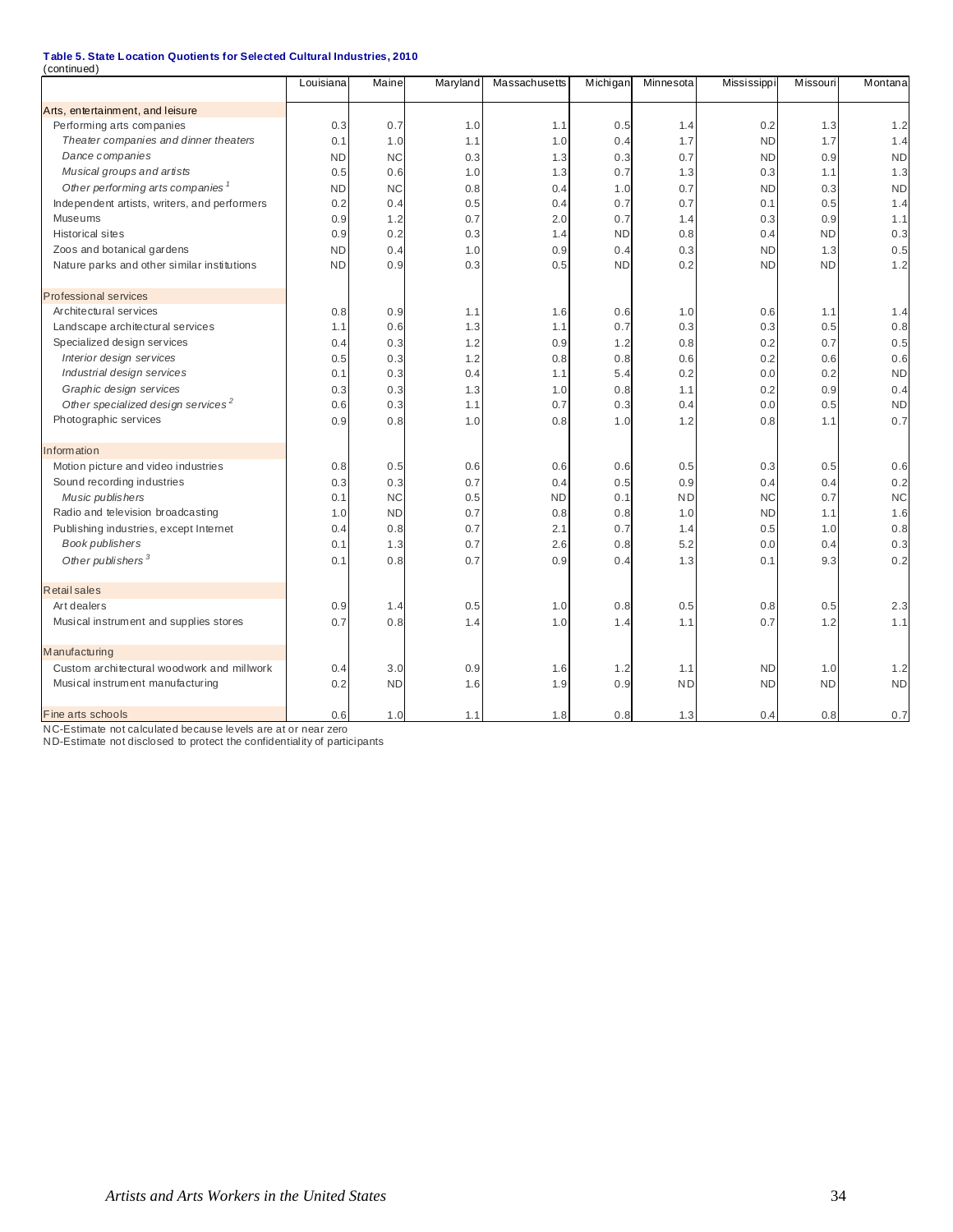| (continued)                                                   |                        |            |                  |            |                  |          |                |                        |      |
|---------------------------------------------------------------|------------------------|------------|------------------|------------|------------------|----------|----------------|------------------------|------|
|                                                               | Nebraska               | Nevada     | <b>New</b>       | New Jersey | New<br>Mexico    | New York | North Carolina | North<br>Dak ota       | Ohio |
|                                                               |                        |            | Hampshire        |            |                  |          |                |                        |      |
| Arts, entertainment, and leisure<br>Performing arts companies |                        |            |                  |            |                  |          |                |                        |      |
|                                                               | 0.5                    | 2.6        | 0.8              | 0.7        | 0.8              | 2.6      | 0.4            | 0.3                    | 0.7  |
| Theater companies and dinner theaters                         | <b>ND</b><br><b>NC</b> | 1.5<br>2.4 | 1.2<br><b>ND</b> | 0.7        | 0.8<br><b>ND</b> | 3.1      | 0.4            | <b>ND</b><br><b>ND</b> | 0.4  |
| Dance companies                                               |                        |            |                  | 0.5        |                  | 4.7      | 0.5            |                        | 0.5  |
| Musical groups and artists                                    | <b>ND</b>              | 1.2        | 0.2              | 0.7        | 1.1              | 1.4      | 0.4            | 0.3                    | 1.2  |
| Other performing arts companies <sup>1</sup>                  | <b>ND</b>              | 20.1       | <b>ND</b>        | 0.6        | <b>ND</b>        | 0.5      | 0.2            | <b>ND</b>              | 0.1  |
| Independent artists, writers, and performers                  | 1.4                    | 2.0        | 0.5              | 1.0        | 0.8              | 1.5      | 0.7            | <b>ND</b>              | 0.5  |
| Museums                                                       | 0.6                    | 0.6        | 1.2              | 0.5        | 1.0              | 1.9      | 0.6            | 0.5                    | 1.0  |
| <b>Historical sites</b>                                       | <b>ND</b>              | <b>NC</b>  | 1.2              | 0.5        | 0.7              | 3.2      | <b>ND</b>      | <b>ND</b>              | 1.3  |
| Zoos and botanical gardens                                    | 3.1                    | <b>ND</b>  | 0.0              | 0.3        | 0.2              | 1.5      | <b>ND</b>      | <b>ND</b>              | 1.4  |
| Nature parks and other similar institutions                   | <b>ND</b>              | <b>ND</b>  | 1.6              | 0.7        | 1.6              | 1.4      | 1.8            | <b>NC</b>              | 0.8  |
| <b>Professional services</b>                                  |                        |            |                  |            |                  |          |                |                        |      |
| Architectural services                                        | 1.2                    | 0.7        | 0.5              | 0.9        | 1.2              | 1.6      | 0.8            | 0.6                    | 0.8  |
| Landscape architectural services                              | 0.3                    | 0.2        | 0.7              | 1.5        | 0.8              | 0.8      | 1.6            | <b>ND</b>              | 0.3  |
| Specialized design services                                   | 0.5                    | 0.7        | 0.7              | 1.1        | 0.7              | 1.9      | 0.7            | 0.2                    | 1.3  |
| Interior design services                                      | 0.6                    | 0.7        | 0.2              | 1.0        | 0.5              | 1.7      | 0.8            | <b>ND</b>              | 0.7  |
| Industrial design services                                    | 0.2                    | 0.7        | 1.3              | 1.2        | 0.4              | 1.1      | 1.0            | <b>NC</b>              | 1.9  |
| Graphic design services                                       | 0.5                    | 0.8        | 0.9              | 1.2        | 0.8              | 1.7      | 0.7            | 0.3                    | 1.2  |
| Other specialized design services <sup>2</sup>                | 0.3                    | 0.4        | 0.2              | 0.9        | 0.7              | 4.3      | 0.8            | <b>ND</b>              | 2.3  |
| Photographic services                                         | 1.1                    | 1.4        | 0.9              | 0.9        | 0.9              | 1.0      | 1.2            | 1.2                    | 1.1  |
|                                                               |                        |            |                  |            |                  |          |                |                        |      |
| <b>Information</b>                                            |                        |            |                  |            |                  |          |                |                        |      |
| Motion picture and video industries                           | 0.4                    | 0.7        | 0.4              | 0.6        | 1.6              | 2.2      | 0.4            | <b>ND</b>              | 0.4  |
| Sound recording industries                                    | 0.2                    | 1.6        | 0.2              | 0.6        | 1.6              | 3.0      | 0.5            | <b>ND</b>              | 0.3  |
| Music publishers                                              | <b>ND</b>              | 0.1        | <b>ND</b>        | 0.3        | <b>ND</b>        | 2.8      | 0.5            | <b>NC</b>              | 0.8  |
| Radio and television broadcasting                             | 1.2                    | <b>ND</b>  | 0.7              | 0.3        | 1.1              | 1.7      | <b>ND</b>      | 2.1                    | 0.8  |
| Publishing industries, except Internet                        | 0.9                    | 0.4        | 1.4              | 1.0        | 0.5              | 1.4      | 0.8            | 1.4                    | 0.9  |
| Book publishers                                               | 0.1                    | 0.2        | 0.2              | 2.0        | 0.2              | 3.1      | 0.6            | 0.3                    | 1.1  |
| Other publishers <sup>3</sup>                                 | 0.1                    | 0.2        | 0.1              | 0.8        | 0.1              | 0.7      | 2.2            | <b>ND</b>              | 3.2  |
| <b>Retail sales</b>                                           |                        |            |                  |            |                  |          |                |                        |      |
| Art dealers                                                   | 0.7                    | 2.2        | 0.7              | 0.5        | 7.0              | 2.5      | 0.8            | 1.4                    | 0.9  |
| Musical instrument and supplies stores                        | 1.1                    | 0.9        | 1.0              | 1.2        | 0.9              | 0.9      | 0.7            | 1.6                    | 0.9  |
|                                                               |                        |            |                  |            |                  |          |                |                        |      |
| Manufacturing                                                 |                        |            |                  |            |                  |          |                |                        |      |
| Custom architectural woodwork and millwork                    | <b>ND</b>              | 1.4        | <b>ND</b>        | 0.9        | 1.4              | 1.1      | 1.0            | <b>ND</b>              | 1.6  |
| Musical instrument manufacturing                              | <b>ND</b>              | <b>ND</b>  | 0.2              | 0.3        | <b>ND</b>        | 2.0      | 0.4            | <b>ND</b>              | 1.3  |
| Fine arts schools                                             | 1.0                    | 0.4        | 1.7              | 1.7        | 0.9              | 2.0      | 1.1            | 0.6                    | 0.8  |

NC-Estimate not calculated because levels are at or near zero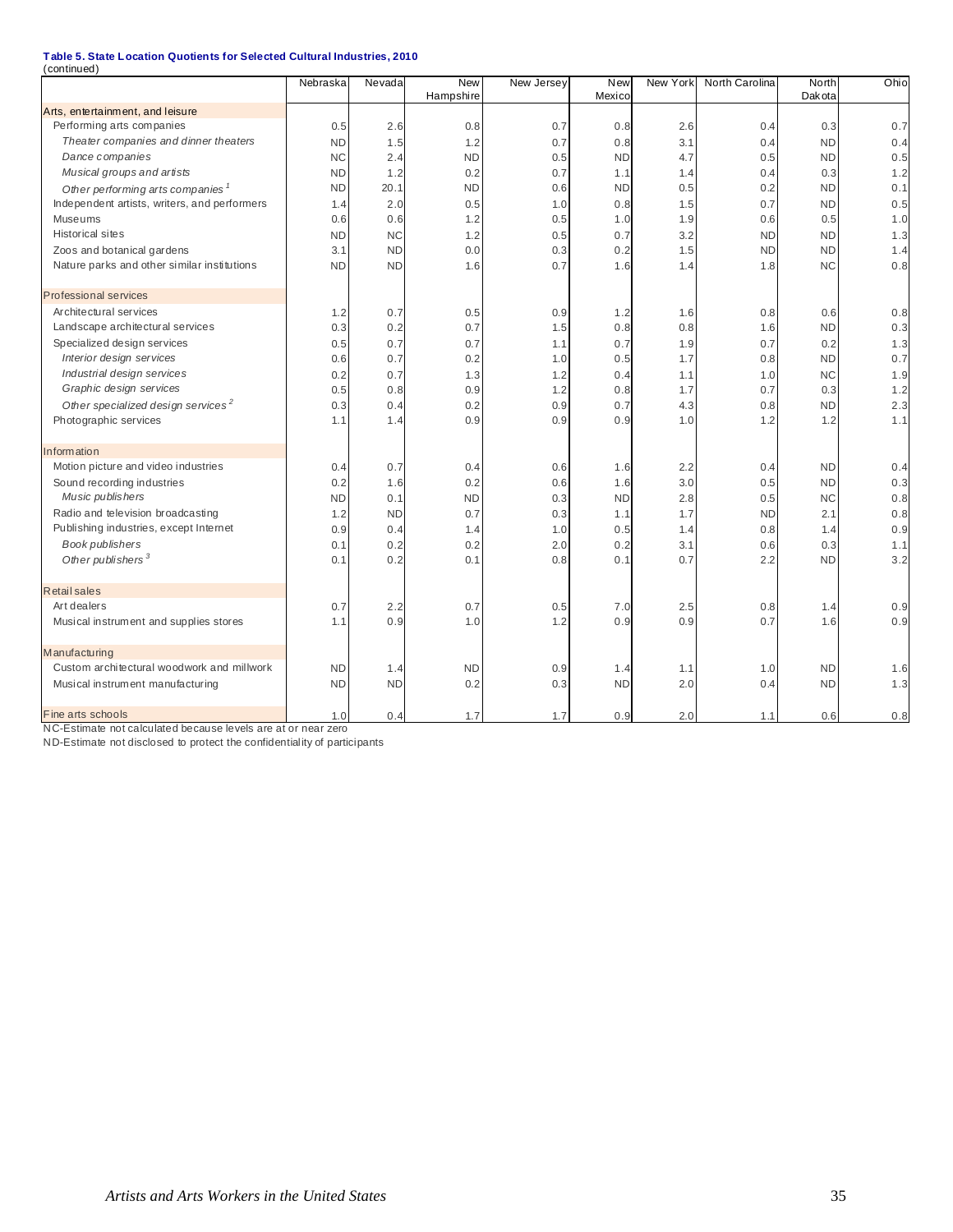| (continued)                                    |           |           |              |              |                   |                 |           |       |           |
|------------------------------------------------|-----------|-----------|--------------|--------------|-------------------|-----------------|-----------|-------|-----------|
|                                                | Oklahoma  | Oregon    | Pennsylvania | Rhode Island | South<br>Carolina | South<br>Dakota | Tennessee | Texas | Utah      |
| Arts, entertainment, and leisure               |           |           |              |              |                   |                 |           |       |           |
| Performing arts companies                      | 0.4       | 1.2       | 0.9          | 1.7          | 1.0               | 0.4             | 1.7       | 0.7   | 0.9       |
| Theater companies and dinner theaters          | 0.3       | 1.4       | 0.9          | 1.9          | 1.1               | 0.2             | 0.9       | 0.7   | 1.1       |
| Dance companies                                | 1.0       | <b>ND</b> | 0.8          | <b>ND</b>    | 0.8               | <b>ND</b>       | 0.6       | 0.8   | <b>ND</b> |
| Musical groups and artists                     | 0.6       | 1.1       | 0.8          | 1.6          | 0.9               | 0.7             | 3.6       | 0.7   | 0.7       |
| Other performing arts companies '              | 0.6       | <b>ND</b> | 0.7          | <b>ND</b>    | 1.0               | <b>ND</b>       | 0.1       | 0.4   | <b>ND</b> |
| Independent artists, writers, and performers   | 0.3       | 0.8       | 0.5          | 0.4          | 0.4               | 0.6             | 1.3       | 0.6   | 0.8       |
| Museums                                        | 0.7       | 1.1       | 1.2          | 1.8          | 0.4               | 0.6             | 1.0       | 0.8   | 0.3       |
| <b>Historical sites</b>                        | <b>ND</b> | 0.1       | 0.4          | 2.5          | 1.1               | 1.5             | 1.4       | 0.3   | <b>ND</b> |
| Zoos and botanical gardens                     | <b>ND</b> | 0.8       | 1.1          | <b>ND</b>    | 1.1               | 1.7             | 1.3       | 1.1   | 2.0       |
| Nature parks and other similar institutions    | 0.4       | 0.8       | 1.0          | <b>ND</b>    | 0.9               | 6.3             | 2.5       | 1.0   | <b>ND</b> |
| <b>Professional services</b>                   |           |           |              |              |                   |                 |           |       |           |
| Architectural services                         | 0.8       | 1.1       | 0.8          | 0.7          | 0.8               | 0.6             | 0.9       | 0.9   | 1.0       |
| Landscape architectural services               | 0.9       | 0.9       | 0.8          | 0.8          | 1.2               | 0.5             | 1.4       | 1.0   | 1.0       |
| Specialized design services                    | 0.5       | 1.3       | 0.7          | 0.7          | 0.7               | 0.2             | 0.6       | 0.8   | 1.1       |
| Interior design services                       | 0.7       | 0.9       | 0.5          | <b>ND</b>    | 1.1               | <b>ND</b>       | 0.5       | 1.4   | 0.7       |
| Industrial design services                     | 0.0       | 2.5       | 0.7          | 0.8          | 0.6               | <b>NC</b>       | 0.4       | 0.4   | 1.1       |
| Graphic design services                        | 0.6       | 1.3       | 0.8          | 0.7          | 0.5               | 0.2             | 0.7       | 0.7   | 1.3       |
| Other specialized design services <sup>2</sup> | 0.2       | 0.9       | 0.3          | <b>ND</b>    | 0.3               | <b>ND</b>       | 0.2       | 0.3   | 1.6       |
| Photographic services                          | 1.1       | 1.0       | 1.0          | 0.9          | 0.8               | 1.4             | 1.8       | 0.9   | 1.2       |
| Information                                    |           |           |              |              |                   |                 |           |       |           |
| Motion picture and video industries            | 0.5       | 0.8       | 0.5          | 0.6          | 0.4               | <b>ND</b>       | 0.9       | 0.6   | 1.2       |
| Sound recording industries                     | 0.6       | 0.4       | 0.5          | 0.1          | 0.3               | <b>ND</b>       | 5.9       | 1.0   | 0.5       |
| Music publishers                               | <b>ND</b> | 0.2       | 0.3          | <b>NC</b>    | 0.4               | <b>ND</b>       | 11.8      | 1.6   | 0.2       |
| Radio and television broadcasting              | <b>ND</b> | 1.1       | 0.8          | <b>ND</b>    | 0.9               | <b>ND</b>       | 1.1       | 0.9   | 0.8       |
| Publishing industries, except Internet         | 0.7       | 1.5       | 0.9          | 0.8          | 0.6               | 0.8             | 0.7       | 0.7   | 1.3       |
| <b>Book publishers</b>                         | 0.4       | 0.6       | 0.6          | 0.1          | 0.5               | 0.1             | 0.5       | 0.7   | 0.5       |
| Other publishers <sup>3</sup>                  | 0.4       | 0.5       | 0.5          | 0.6          | 0.1               | <b>ND</b>       | 1.3       | 0.4   | 1.0       |
| <b>Retail sales</b>                            |           |           |              |              |                   |                 |           |       |           |
| Art dealers                                    | 0.2       | 1.2       | 0.5          | <b>ND</b>    | 1.0               | 1.4             | 0.5       | 0.5   | 1.5       |
| Musical instrument and supplies stores         | 1.1       | 1.2       | 0.9          | <b>ND</b>    | 0.8               | 1.6             | 1.2       | 0.8   | 1.6       |
| Manufacturing                                  |           |           |              |              |                   |                 |           |       |           |
| Custom architectural woodwork and millwork     | 0.7       | 2.0       | 1.2          | 4.5          | 0.5               | <b>ND</b>       | 1.2       | 0.9   | 2.7       |
| Musical instrument manufacturing               | <b>ND</b> | 1.4       | 1.9          | <b>ND</b>    | <b>ND</b>         | <b>ND</b>       | 4.0       | 0.3   | <b>ND</b> |
| Fine arts schools                              | 0.5       | 1.2       | 0.9          | 0.8          | 0.6               | <b>ND</b>       | 0.8       | 0.7   | 1.4       |

NC-Estimate not calculated because levels are at or near zero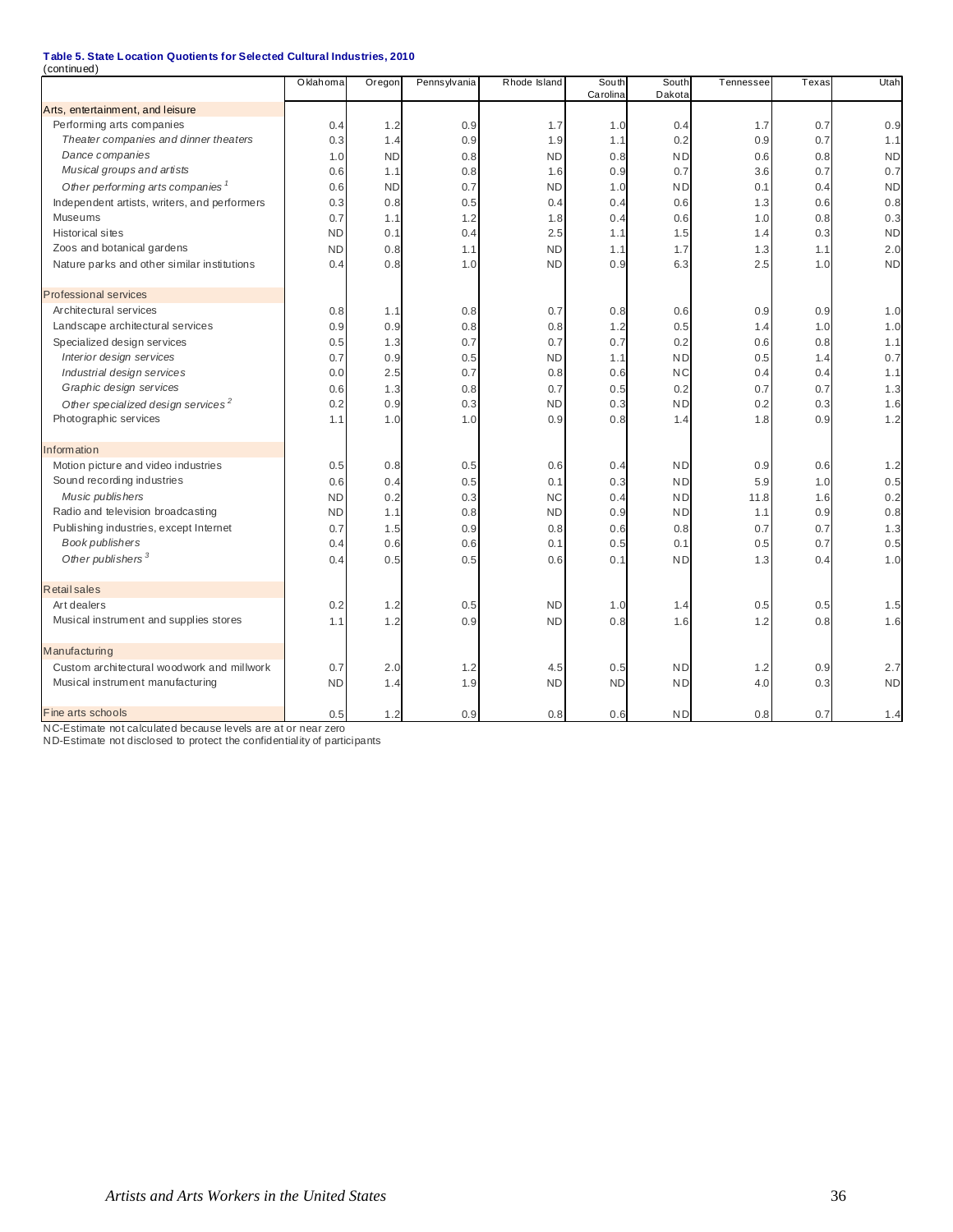(continued)

|                                                | Vermont   | Virginia | Washington | West Virginia | Wisconsin | Wyoming   |
|------------------------------------------------|-----------|----------|------------|---------------|-----------|-----------|
| Arts, entertainment, and leisure               |           |          |            |               |           |           |
| Performing arts companies                      | 0.9       | 0.7      | 1.3        | 0.5           | 0.8       | 0.7       |
| Theater companies and dinner theaters          | 1.1       | 0.6      | 1.4        | <b>ND</b>     | 0.8       | 0.8       |
| Dance companies                                | <b>ND</b> | 0.8      | 2.0        | <b>ND</b>     | ND        | <b>ND</b> |
| Musical groups and artists                     | 0.3       | 0.7      | 1.0        | 0.8           | 0.8       | <b>ND</b> |
| Other performing arts companies <sup>1</sup>   | <b>ND</b> | 1.6      | 1.1        | <b>NC</b>     | <b>ND</b> | <b>NC</b> |
| Independent artists, writers, and performers   | 1.3       | 0.6      | 0.5        | <b>ND</b>     | 0.8       | 1.0       |
| Museums                                        | 2.6       | 0.7      | 1.1        | 0.4           | 0.8       | 2.0       |
| <b>Historical sites</b>                        | <b>ND</b> | 6.9      | 0.2        | <b>ND</b>     | 0.4       | <b>ND</b> |
| Zoos and botanical gardens                     | <b>NC</b> | 0.4      | 0.7        | <b>NC</b>     | 0.3       | <b>NC</b> |
| Nature parks and other similar institutions    | <b>ND</b> | 1.9      | 0.6        | <b>ND</b>     | 0.9       | <b>ND</b> |
| <b>Professional services</b>                   |           |          |            |               |           |           |
| Architectural services                         | 1.0       | 1.0      | 1.4        | 0.3           | 0.6       | 0.7       |
| Landscape architectural services               | 1.1       | 0.6      | 0.6        | 0.2           | 0.3       | 0.4       |
| Specialized design services                    | 1.6       | 0.8      | 0.8        | 0.2           | 0.6       | 0.4       |
| Interior design services                       | 0.5       | 0.9      | 0.7        | 0.1           | 0.3       | 0.5       |
| Industrial design services                     | 2.4       | 0.6      | 1.0        | <b>ND</b>     | 0.5       | <b>ND</b> |
| Graphic design services                        | 2.1       | 0.7      | 1.0        | 0.2           | 0.8       | <b>ND</b> |
| Other specialized design services <sup>2</sup> | 1.2       | 0.5      | 0.2        | <b>ND</b>     | 0.1       | <b>ND</b> |
| Photographic services                          | 0.5       | 0.8      | 1.0        | 1.0           | 1.0       | 0.8       |
| Information                                    |           |          |            |               |           |           |
| Motion picture and video industries            | 0.5       | 0.5      | 0.6        | 0.4           | 0.5       | 0.7       |
| Sound recording industries                     | 0.1       | 0.4      | 0.6        | 0.1           | 0.7       | 0.4       |
| Music publishers                               | <b>ND</b> | 0.2      | <b>ND</b>  | <b>NC</b>     | 2.1       | <b>ND</b> |
| Radio and television broadcasting              | 1.3       | 1.1      | 0.8        | 1.3           | 0.9       | <b>ND</b> |
| Publishing industries, except Internet         | 1.0       | 0.9      | 3.6        | 0.8           | 1.1       | 0.7       |
| Book publishers                                | 1.1       | 0.6      | 0.4        | 0.1           | 0.9       | 0.1       |
| Other publishers <sup>3</sup>                  | 2.3       | 0.4      | 1.0        | <b>ND</b>     | 0.3       | <b>ND</b> |
| <b>Retail sales</b>                            |           |          |            |               |           |           |
| Art dealers                                    | 2.1       | 0.6      | 1.0        | 0.4           | 0.7       | 2.9       |
| Musical instrument and supplies stores         | 1.0       | 0.9      | 1.4        | 1.0           | 1.4       | <b>ND</b> |
| Manufacturing                                  |           |          |            |               |           |           |
| Custom architectural woodwork and millwork     | <b>ND</b> | 1.3      | 1.0        | 0.4           | 1.4       | <b>ND</b> |
| Musical instrument manufacturing               | 1.2       | 0.2      | 1.0        | NC            | <b>ND</b> | NC        |
| Fine arts schools                              | 2.0       | 0.9      | 1.1        | 0.3           | 0.9       | 1.1       |

NC-Estimate not calculated because levels are at or near zero ND-Estimate not disclosed to protect the confidentiality of participants

 $1$  Includes circuses, magic shows, and ice-skating performances

 $3$  Includes publishing of greeting cards and catalogues

Source: Quarterly Census of Employme nt and Wages, Bureau of Labor Statistics, U.S. Department of Labor

 $2$  Includes fashion and jewelry design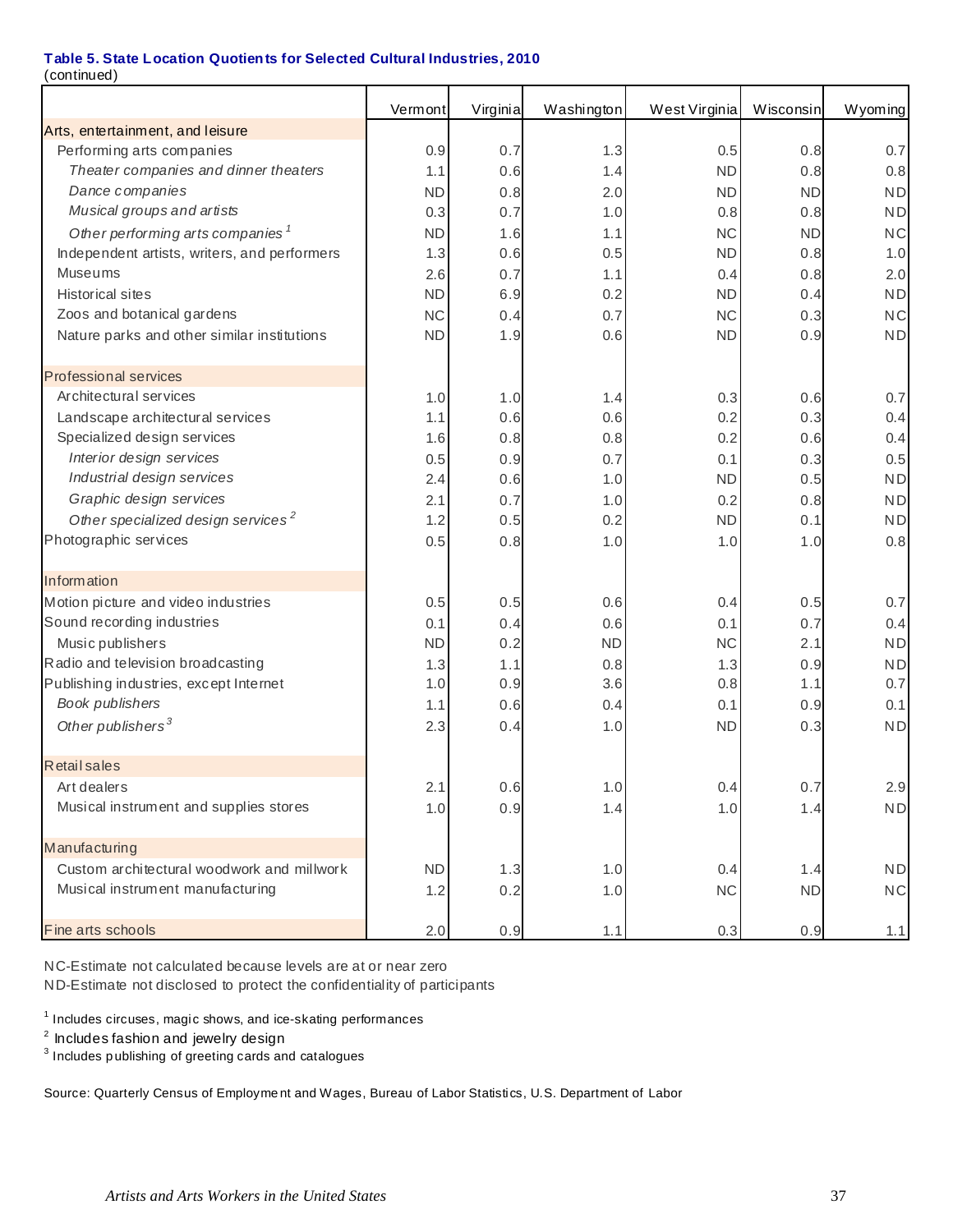| Table 6. Metro-Area Location Quotients for Selected Cultural Industries, 2010<br>(Top 50 U.S. Metro Areas, by Population Size) |                                                          |                                                                 |                                                                              |                                                      |                                                               |                                        |                                              |                                                 |                                                                | 38                                            |
|--------------------------------------------------------------------------------------------------------------------------------|----------------------------------------------------------|-----------------------------------------------------------------|------------------------------------------------------------------------------|------------------------------------------------------|---------------------------------------------------------------|----------------------------------------|----------------------------------------------|-------------------------------------------------|----------------------------------------------------------------|-----------------------------------------------|
|                                                                                                                                | New York-Northern<br>Island, NY-NJ-PA<br>New Jersey-Long | Beach-Santa Ana,<br><b>SOT</b><br>Angeles-Long<br><b>CA MSA</b> | Chicago-Naperville-<br>Joliet, IL-IN-WI MSA                                  | Dallas-Fort Worth- <sup> </sup><br>Arlington, TX MSA | ⊦ Philadelphia-Camden-<br>4 Wilmington, PA-NJ-<br>0 DE-MD MSA | Sugar Land, TX MSA<br>Houston-Baytown- | Springs-Marietta, GA<br>Atlanta-Sandy<br>MSA | Lauderdale-Miami<br>Beach, FL MSA<br>Miami-Fort | Washington-Arlington<br>Alexandria, DC-VA-<br><b>MD-WV MSA</b> |                                               |
| Arts, entertainment, and leisure                                                                                               |                                                          |                                                                 |                                                                              |                                                      |                                                               |                                        |                                              |                                                 |                                                                |                                               |
| Performing arts companies                                                                                                      |                                                          | ್ಪ                                                              |                                                                              | 0.8                                                  | $\overline{0.7}$                                              | $\vec{0}$                              | 0.5                                          |                                                 | ₫                                                              |                                               |
| Theater companies                                                                                                              | $\frac{2.6}{3.1}$                                        | $\overrightarrow{L}$                                            | $\frac{1}{10}$ $\frac{1}{10}$                                                | $\overline{2.7}$                                     | $\overline{6}$                                                | $\frac{1}{3}$                          | $\Xi$                                        | $rac{0.9}{7}$                                   | $\vec{\omega}$                                                 |                                               |
| Dance companies                                                                                                                | $\frac{4.8}{8}$                                          | $\epsilon$                                                      | $\Xi$                                                                        | $\overline{6}$                                       | $\overline{80}$                                               | る                                      | 弓                                            | 弓                                               | $\overline{6}$                                                 |                                               |
| Musical groups and artists                                                                                                     | $\frac{1}{3}$                                            | $\overline{c}$ .0                                               | $\vec{\cdot}$                                                                | $\vec{\mathbb{L}}$                                   | $\overline{6}$                                                | 0.4                                    | 0.4                                          | $\overline{\mathbb{E}}$                         | 0.8                                                            |                                               |
| Other performing arts companies <sup>1</sup>                                                                                   | 0.6                                                      | $\overline{\mathbb{e}}$                                         | $\overline{0.7}$                                                             | $\overline{6}$                                       | $\overline{6}$                                                | E                                      | $\overline{6}$                               | $\overline{6}$                                  | $\overline{6}$                                                 |                                               |
| Independent artists, writers, and performers                                                                                   | $\overline{6}$                                           | 5.3                                                             | $\vec{c}$                                                                    | $\overline{C}$                                       | 0.8                                                           | $\overline{6}$                         | 0.8                                          | $\frac{1}{2}$                                   |                                                                |                                               |
| <b>Museums</b>                                                                                                                 | $\overrightarrow{9}$                                     | $\frac{1}{3}$                                                   | 2.0                                                                          | 0.8                                                  | $\overrightarrow{9}$                                          | $ \vec{u} $                            |                                              | $\overline{C}$                                  | $\frac{0.7}{0.8}$                                              |                                               |
| <b>Historical sites</b>                                                                                                        | 3.0                                                      | $\frac{1}{2}$                                                   | E                                                                            | 弓                                                    | $\overline{6}$                                                | E                                      | $\frac{3}{9}$                                | $\frac{1}{2}$                                   | $\overline{6}$                                                 |                                               |
| Zoos and botanical gardens                                                                                                     | 召                                                        | 0.4                                                             | 2.0                                                                          | $\frac{1}{3}$                                        | $\overline{6}$                                                | $\overline{6}$                         | $\overrightarrow{5}$                         | 召                                               | $\overline{6}$                                                 |                                               |
| Nature parks and other similar institutions                                                                                    | $\epsilon$                                               | 0.4                                                             | 종                                                                            | 종                                                    | $\overline{6}$                                                | 증                                      | 0.9                                          | 종                                               | 0.6                                                            |                                               |
|                                                                                                                                |                                                          |                                                                 |                                                                              |                                                      |                                                               |                                        |                                              |                                                 |                                                                |                                               |
| Professional services                                                                                                          |                                                          |                                                                 |                                                                              |                                                      |                                                               |                                        |                                              |                                                 |                                                                |                                               |
| Architectural services                                                                                                         | $\overrightarrow{5}$                                     | 1.4                                                             | $\vec{\omega}$                                                               | ίä                                                   | $\vec{0}$                                                     | 弓                                      | $\overrightarrow{z}$                         | $\vec{0}$                                       | 2.0                                                            |                                               |
| Landscape architectural services                                                                                               | $\overrightarrow{\cdot}$                                 | $\vec{\omega}$                                                  | $\overrightarrow{6}$                                                         | $\vec{\Xi}$                                          | $\frac{1}{3}$                                                 | $\overline{6}$                         | 0.8                                          | $\vec{8}$                                       | 0.9                                                            |                                               |
| Specialized design services                                                                                                    | $\overline{6}$                                           | $\frac{1}{2}$                                                   | $\overrightarrow{9}$                                                         |                                                      | $\overline{6}$                                                | 0.9                                    | $\frac{1.4}{4}$                              | $\frac{1}{\infty}$                              | $\vec{3}$                                                      |                                               |
| Interior design services                                                                                                       | $6^{\circ}$                                              | $\overrightarrow{L}$                                            | $\ensuremath{\mathop{\mathop{\vphantom{\mathrm{d}}^{\mathrm{d}}}}\nolimits}$ | $rac{1}{\sqrt{2}}$                                   | $60^{\circ}$                                                  | $\overline{6}$                         | $\vec{8}$                                    | 3.2                                             | $\overrightarrow{c}$                                           |                                               |
| Industrial design services                                                                                                     | $\overline{6}$                                           | 2.2                                                             | $\frac{1}{3}$                                                                | 0.5                                                  | $\overline{6}$                                                | $\frac{1}{2}$                          | 0.2                                          | $\ddot{1}$ .4                                   | $\overline{6}$                                                 |                                               |
| Graphic design services                                                                                                        | $\overline{6}$                                           | 2.0                                                             | $\overrightarrow{6}$                                                         | 0.8                                                  | $\overline{6}$                                                | 0.9                                    | $\overrightarrow{9}$                         | $\frac{1}{2}$                                   | $\frac{1}{3}$                                                  |                                               |
| Other specialized design services <sup>2</sup>                                                                                 | 4.6                                                      | 3.6                                                             | $\frac{1}{2}$                                                                | $\frac{0.5}{5}$                                      | $\overline{6}$                                                | $\overline{\mathbf{e}}$                | 0.6                                          | 1.4                                             | $\overline{6}$                                                 |                                               |
| Photographic services                                                                                                          | $\overline{0}$                                           | 0.9                                                             | $\vec{0}$                                                                    | $\overline{6}$                                       | 0.9                                                           | $\vec{0}$                              | ∶                                            | 0.9                                             | 증                                                              |                                               |
|                                                                                                                                |                                                          |                                                                 |                                                                              |                                                      |                                                               |                                        |                                              |                                                 |                                                                |                                               |
| Information                                                                                                                    |                                                          |                                                                 |                                                                              |                                                      |                                                               |                                        |                                              |                                                 |                                                                |                                               |
| Motion picture and video industries                                                                                            | $\overline{L}$                                           | 0.8                                                             | 0.6                                                                          | $\overline{2}$                                       | 0.4                                                           | 0.3                                    | 0.6                                          | $\overline{C}$                                  | $\overline{0}$                                                 |                                               |
| Sound recording industries                                                                                                     | $\overline{6}$                                           | 4.4                                                             | 0.9                                                                          | $\overline{6}$                                       | $\overline{6}$                                                | 60                                     | $\overrightarrow{0}$                         | $\overrightarrow{6}$                            | 0.7                                                            |                                               |
| Music publishers                                                                                                               | $\Xi$                                                    | $\overline{6}$                                                  | 0.6                                                                          | $\overline{6}$                                       | $\overline{6}$                                                | 0.5                                    | $\overline{\mathbf{e}}$                      | $\frac{1}{4}$                                   | $\overline{6}$                                                 |                                               |
| Radio and television broadcasting                                                                                              | $\vec{c}$                                                | $\vec{e}$                                                       | 0.7                                                                          | 0.8                                                  | $\overline{6}$                                                | $\mathsf{g}% _{T}$                     | $\overrightarrow{9}$                         | $\overrightarrow{5}$                            | 1.4                                                            |                                               |
| Publishing industries,<br>except Internet                                                                                      | $\frac{1}{5}$                                            | $\overline{C}$                                                  | $60^{\circ}$                                                                 | $\overline{6}$                                       | $\overline{6}$                                                | 0.4                                    | $\overrightarrow{5}$                         | $\overline{C}$                                  | $\vec{3}$                                                      |                                               |
| Book publishers                                                                                                                | 3.4                                                      | 0.3                                                             | $\vec{\omega}$                                                               | $\overline{\mathbf{e}}$                              | $\overline{6}$                                                | 0.2                                    | 0.3                                          | $_{\rm G.5}$                                    | 0.6                                                            |                                               |
| Other publishers <sup>3</sup>                                                                                                  | 0.8                                                      | 0.4                                                             | 0.9                                                                          | $\lessgtr$                                           | 0.3                                                           | o.                                     | 0.0                                          | 증                                               | 증                                                              |                                               |
|                                                                                                                                |                                                          |                                                                 |                                                                              |                                                      |                                                               |                                        |                                              |                                                 |                                                                |                                               |
| Retail sales                                                                                                                   |                                                          |                                                                 |                                                                              |                                                      |                                                               |                                        |                                              |                                                 |                                                                |                                               |
| Art dealers                                                                                                                    | 5.6                                                      | $\vec{z}$                                                       | $\overline{C}$                                                               | 0.6                                                  | $\Xi$                                                         | 0.5                                    | $\overline{5}$                               | る                                               | る                                                              |                                               |
| Musical instrument and supplies stores                                                                                         | $\overline{0}$                                           | 1.4                                                             | $0.8\,$                                                                      | $0.8\,$                                              | $\vec{o}$                                                     | 종                                      | $\vec{z}$                                    | $\vec{c}$                                       | 弓                                                              |                                               |
| Manufacturing                                                                                                                  |                                                          |                                                                 |                                                                              |                                                      |                                                               |                                        |                                              |                                                 |                                                                | Artists and Arts Workers in the United States |
| Custom architectural woodwork and millwork                                                                                     | 60                                                       | $\overline{9}$                                                  | $\frac{1.4}{4}$                                                              | $\overline{6}$                                       | $\overline{6}$                                                | $\frac{1}{9}$                          | る                                            | 0.5                                             | 60                                                             |                                               |
| Musical instrument manufacturing                                                                                               | $\overline{6}$                                           | る                                                               | $\vec{z}$                                                                    | 0.2                                                  | $\overline{6}$                                                | O.<br>نت                               | $\overline{0}$                               | 0.0                                             | る                                                              |                                               |
|                                                                                                                                |                                                          |                                                                 |                                                                              |                                                      |                                                               |                                        |                                              |                                                 |                                                                |                                               |
| Fine arts schools                                                                                                              | 2.2                                                      | 1.4                                                             | 1.3                                                                          | 6.0                                                  | $\overline{6}$                                                | o.<br>စ                                | 0.8                                          | 0.6                                             | $\overrightarrow{9}$                                           |                                               |
| NC-Estimate not calculated because levels are at or near zero                                                                  |                                                          |                                                                 |                                                                              |                                                      |                                                               |                                        |                                              |                                                 |                                                                |                                               |
| ND-Estimate not disclosed to protect the confidentiality of participants                                                       |                                                          |                                                                 |                                                                              |                                                      |                                                               |                                        |                                              |                                                 |                                                                |                                               |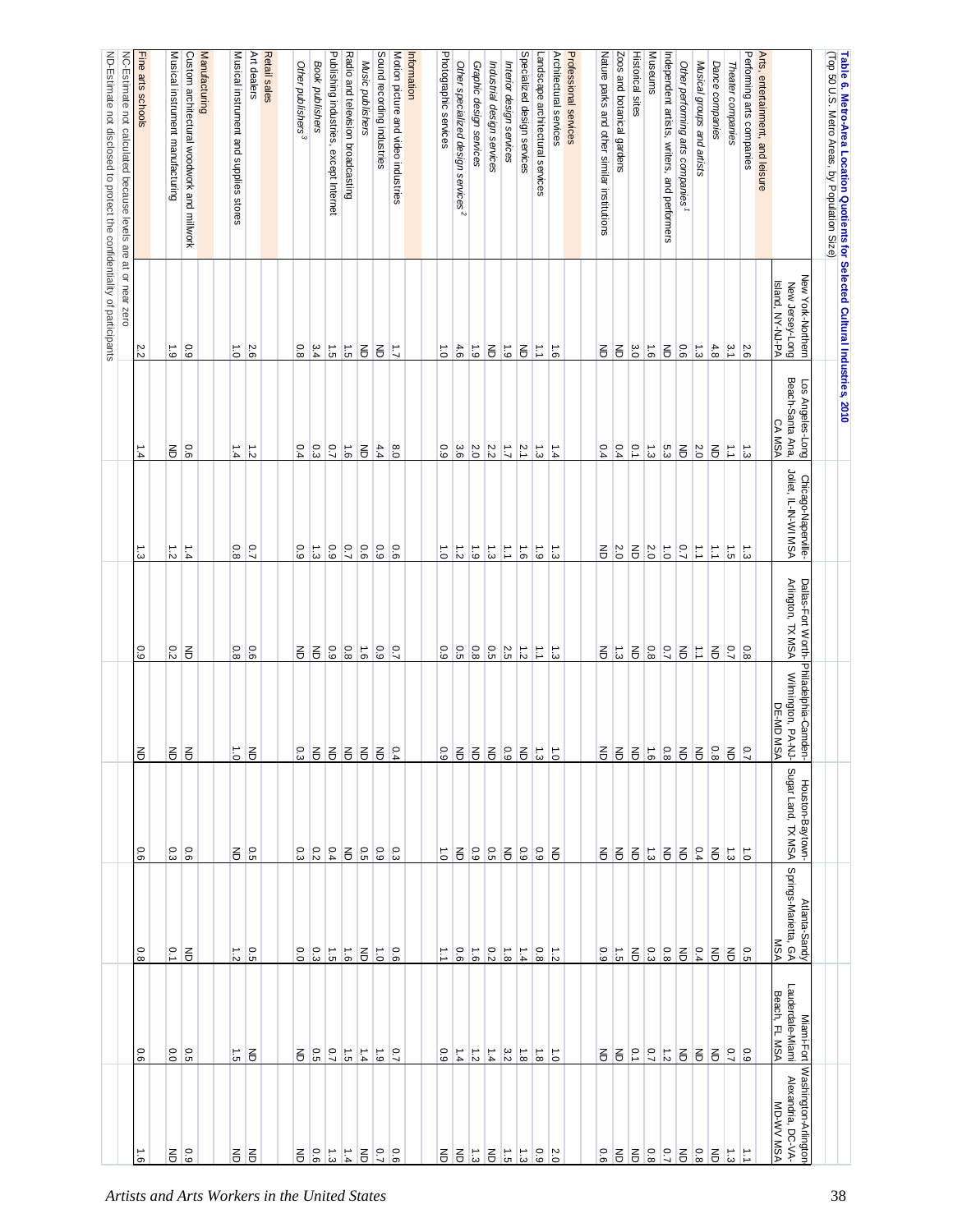| Table 6. Metro-Area Location Quotients for Selected Cultural Industries, 2010 |                                        |                                   |                                                       |                                     |                                     |                                       |                                             |                                       | 39                                            |
|-------------------------------------------------------------------------------|----------------------------------------|-----------------------------------|-------------------------------------------------------|-------------------------------------|-------------------------------------|---------------------------------------|---------------------------------------------|---------------------------------------|-----------------------------------------------|
| (Top 50 U.S. Metro Areas, by Population Size)<br>(continued)                  |                                        |                                   |                                                       |                                     |                                     |                                       |                                             |                                       |                                               |
|                                                                               | Quincy, MA-NH MSA<br>Boston-Cambridge- | Detroit-Warren-                   | Livonia, MI MSA Oakland-Fremont, CA<br>San Francisco- | Bemardino-Ontario,<br>Riverside-San | Phoenix-Mesa-<br>Scottsdale, AZ MSA | Bellevue, WA MSA<br>Seattle-Tacoma-   | Minneapolis-St. Paul-<br>Bloomington, MN-WI | San Diego-Carlsbad-<br>San Marcos, CA | St. Louis, MO-IL<br><b>MSA</b>                |
| Arts, entertainment, and leisure                                              |                                        |                                   | <b>MSA</b>                                            | CA MSA                              |                                     |                                       | <b>MSA</b>                                  | <b>MSA</b>                            |                                               |
| Performing arts companies                                                     | る                                      | $\overline{6}$                    | $\overrightarrow{6}$                                  | 0.6                                 | $\overline{6}$                      |                                       | $\vec{8}$                                   | $\vec{5}$                             | $80^{\circ}$                                  |
| Theater companies                                                             | $\overrightarrow{0}$                   | $\overline{6}$                    | $\overline{6}$                                        | 0.6                                 | $\overline{6}$                      | 2.0                                   | 2.4                                         | $\frac{1}{6}$                         | $\overline{90}$                               |
| Dance companies                                                               | $\overline{\mathbb{e}}$                | $\overline{6}$                    | $2.8\,$                                               | 0.5                                 | $\overline{6}$                      | $\Xi$                                 | $_{\rm 6.9}$                                | $1.8\,$                               | $\lessgtr$                                    |
| Musical groups and artists                                                    | $\frac{1}{2}$                          |                                   | 2.0                                                   | $\overline{C}$                      | 9.6                                 | E                                     | $\frac{1}{5}$                               | $\overline{6}$                        | $\overrightarrow{z}$                          |
| Other performing arts companies                                               | $\overline{6}$                         | 百百                                | $\overline{6}$                                        |                                     |                                     | 13                                    | 0.4                                         | 0.4                                   | $\overline{6}$                                |
| Independent artists, writers, and performers                                  | $\overline{\mathbb{E}}$                |                                   | $\mathcal{L}^+$                                       | $rac{1}{\sqrt{3}}$                  | 55                                  | $\overline{6}$                        | $\overline{0.7}$                            | 2.1                                   | 0.5                                           |
| <b>Museums</b>                                                                | $\vec{6}$                              | $ \frac{5}{2} $                   | $\frac{2.4}{4}$                                       | 0.4                                 | $\overline{5}$                      | $\epsilon$                            | $\overrightarrow{L}$                        | 1.4                                   | 6.9                                           |
| <b>Historical sites</b>                                                       | E                                      | E                                 | 0.3                                                   | $\overline{6}$                      | $\overline{6}$                      | $\epsilon$                            | る                                           | る                                     | $\overline{5}$                                |
| Zoos and botanical gardens                                                    | E                                      | $\overline{6}$                    | $\vec{c}$                                             | 0.3                                 | $\frac{1}{2}$                       | $\overrightarrow{c}$                  | $\overline{6}$                              | る                                     | る                                             |
| Nature parks and other similar institutions                                   | $\mathsf{g}% _{T}$                     | る                                 | $\vec{s}$                                             | $\overline{5}$                      | 引                                   | 종                                     | 0.2                                         | 0.9                                   | 종                                             |
|                                                                               |                                        |                                   |                                                       |                                     |                                     |                                       |                                             |                                       |                                               |
| Architectural services<br>Professional services                               | $\overline{6}$                         |                                   |                                                       |                                     |                                     |                                       |                                             |                                       |                                               |
| Landscape architectural services                                              | $\overline{\mathbb{E}}$                | $\overline{2}$<br>$\frac{0.8}{8}$ | 3.0<br>$\frac{2.4}{4}$                                | $\frac{1}{2}$ $\frac{1}{2}$         | $\overline{6}$<br>E                 | $\mathsf{g}% _{T}$<br>$\frac{2.0}{2}$ | 0.4<br>$\vec{\omega}$                       | 2.3<br>$\vec{z}$                      | 0.5<br><b>ئ</b>                               |
| Specialized design services                                                   | $\overline{0}$                         | $\overline{6}$                    | 2.2                                                   | $\frac{0.8}{\infty}$                | 0.9                                 | $\frac{1}{2}$                         | $\overrightarrow{c}$                        | $\vec{e}$                             | 60                                            |
| Interior design services                                                      | $\frac{0.8}{8}$                        | $\frac{1}{2}$                     | $\frac{1}{6}$                                         | $\overline{0.8}$                    | $\overline{6}$                      | 60                                    | $\overline{C}$                              | $\frac{1}{5}$                         | $\frac{8}{8}$                                 |
| Industrial design services                                                    | $\frac{1}{3}$                          | $\overline{\mathbf{e}}$           | $\Xi$                                                 | $\overline{\mathbf{e}}$             | $\overline{6}$                      | $\Xi$                                 | 0.3                                         | 2.0                                   | 0.3                                           |
| Graphic design services                                                       | $\Xi$                                  | 0.8                               | 2.4                                                   | 0.9                                 | $\overline{\mathbf{e}}$             | 1.4                                   | $\frac{1.4}{4}$                             | $\vec{c}$                             | $\vec{z}$                                     |
| Other specialized design services <sup>2</sup>                                | $\Xi$                                  | $\overline{\mathbb{e}}$           | $\overline{6}$                                        | $\overline{5}$                      | 0.3                                 | $\mathsf{S}% _{T}$                    | 0.5                                         | $\frac{1}{3}$                         | 0.3                                           |
| Photographic services                                                         | 0.8                                    | $0.9\,$                           | $\overline{6}$                                        | $\overrightarrow{L}$                | 종                                   | $\vec{0}$                             | $\vec{\omega}$                              | 6.9                                   | $\vec{0}$                                     |
|                                                                               |                                        |                                   |                                                       |                                     |                                     |                                       |                                             |                                       |                                               |
| Motion picture and video industries<br>Information                            | $\frac{0}{5}$                          | 0.6                               | 弓                                                     | Ιš                                  | $\overline{6}$                      | る                                     | $\overline{6}$                              | 0.6                                   |                                               |
| Sound recording industries                                                    | $\mathsf{S}% _{T}$                     | $\overline{C}$                    | $\overline{6}$                                        | $\overline{\mathbf{e}}$             | 6.5                                 | $\overline{6}$                        | $\overline{6}$                              | 6.9                                   | $rac{0.5}{7}$                                 |
| Music publishers                                                              | $\Xi$                                  | $\frac{1}{2}$                     |                                                       | $\overline{6}$                      | $\overline{6}$                      | $\Xi$                                 | $\overline{c}$                              | $\ddot{5}$                            | $\overline{6}$                                |
| Radio and television broadcasting                                             | $\overline{6}$                         | $\overline{0.7}$                  | $\frac{1}{6}$                                         | 0.6                                 | $\overline{80}$                     | $\overline{6}$                        | $0.8\,$                                     | 0.8                                   | $\Xi$                                         |
| Publishing industries,<br>except Internet                                     | $\frac{2.5}{2}$                        | $\overline{C}$                    | 2.0                                                   | 0.3                                 | 0.5                                 | 5.6                                   | $\overline{L}$                              | $\overrightarrow{\cdot}$              | $\overline{C}$                                |
| Book publishers                                                               | 2.8                                    | $\vec{0}$                         | $\overline{6}$                                        | $\overline{6}$                      | $\frac{0.2}{2}$                     | $\overline{6}$                        | 9'2                                         | $\frac{1.4}{4}$                       | る                                             |
| Other publishers <sup>3</sup>                                                 | 0.9                                    | $\overline{0}$                    | $\mathsf{g}% _{T}$                                    | $\lessgtr$                          | $\overline{0}$                      | 0.4                                   | <b>ئ</b>                                    | <b>ئ</b>                              | る                                             |
| Retail sales                                                                  |                                        |                                   |                                                       |                                     |                                     |                                       |                                             |                                       |                                               |
| Art dealers                                                                   | $\overline{6}$                         | $\overrightarrow{c}$              | $\overrightarrow{L}$                                  | 0.4                                 | 하리                                  | $\mathbb{L}$                          | 0.4                                         | $\mathbb{L}$                          | $\overline{5}$                                |
| Musical instrument and supplies stores                                        | 증                                      | بن<br>م                           | $\vec{0}$                                             | 종                                   |                                     | 1.4                                   | $\vec{\omega}$                              | $\vec{c}$                             | بن<br>م                                       |
| Manufacturing                                                                 |                                        |                                   |                                                       |                                     |                                     |                                       |                                             |                                       | Artists and Arts Workers in the United States |
| Custom architectural woodwork and millwork                                    |                                        | $\overline{6}$                    | $\overline{6}$                                        | 5.0                                 |                                     |                                       | 0.9                                         | $\overline{6}$                        | 0.9                                           |
| Musical instrument manufacturing                                              | $\frac{0.9}{2.3}$                      | 弓                                 | $\overline{5}$                                        | $\mathsf{S}% _{T}$                  | $rac{1}{6}$                         | $\overline{5}$ $\overline{5}$         | 0.0                                         | 5.2                                   | 중                                             |
| Fine arts schools                                                             | E                                      | $\overline{0.8}$                  | $\overline{6}$                                        | 0.4                                 | E                                   | る                                     | $\overrightarrow{c}$                        | $\overline{0.7}$                      | $\overline{6}$                                |
| NC-Estimate not calculated because levels are at or near zero                 |                                        |                                   |                                                       |                                     |                                     |                                       |                                             |                                       |                                               |
| ND-Estimate not disclosed to protect the confidentiality of participants      |                                        |                                   |                                                       |                                     |                                     |                                       |                                             |                                       |                                               |
|                                                                               |                                        |                                   |                                                       |                                     |                                     |                                       |                                             |                                       |                                               |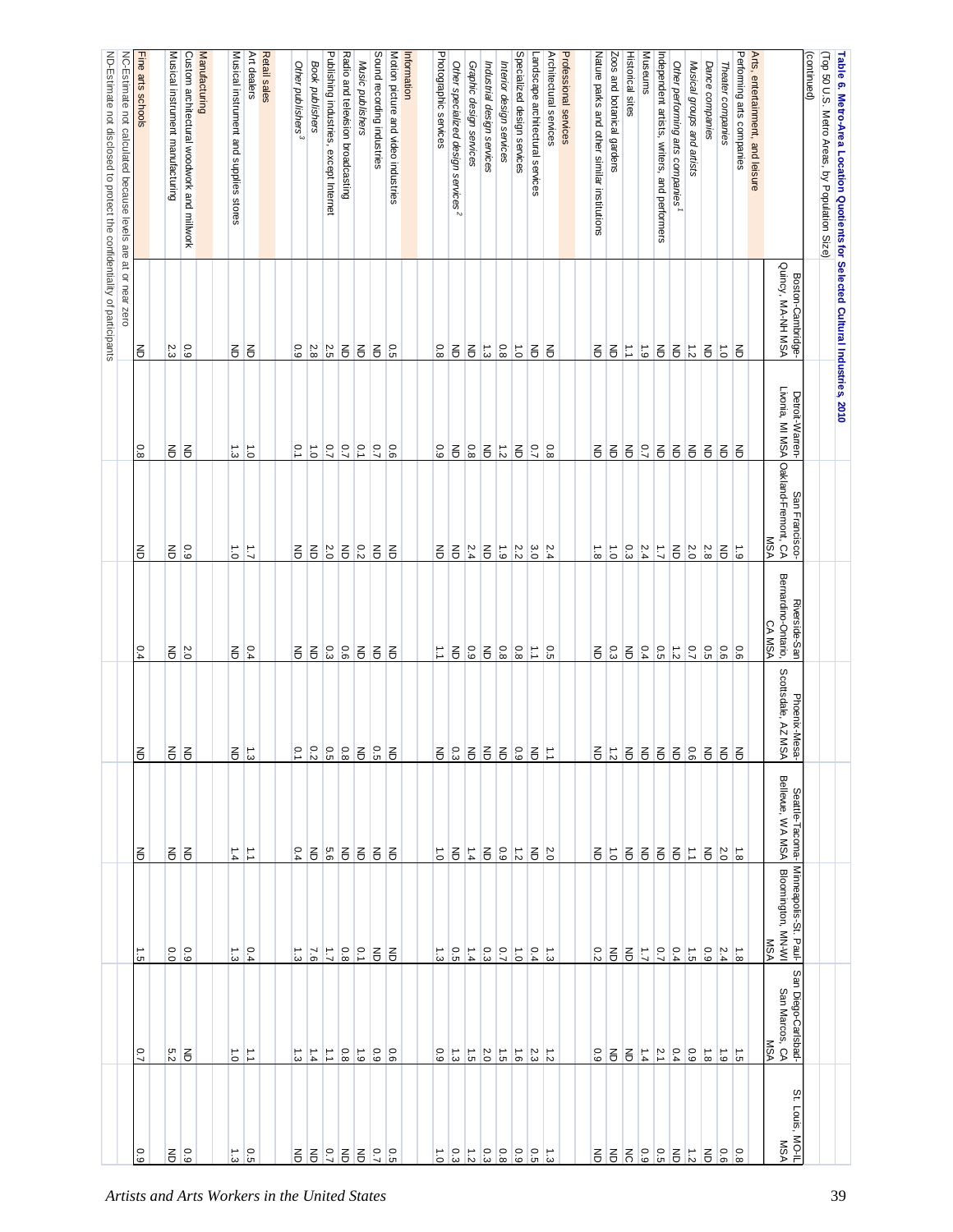| (Top 50 U.S. Metro Areas, by Population Size)<br>Table 6. Metro-Area Location Quotients for Selected Cultural Industries, 2010<br>(continued) | Tampa-St.                         | Baltimore-Towson,    | Denver-Aurora,<br>8                   | Pittsburgh, PA MSA                           | Portland-Vancouver-                | Sacramento--Arden-                  | San Antonio,<br><b>TXMSA</b> | Orlando, FL MSA         |                                                    |
|-----------------------------------------------------------------------------------------------------------------------------------------------|-----------------------------------|----------------------|---------------------------------------|----------------------------------------------|------------------------------------|-------------------------------------|------------------------------|-------------------------|----------------------------------------------------|
| Arts, entertainment, and leisure                                                                                                              | Clearwater, FL MSA<br>Petersburg- | <b>MD MSA</b>        | <b>MSA</b>                            |                                              | Beaverton, OR-W<br><b>MSA</b><br>⋗ | Arcade--Roseville, CA<br><b>MSA</b> |                              |                         | Cincinnati-<br>Middletown, OH-KY-<br><b>IN MSA</b> |
| Performing arts companies                                                                                                                     | 弓                                 | $\vec{\omega}$       | 60                                    | $\overline{6}$                               | E                                  | $\overline{C}$                      | る                            | $\overline{L}$          |                                                    |
| Theater companies                                                                                                                             | $\overline{6}$                    | $\overrightarrow{c}$ | $\vec{0}$                             | 0.5                                          | $\frac{1}{2}$                      | 0.6                                 | $\overline{6}$               | $\overline{6}$          | $0.8\,$                                            |
| Dance companies                                                                                                                               | $\frac{0.2}{2}$                   | 0.4                  | $\overline{6}$                        | $\vec{\mathcal{L}}$                          | $\overline{6}$                     | $\mathsf{E}% _{T}$                  | E                            | $\overline{6}$          | $\overline{6}$                                     |
| Musical groups and artists                                                                                                                    |                                   | $\vec{\omega}$       | 0.7                                   |                                              | $\overrightarrow{c}$               | $\overline{C}$                      | $\overline{6}$               |                         | $\frac{2.1}{2}$                                    |
| Other performing arts companies                                                                                                               | $\frac{0.5}{3.7}$                 | 0.6                  | $\overline{6}$                        | $\frac{1}{10}$ $\frac{1}{10}$ $\frac{1}{10}$ | $rac{1}{6}$                        | $\overline{6}$                      |                              | 중 원 양                   | $\overline{6}$                                     |
| Independent artists, writers, and performers                                                                                                  |                                   | $\lessgtr$           | $\frac{1}{3}$                         |                                              |                                    |                                     |                              |                         | $_{\rm 6.9}$                                       |
| Museums                                                                                                                                       | $\overline{6}$                    | E                    | $\frac{1}{4}$                         | $\frac{2.0}{2}$                              |                                    | $\frac{0.5}{0.5}$                   | 525                          | E                       | $\vert \vec{z} \vert$                              |
| <b>Historical sites</b>                                                                                                                       | $\overline{6}$                    | $\overline{6}$       | $\overline{6}$                        | 0.2                                          | $\overline{6}$                     | $\overline{6}$                      | $\overline{6}$               | $\overline{6}$          | $\overline{6}$                                     |
| Zoos and botanical gardens                                                                                                                    | $\overline{6}$                    | $\vec{6}$            |                                       | $\overline{\mathbb{e}}$                      |                                    | $\overline{6}$                      | $\overline{6}$               | $\overline{6}$          | $\overline{6}$                                     |
| Nature parks and other similar institutions                                                                                                   | 弓                                 | 0.3                  | $rac{2}{5}$                           | $\vec{z}$                                    | $rac{1}{6}$                        | 0.7                                 | 3.0                          | 0.6                     | 弓                                                  |
|                                                                                                                                               |                                   |                      |                                       |                                              |                                    |                                     |                              |                         |                                                    |
| Professional services                                                                                                                         |                                   |                      |                                       |                                              |                                    |                                     |                              |                         |                                                    |
| Architectural services                                                                                                                        | $\overline{6}$                    | E                    |                                       |                                              | $\frac{1}{5}$                      | $\overrightarrow{c}$                | $\frac{1}{2}$                | E                       | 60                                                 |
| Landscape architectural services                                                                                                              | $\overline{6}$                    | $\overrightarrow{6}$ | $\frac{1}{\omega}$ $\frac{1}{\omega}$ | $\frac{0.5}{7.7}$                            | $\overline{6}$                     | E                                   | $\overrightarrow{L}$         | 2.4                     | 0.4                                                |
| Specialized design services                                                                                                                   | $\overline{6}$                    | $\overline{6}$       | $\overline{6}$                        |                                              | $\overline{6}$                     | $\overline{5}$                      | $\vec{c}$                    | $\overrightarrow{a}$    | $\overline{6}$                                     |
| Interior design services                                                                                                                      | $\frac{1}{2}$                     | $\overline{6}$       | 61                                    | $\frac{0.9}{2}$                              | $\frac{1}{3}$                      | 0.4                                 | $\overrightarrow{6}$         | $\overline{6}$          |                                                    |
| Industrial design services                                                                                                                    | $\Xi$                             | 0.3                  | $\Xi$                                 | 0.6                                          | $\overline{6}$                     | $\overline{6}$                      | $\overline{\mathbf{e}}$      | $\overline{\mathbf{e}}$ | $\frac{1}{2}$ $\frac{2}{5}$ $\frac{2}{7}$          |
| Graphic design services                                                                                                                       | $\frac{0.9}{10}$                  | 1.4                  | $\frac{1}{\alpha}$                    | $\overline{6}$                               | $\overline{L}$                     | $\overline{0.7}$                    | $\overline{6}$               | $0.8\,$                 |                                                    |
| Other specialized design services <sup>2</sup>                                                                                                | 0.4                               | $\frac{1}{2}$        | $\overrightarrow{9}$                  | 召                                            | $\overline{6}$                     | $\overline{6}$                      | $\overline{6}$               | $\overrightarrow{9}$    | $\overline{6}$                                     |
| Photographic services                                                                                                                         | 0.8                               | 弓                    | $\vec{v}$                             | $\overline{6}$                               | $\vec{\cdot}$                      | $\epsilon$                          | 60                           | $\overrightarrow{z}$    | $\vec{z}$                                          |
| Information                                                                                                                                   |                                   |                      |                                       |                                              |                                    |                                     |                              |                         |                                                    |
| Motion picture and video industries                                                                                                           |                                   | $\frac{1}{5}$        |                                       |                                              | $\overline{C}$                     |                                     | 召                            | $\overline{90}$         |                                                    |
| Sound recording industries                                                                                                                    | $rac{1}{6}$                       | $\overline{6}$       | $rac{0.7}{0.8}$                       | $rac{1}{6}$                                  | 0.5                                | $5.5^{\circ}$                       | $\overline{6}$               | 0.5                     | $\frac{0.6}{4}$                                    |
| Music publishers                                                                                                                              | $\frac{0.2}{2}$                   | $\mathsf{S}% _{T}$   | $\mathsf{S}% _{T}$                    | $\overline{5}$                               | $\overline{5}$                     |                                     | E                            | $\lessgtr$              | $\overline{6}$                                     |
| Radio and television broadcasting                                                                                                             | $\frac{0.8}{8}$                   | $\mathsf{S}% _{T}$   | $\overrightarrow{\cdot}$              | $\mathsf{g}% _{T}$                           | $\overline{\mathbf{e}}$            | 3835                                | $\overline{6}$               | $\frac{1}{2}$           | $\frac{0.7}{2}$                                    |
| Publishing industries,<br>except Internet                                                                                                     | 6.9                               | $\overline{5}$       | $\frac{1}{3}$                         | 0.8                                          | $\overrightarrow{9}$               |                                     | $rac{0.6}{2.1}$              | 8.0                     | 6.9                                                |
| Book publishers                                                                                                                               | $\overline{\mathbb{E}}$           | $0.8\,$              | $\overline{\mathbb{E}}$               | $\overline{6}$                               | $\overline{6}$                     |                                     |                              | $\overline{6}$          | $\overline{L}$                                     |
| Other publishers <sup>3</sup>                                                                                                                 | $\epsilon$                        | $\overline{0}$       | 弓                                     | 0.2                                          | 0.5                                |                                     | 종                            | 0.3                     | $\overline{0}$                                     |
| Retail sales                                                                                                                                  |                                   |                      |                                       |                                              |                                    |                                     |                              |                         |                                                    |
| Art dealers                                                                                                                                   | $\overline{6}$                    | $\overline{C}$       | 60                                    | 0.4                                          | $\overline{C}$                     | $\overline{0}$                      | 55                           | $\epsilon$              | $\vec{5}$                                          |
| Musical instrument and supplies stores                                                                                                        | 증                                 | 弓                    | 引                                     | 종                                            | 종                                  | 1.4                                 |                              | 0.5                     | 0.7                                                |
| Manufacturing                                                                                                                                 |                                   |                      |                                       |                                              |                                    |                                     |                              |                         |                                                    |
| Custom architectural woodwork and millwork                                                                                                    | $\overline{5}$                    | $\vec{c}$            | 0.5                                   | $\frac{2}{0}$                                | $\overline{0}$                     |                                     | 0.4                          | 0.4                     | $\epsilon$                                         |
| Musical instrument manufacturing                                                                                                              | $\Xi$                             | 弓                    | $\overline{5}$                        | $\mathsf{S}% _{T}$                           | $\overrightarrow{9}$               | $rac{6}{5}$                         | 종                            | $\mathsf{g}% _{T}$      | 0.9                                                |
| Fine arts schools                                                                                                                             | Ιś                                | $\overline{0.8}$     | $\overline{6}$                        | $\overline{2}$                               | $\overrightarrow{c}$               | る                                   | $\frac{0.8}{}$               | る                       | $\overline{0.6}$                                   |
| NC-Estimate not calculated because levels are at or near zero                                                                                 |                                   |                      |                                       |                                              |                                    |                                     |                              |                         |                                                    |
| ND-Estimate not disclosed to protect the confidentiality of participants                                                                      |                                   |                      |                                       |                                              |                                    |                                     |                              |                         |                                                    |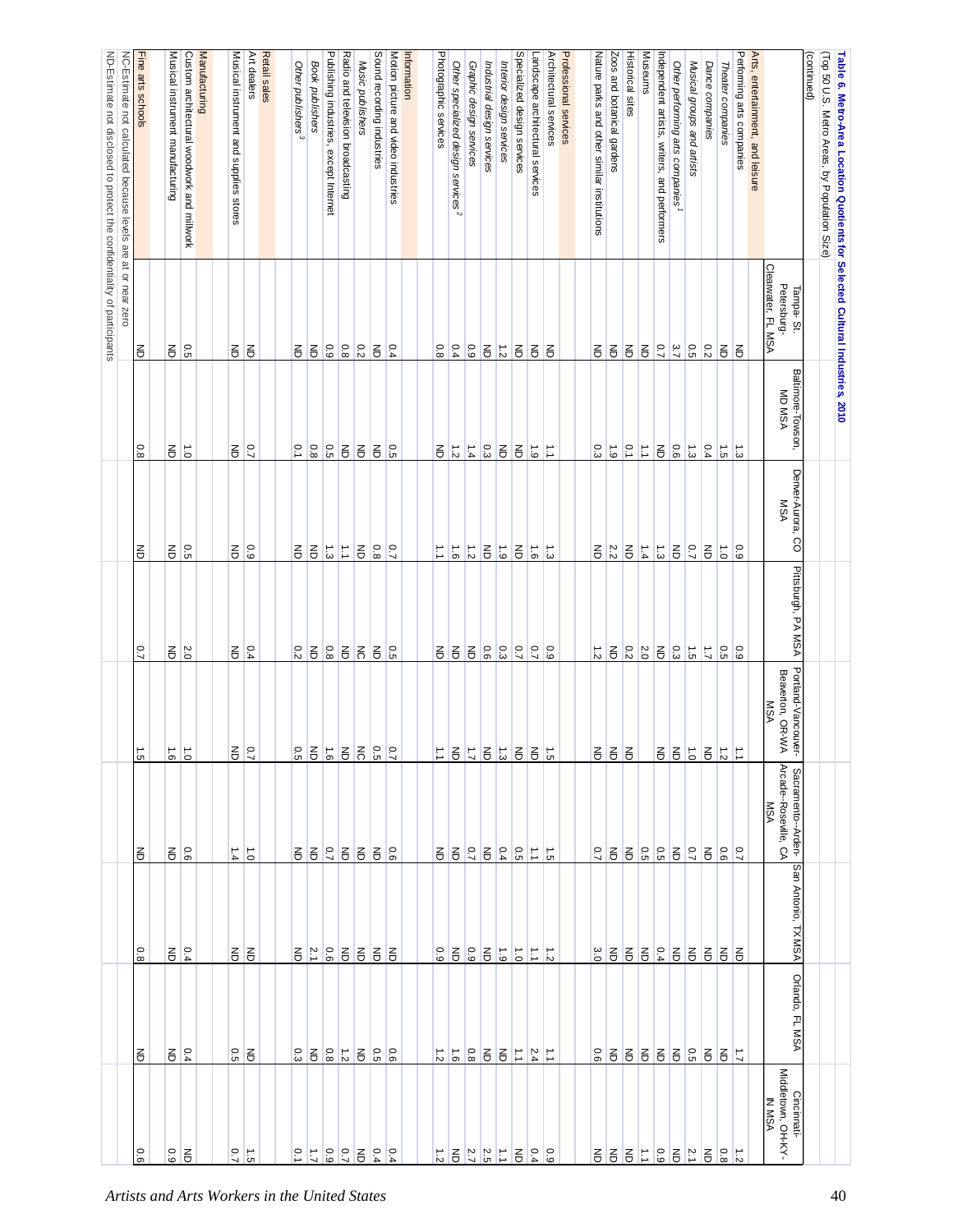| Fine arts schools<br>NC-Estimate not calculated because levels are at or near zero<br>Custom architectural woodwork and millwork<br>Manufacturing<br>Retail sales<br>Publishing industries,<br>Radio and television broadcasting<br>Sound recording industries<br>Motion picture and video industries<br>Specialized design services<br>Architectural services<br>Professional services<br><b>Historical sites</b><br>Museums<br>Performing arts companies<br>(Top 50 U.S. Metro Areas, by Population Size)<br>Musical instrument manufacturing<br>Musical instrument<br>Art dealers<br>Information<br>Photographic services<br>Landscape architectural services<br>Zoos and botanical gardens<br>Independent artists, writers, and performers<br>Arts, entertainment, and leisure<br>(continued)<br>Table 6. Metro-Area Location Quotients for Selected Cultural Industries, 2010<br>Nature parks and other similar institutions<br>Book publishers<br>Music publishers<br>Other specialized design services <sup>2</sup><br>Musical groups and artists<br>Other publishers <sup>3</sup><br>Graphic design services<br>Industrial design services<br>Interior design services<br>Other performing arts companies<br>Dance companies<br>Theater companies<br>and<br>except Internet<br>supplies stores<br>Mentor, OH MSA<br>Cleveland-Elyria-<br>$\overline{8}$<br>$\frac{1}{2}$<br>$rac{0.1}{0.8}$<br>$\frac{0.8}{8}$<br>$\overline{C}$<br>0.9<br>$\frac{0.9}{2}$<br>$\overline{6}$<br>$\overline{6}$<br>$9^{\circ}$<br>0.5<br>$\overline{8}$<br>$\overline{6}$<br>$\overline{6}$<br>$\overline{6}$<br>$\frac{0}{6}$<br>0.5<br>$\overline{6}$<br>$\overline{6}$<br>1.4<br>$\overline{\mathbb{e}}$<br>0.5<br>$\frac{1}{8}$<br>$\frac{1.6}{1}$<br>$\overline{6}$<br>$\overline{6}$<br>E<br>$\mathsf{S}% _{T}$<br>弓<br>Kansas City, MO-KS<br><b>MSA</b><br>$\overline{C}$<br>$\frac{0.8}{8}$<br>$\frac{0.8}{8}$<br>0.4<br>$\overline{90}$<br>$\frac{1.4}{4}$<br>$\overline{\mathbb{e}}$<br>$\mathsf{S}% _{T}=\mathsf{S}_{T}\!\left( a,b\right) ,\mathsf{S}_{T}=\mathsf{S}_{T}\!\left( a,b\right) ,\mathsf{S}_{T}=\mathsf{S}_{T}\!\left( a,b\right) ,\mathsf{S}_{T}=\mathsf{S}_{T}\!\left( a,b\right) ,\mathsf{S}_{T}=\mathsf{S}_{T}\!\left( a,b\right) ,\mathsf{S}_{T}=\mathsf{S}_{T}\!\left( a,b\right) ,\mathsf{S}_{T}=\mathsf{S}_{T}\!\left( a,b\right) ,\mathsf{S}_{T}=\mathsf{S}_{T}\!\left( a,b\right) ,\mathsf{S}_{T}=\mathsf{S}_{T}\!\left$<br>$\overline{\mathbb{e}}$<br>E<br>$ {}_{\circ}^{\circ} $ 3<br>召<br>$\vec{\omega}$<br>引引<br>$\vec{=}$<br>$\overline{6}$<br>$\overline{6}$<br>$\overrightarrow{8}$<br>$\overrightarrow{5}$<br>$\overline{6}$<br>$\overline{5}$<br>$\overline{6}$<br>る<br>E<br>$\overrightarrow{c}$<br>る<br>$\overline{6}$<br>E<br>Las Vegas-Paradise,<br><b>NV MSA</b><br>26.5<br>$\overline{51}$<br>$\overline{5}$<br>0.5<br>$\frac{2.4}{4}$<br>$\vec{\omega}$<br>2.5<br>0.4<br>0.3<br>$\mathsf{g}% _{T}$<br>$\frac{0.2}{2}$<br>$\frac{21}{1}$<br>0.4<br>0.8<br>0.4<br>$\frac{0.8}{8}$<br>$\frac{0.2}{2}$<br>$\frac{0.8}{8}$<br>$\overline{6}$<br>$6^{\circ}$<br>$\mathsf{S}% _{T}$<br>$\vec{z}$<br>0.9<br>2.9<br>$\mathsf{g}% _{T}$<br>$\overline{0}$<br>$\frac{8}{8}$<br>$\vec{9}$<br>$\mathsf{g}% _{T}$<br>ပ္ပ<br>San Jose-Sunnyvale-<br>Santa Clara, CA<br><b>MSA</b><br>0.5<br>$\overline{6}$<br>$\overline{6}$<br>$\frac{0.3}{2}$<br>0.4<br>3.4<br>$\overline{6.9}$<br>$\frac{5}{6}$ $\frac{2}{6}$<br>$\overline{6}$<br>$\frac{1.4}{4}$<br>0.2<br>$\overline{5}$<br>0.6<br>$\overline{\mathbf{e}}$<br>$\overline{\mathbf{e}}$<br>$\overline{\mathbf{e}}$<br>$\overline{6}$<br>$\overline{\mathbf{e}}$<br>E<br>$\Xi$<br>$\mathsf{F}% _{T}$<br>$\vec{0}$<br>$\overline{6}$<br>E<br>る<br>$\overline{6}$<br>$\xi$<br>$\overline{6}$<br>召<br>Columbus, OH MSA<br>$\frac{2.3}{0.4}$<br>$\vec{0}$<br>0.6<br>$\frac{0.2}{2}$<br>$\overline{6}$<br>$\overline{6}$<br>$\overline{6}$<br>$\overline{\mathbf{e}}$<br>$\frac{1}{3}$<br>$\frac{23}{3}$<br>0.4<br>$\frac{1}{9}$<br>5527<br>$\overline{6}$<br>$\overline{6}$<br>0.9<br>弓<br>$rac{2}{5}$<br>$0.8\,$<br>$\frac{2.3}{3}$<br>E<br>$\vec{=}$<br>引<br>$\overline{6}$<br>$^{\circ}$<br>Charlotte-Gastonia-<br>Concord, NC-SC<br><b>MSA</b><br>$\frac{0.8}{8}$<br>0.3<br>$\overline{\mathbf{e}}$<br>$\mathsf{g}% _{T}$<br>0.8<br>$\Xi$<br>$\frac{8}{9}$ $\frac{8}{9}$ $\frac{8}{8}$<br>0.4<br>55<br>3 등<br>4.0<br>$\epsilon$<br>0.4<br>$\overline{0.4}$<br>$\Xi$<br>$\overrightarrow{S}$<br>$\overline{6}$<br>$\epsilon$<br>$\overline{6}$<br>355<br>$\mathsf{g}% _{T}$<br>$\overline{6}$<br>$\frac{6}{9}$<br>종<br>Indianapolis, IN MSA<br>$\overline{0.7}$<br>٥.<br>$\frac{0.2}{2}$<br>$^{\circ}$<br>3.6<br>$\vec{0}$<br>$rac{1}{3}$<br>0.6<br>$\overline{6}$<br>$\overline{6}$<br>0.6<br>60<br>$rac{3}{5}$<br>$\overline{6}$<br>0.5<br>$80^{\circ}$<br>$\vec{0}$<br>$\mathbb{L}$<br>$\overline{5}$<br>$\overline{6}$<br>$\vec{0}$<br>$\overline{6}$<br>$\overline{6}$<br>$\overrightarrow{9}$<br>증<br>る こうしゃ<br>종<br>Ιš<br>Austin-Round Rock,<br><b>TXMSA</b><br>$\frac{1}{2}$<br>$\overline{6}$<br>$\vec{\omega}$<br>弓<br>$\overrightarrow{6}$<br>$\overline{\mathbf{e}}$<br>$\overline{6}$<br>$0.8\,$<br>$\overline{\mathbf{e}}$<br>$\overline{\mathbf{e}}$<br>$\overrightarrow{9}$<br>$\vec{0}$<br>$\mathsf{g}% _{T}$<br>$\vec{\omega}$<br>$\frac{1.4}{4}$<br>る<br>$\vec{\omega}$<br>$\overline{6}$<br>るら<br>2.3<br>弓<br>$6666$<br>$\overline{6}$<br>$\overline{t}$<br>종<br>River, RI-MA MSA<br>New Bedford-Fall<br>Providence-<br>6.9<br>$\overline{C}$<br>9.6<br>$\frac{2.2}{2}$<br>$\frac{1}{5}$<br>$\overline{5}$<br>$0.9\,$<br>$\overline{\mathbf{e}}$<br>18 등<br>$\overline{6}$<br>る<br>る<br>引引<br>る<br>る<br>る<br>る<br>叾<br>る<br>E<br>E<br>Ξ<br>종<br>弓<br>E<br>종<br>$\overline{6}$<br>る<br>Artists and Arts Workers in the United States |  |  |  |  |  | ND-Estimate not disclosed to protect the confidentiality of participants |
|-------------------------------------------------------------------------------------------------------------------------------------------------------------------------------------------------------------------------------------------------------------------------------------------------------------------------------------------------------------------------------------------------------------------------------------------------------------------------------------------------------------------------------------------------------------------------------------------------------------------------------------------------------------------------------------------------------------------------------------------------------------------------------------------------------------------------------------------------------------------------------------------------------------------------------------------------------------------------------------------------------------------------------------------------------------------------------------------------------------------------------------------------------------------------------------------------------------------------------------------------------------------------------------------------------------------------------------------------------------------------------------------------------------------------------------------------------------------------------------------------------------------------------------------------------------------------------------------------------------------------------------------------------------------------------------------------------------------------------------------------------------------------------------------------------------------------------------------------------------------------------------------------------------------------------------------------------------------------------------------------------------------------------------------------------------------------------------------------------------------------------------------------------------------------------------------------------------------------------------------------------------------------------------------------------------------------------------------------------------------------------------------------------------------------------------------------------------------------------------------------------------------------------------------------------------------------------------------------------------------------------------------------------------------------------------------------------------------------------------------------------------------------------------------------------------------------------------------------------------------------------------------------------------------------------------------------------------------------------------------------------------------------------------------------------------------------------------------------------------------------------------------------------------------------------------------------------------------------------------------------------------------------------------------------------------------------------------------------------------------------------------------------------------------------------------------------------------------------------------------------------------------------------------------------------------------------------------------------------------------------------------------------------------------------------------------------------------------------------------------------------------------------------------------------------------------------------------------------------------------------------------------------------------------------------------------------------------------------------------------------------------------------------------------------------------------------------------------------------------------------------------------------------------------------------------------------------------------------------------------------------------------------------------------------------------------------------------------------------------------------------------------------------------------------------------------------------------------------------------------------------------------------------------------------------------------------------------------------------------------------------------------------------------------------------------------------------------------------------------------------------------------------------------------------------------------------------------------------------------------------------------------------------------------------------------------------------------------------------------------------------------------------------------------------------------------------------------------------------------------------------------------------------------------------------------------------------------------------------------------------------------------------------------------------------------------------------------------------------------------------------------------------------------------------------------------------------------------------------------------------------------------------------------------------------------------------------------------------------------------------------------------------------------------------------------------------------------------------------------------------------------------------------------------------------------------------------------|--|--|--|--|--|--------------------------------------------------------------------------|
|                                                                                                                                                                                                                                                                                                                                                                                                                                                                                                                                                                                                                                                                                                                                                                                                                                                                                                                                                                                                                                                                                                                                                                                                                                                                                                                                                                                                                                                                                                                                                                                                                                                                                                                                                                                                                                                                                                                                                                                                                                                                                                                                                                                                                                                                                                                                                                                                                                                                                                                                                                                                                                                                                                                                                                                                                                                                                                                                                                                                                                                                                                                                                                                                                                                                                                                                                                                                                                                                                                                                                                                                                                                                                                                                                                                                                                                                                                                                                                                                                                                                                                                                                                                                                                                                                                                                                                                                                                                                                                                                                                                                                                                                                                                                                                                                                                                                                                                                                                                                                                                                                                                                                                                                                                                                                                                                                                                                                                                                                                                                                                                                                                                                                                                                                                                                                                     |  |  |  |  |  |                                                                          |
|                                                                                                                                                                                                                                                                                                                                                                                                                                                                                                                                                                                                                                                                                                                                                                                                                                                                                                                                                                                                                                                                                                                                                                                                                                                                                                                                                                                                                                                                                                                                                                                                                                                                                                                                                                                                                                                                                                                                                                                                                                                                                                                                                                                                                                                                                                                                                                                                                                                                                                                                                                                                                                                                                                                                                                                                                                                                                                                                                                                                                                                                                                                                                                                                                                                                                                                                                                                                                                                                                                                                                                                                                                                                                                                                                                                                                                                                                                                                                                                                                                                                                                                                                                                                                                                                                                                                                                                                                                                                                                                                                                                                                                                                                                                                                                                                                                                                                                                                                                                                                                                                                                                                                                                                                                                                                                                                                                                                                                                                                                                                                                                                                                                                                                                                                                                                                                     |  |  |  |  |  |                                                                          |
|                                                                                                                                                                                                                                                                                                                                                                                                                                                                                                                                                                                                                                                                                                                                                                                                                                                                                                                                                                                                                                                                                                                                                                                                                                                                                                                                                                                                                                                                                                                                                                                                                                                                                                                                                                                                                                                                                                                                                                                                                                                                                                                                                                                                                                                                                                                                                                                                                                                                                                                                                                                                                                                                                                                                                                                                                                                                                                                                                                                                                                                                                                                                                                                                                                                                                                                                                                                                                                                                                                                                                                                                                                                                                                                                                                                                                                                                                                                                                                                                                                                                                                                                                                                                                                                                                                                                                                                                                                                                                                                                                                                                                                                                                                                                                                                                                                                                                                                                                                                                                                                                                                                                                                                                                                                                                                                                                                                                                                                                                                                                                                                                                                                                                                                                                                                                                                     |  |  |  |  |  |                                                                          |
|                                                                                                                                                                                                                                                                                                                                                                                                                                                                                                                                                                                                                                                                                                                                                                                                                                                                                                                                                                                                                                                                                                                                                                                                                                                                                                                                                                                                                                                                                                                                                                                                                                                                                                                                                                                                                                                                                                                                                                                                                                                                                                                                                                                                                                                                                                                                                                                                                                                                                                                                                                                                                                                                                                                                                                                                                                                                                                                                                                                                                                                                                                                                                                                                                                                                                                                                                                                                                                                                                                                                                                                                                                                                                                                                                                                                                                                                                                                                                                                                                                                                                                                                                                                                                                                                                                                                                                                                                                                                                                                                                                                                                                                                                                                                                                                                                                                                                                                                                                                                                                                                                                                                                                                                                                                                                                                                                                                                                                                                                                                                                                                                                                                                                                                                                                                                                                     |  |  |  |  |  |                                                                          |
|                                                                                                                                                                                                                                                                                                                                                                                                                                                                                                                                                                                                                                                                                                                                                                                                                                                                                                                                                                                                                                                                                                                                                                                                                                                                                                                                                                                                                                                                                                                                                                                                                                                                                                                                                                                                                                                                                                                                                                                                                                                                                                                                                                                                                                                                                                                                                                                                                                                                                                                                                                                                                                                                                                                                                                                                                                                                                                                                                                                                                                                                                                                                                                                                                                                                                                                                                                                                                                                                                                                                                                                                                                                                                                                                                                                                                                                                                                                                                                                                                                                                                                                                                                                                                                                                                                                                                                                                                                                                                                                                                                                                                                                                                                                                                                                                                                                                                                                                                                                                                                                                                                                                                                                                                                                                                                                                                                                                                                                                                                                                                                                                                                                                                                                                                                                                                                     |  |  |  |  |  |                                                                          |
|                                                                                                                                                                                                                                                                                                                                                                                                                                                                                                                                                                                                                                                                                                                                                                                                                                                                                                                                                                                                                                                                                                                                                                                                                                                                                                                                                                                                                                                                                                                                                                                                                                                                                                                                                                                                                                                                                                                                                                                                                                                                                                                                                                                                                                                                                                                                                                                                                                                                                                                                                                                                                                                                                                                                                                                                                                                                                                                                                                                                                                                                                                                                                                                                                                                                                                                                                                                                                                                                                                                                                                                                                                                                                                                                                                                                                                                                                                                                                                                                                                                                                                                                                                                                                                                                                                                                                                                                                                                                                                                                                                                                                                                                                                                                                                                                                                                                                                                                                                                                                                                                                                                                                                                                                                                                                                                                                                                                                                                                                                                                                                                                                                                                                                                                                                                                                                     |  |  |  |  |  |                                                                          |
|                                                                                                                                                                                                                                                                                                                                                                                                                                                                                                                                                                                                                                                                                                                                                                                                                                                                                                                                                                                                                                                                                                                                                                                                                                                                                                                                                                                                                                                                                                                                                                                                                                                                                                                                                                                                                                                                                                                                                                                                                                                                                                                                                                                                                                                                                                                                                                                                                                                                                                                                                                                                                                                                                                                                                                                                                                                                                                                                                                                                                                                                                                                                                                                                                                                                                                                                                                                                                                                                                                                                                                                                                                                                                                                                                                                                                                                                                                                                                                                                                                                                                                                                                                                                                                                                                                                                                                                                                                                                                                                                                                                                                                                                                                                                                                                                                                                                                                                                                                                                                                                                                                                                                                                                                                                                                                                                                                                                                                                                                                                                                                                                                                                                                                                                                                                                                                     |  |  |  |  |  |                                                                          |
|                                                                                                                                                                                                                                                                                                                                                                                                                                                                                                                                                                                                                                                                                                                                                                                                                                                                                                                                                                                                                                                                                                                                                                                                                                                                                                                                                                                                                                                                                                                                                                                                                                                                                                                                                                                                                                                                                                                                                                                                                                                                                                                                                                                                                                                                                                                                                                                                                                                                                                                                                                                                                                                                                                                                                                                                                                                                                                                                                                                                                                                                                                                                                                                                                                                                                                                                                                                                                                                                                                                                                                                                                                                                                                                                                                                                                                                                                                                                                                                                                                                                                                                                                                                                                                                                                                                                                                                                                                                                                                                                                                                                                                                                                                                                                                                                                                                                                                                                                                                                                                                                                                                                                                                                                                                                                                                                                                                                                                                                                                                                                                                                                                                                                                                                                                                                                                     |  |  |  |  |  |                                                                          |
|                                                                                                                                                                                                                                                                                                                                                                                                                                                                                                                                                                                                                                                                                                                                                                                                                                                                                                                                                                                                                                                                                                                                                                                                                                                                                                                                                                                                                                                                                                                                                                                                                                                                                                                                                                                                                                                                                                                                                                                                                                                                                                                                                                                                                                                                                                                                                                                                                                                                                                                                                                                                                                                                                                                                                                                                                                                                                                                                                                                                                                                                                                                                                                                                                                                                                                                                                                                                                                                                                                                                                                                                                                                                                                                                                                                                                                                                                                                                                                                                                                                                                                                                                                                                                                                                                                                                                                                                                                                                                                                                                                                                                                                                                                                                                                                                                                                                                                                                                                                                                                                                                                                                                                                                                                                                                                                                                                                                                                                                                                                                                                                                                                                                                                                                                                                                                                     |  |  |  |  |  |                                                                          |
|                                                                                                                                                                                                                                                                                                                                                                                                                                                                                                                                                                                                                                                                                                                                                                                                                                                                                                                                                                                                                                                                                                                                                                                                                                                                                                                                                                                                                                                                                                                                                                                                                                                                                                                                                                                                                                                                                                                                                                                                                                                                                                                                                                                                                                                                                                                                                                                                                                                                                                                                                                                                                                                                                                                                                                                                                                                                                                                                                                                                                                                                                                                                                                                                                                                                                                                                                                                                                                                                                                                                                                                                                                                                                                                                                                                                                                                                                                                                                                                                                                                                                                                                                                                                                                                                                                                                                                                                                                                                                                                                                                                                                                                                                                                                                                                                                                                                                                                                                                                                                                                                                                                                                                                                                                                                                                                                                                                                                                                                                                                                                                                                                                                                                                                                                                                                                                     |  |  |  |  |  |                                                                          |
| 41                                                                                                                                                                                                                                                                                                                                                                                                                                                                                                                                                                                                                                                                                                                                                                                                                                                                                                                                                                                                                                                                                                                                                                                                                                                                                                                                                                                                                                                                                                                                                                                                                                                                                                                                                                                                                                                                                                                                                                                                                                                                                                                                                                                                                                                                                                                                                                                                                                                                                                                                                                                                                                                                                                                                                                                                                                                                                                                                                                                                                                                                                                                                                                                                                                                                                                                                                                                                                                                                                                                                                                                                                                                                                                                                                                                                                                                                                                                                                                                                                                                                                                                                                                                                                                                                                                                                                                                                                                                                                                                                                                                                                                                                                                                                                                                                                                                                                                                                                                                                                                                                                                                                                                                                                                                                                                                                                                                                                                                                                                                                                                                                                                                                                                                                                                                                                                  |  |  |  |  |  |                                                                          |
|                                                                                                                                                                                                                                                                                                                                                                                                                                                                                                                                                                                                                                                                                                                                                                                                                                                                                                                                                                                                                                                                                                                                                                                                                                                                                                                                                                                                                                                                                                                                                                                                                                                                                                                                                                                                                                                                                                                                                                                                                                                                                                                                                                                                                                                                                                                                                                                                                                                                                                                                                                                                                                                                                                                                                                                                                                                                                                                                                                                                                                                                                                                                                                                                                                                                                                                                                                                                                                                                                                                                                                                                                                                                                                                                                                                                                                                                                                                                                                                                                                                                                                                                                                                                                                                                                                                                                                                                                                                                                                                                                                                                                                                                                                                                                                                                                                                                                                                                                                                                                                                                                                                                                                                                                                                                                                                                                                                                                                                                                                                                                                                                                                                                                                                                                                                                                                     |  |  |  |  |  |                                                                          |
|                                                                                                                                                                                                                                                                                                                                                                                                                                                                                                                                                                                                                                                                                                                                                                                                                                                                                                                                                                                                                                                                                                                                                                                                                                                                                                                                                                                                                                                                                                                                                                                                                                                                                                                                                                                                                                                                                                                                                                                                                                                                                                                                                                                                                                                                                                                                                                                                                                                                                                                                                                                                                                                                                                                                                                                                                                                                                                                                                                                                                                                                                                                                                                                                                                                                                                                                                                                                                                                                                                                                                                                                                                                                                                                                                                                                                                                                                                                                                                                                                                                                                                                                                                                                                                                                                                                                                                                                                                                                                                                                                                                                                                                                                                                                                                                                                                                                                                                                                                                                                                                                                                                                                                                                                                                                                                                                                                                                                                                                                                                                                                                                                                                                                                                                                                                                                                     |  |  |  |  |  |                                                                          |
|                                                                                                                                                                                                                                                                                                                                                                                                                                                                                                                                                                                                                                                                                                                                                                                                                                                                                                                                                                                                                                                                                                                                                                                                                                                                                                                                                                                                                                                                                                                                                                                                                                                                                                                                                                                                                                                                                                                                                                                                                                                                                                                                                                                                                                                                                                                                                                                                                                                                                                                                                                                                                                                                                                                                                                                                                                                                                                                                                                                                                                                                                                                                                                                                                                                                                                                                                                                                                                                                                                                                                                                                                                                                                                                                                                                                                                                                                                                                                                                                                                                                                                                                                                                                                                                                                                                                                                                                                                                                                                                                                                                                                                                                                                                                                                                                                                                                                                                                                                                                                                                                                                                                                                                                                                                                                                                                                                                                                                                                                                                                                                                                                                                                                                                                                                                                                                     |  |  |  |  |  |                                                                          |
|                                                                                                                                                                                                                                                                                                                                                                                                                                                                                                                                                                                                                                                                                                                                                                                                                                                                                                                                                                                                                                                                                                                                                                                                                                                                                                                                                                                                                                                                                                                                                                                                                                                                                                                                                                                                                                                                                                                                                                                                                                                                                                                                                                                                                                                                                                                                                                                                                                                                                                                                                                                                                                                                                                                                                                                                                                                                                                                                                                                                                                                                                                                                                                                                                                                                                                                                                                                                                                                                                                                                                                                                                                                                                                                                                                                                                                                                                                                                                                                                                                                                                                                                                                                                                                                                                                                                                                                                                                                                                                                                                                                                                                                                                                                                                                                                                                                                                                                                                                                                                                                                                                                                                                                                                                                                                                                                                                                                                                                                                                                                                                                                                                                                                                                                                                                                                                     |  |  |  |  |  |                                                                          |
|                                                                                                                                                                                                                                                                                                                                                                                                                                                                                                                                                                                                                                                                                                                                                                                                                                                                                                                                                                                                                                                                                                                                                                                                                                                                                                                                                                                                                                                                                                                                                                                                                                                                                                                                                                                                                                                                                                                                                                                                                                                                                                                                                                                                                                                                                                                                                                                                                                                                                                                                                                                                                                                                                                                                                                                                                                                                                                                                                                                                                                                                                                                                                                                                                                                                                                                                                                                                                                                                                                                                                                                                                                                                                                                                                                                                                                                                                                                                                                                                                                                                                                                                                                                                                                                                                                                                                                                                                                                                                                                                                                                                                                                                                                                                                                                                                                                                                                                                                                                                                                                                                                                                                                                                                                                                                                                                                                                                                                                                                                                                                                                                                                                                                                                                                                                                                                     |  |  |  |  |  |                                                                          |
|                                                                                                                                                                                                                                                                                                                                                                                                                                                                                                                                                                                                                                                                                                                                                                                                                                                                                                                                                                                                                                                                                                                                                                                                                                                                                                                                                                                                                                                                                                                                                                                                                                                                                                                                                                                                                                                                                                                                                                                                                                                                                                                                                                                                                                                                                                                                                                                                                                                                                                                                                                                                                                                                                                                                                                                                                                                                                                                                                                                                                                                                                                                                                                                                                                                                                                                                                                                                                                                                                                                                                                                                                                                                                                                                                                                                                                                                                                                                                                                                                                                                                                                                                                                                                                                                                                                                                                                                                                                                                                                                                                                                                                                                                                                                                                                                                                                                                                                                                                                                                                                                                                                                                                                                                                                                                                                                                                                                                                                                                                                                                                                                                                                                                                                                                                                                                                     |  |  |  |  |  |                                                                          |
|                                                                                                                                                                                                                                                                                                                                                                                                                                                                                                                                                                                                                                                                                                                                                                                                                                                                                                                                                                                                                                                                                                                                                                                                                                                                                                                                                                                                                                                                                                                                                                                                                                                                                                                                                                                                                                                                                                                                                                                                                                                                                                                                                                                                                                                                                                                                                                                                                                                                                                                                                                                                                                                                                                                                                                                                                                                                                                                                                                                                                                                                                                                                                                                                                                                                                                                                                                                                                                                                                                                                                                                                                                                                                                                                                                                                                                                                                                                                                                                                                                                                                                                                                                                                                                                                                                                                                                                                                                                                                                                                                                                                                                                                                                                                                                                                                                                                                                                                                                                                                                                                                                                                                                                                                                                                                                                                                                                                                                                                                                                                                                                                                                                                                                                                                                                                                                     |  |  |  |  |  |                                                                          |
|                                                                                                                                                                                                                                                                                                                                                                                                                                                                                                                                                                                                                                                                                                                                                                                                                                                                                                                                                                                                                                                                                                                                                                                                                                                                                                                                                                                                                                                                                                                                                                                                                                                                                                                                                                                                                                                                                                                                                                                                                                                                                                                                                                                                                                                                                                                                                                                                                                                                                                                                                                                                                                                                                                                                                                                                                                                                                                                                                                                                                                                                                                                                                                                                                                                                                                                                                                                                                                                                                                                                                                                                                                                                                                                                                                                                                                                                                                                                                                                                                                                                                                                                                                                                                                                                                                                                                                                                                                                                                                                                                                                                                                                                                                                                                                                                                                                                                                                                                                                                                                                                                                                                                                                                                                                                                                                                                                                                                                                                                                                                                                                                                                                                                                                                                                                                                                     |  |  |  |  |  |                                                                          |
|                                                                                                                                                                                                                                                                                                                                                                                                                                                                                                                                                                                                                                                                                                                                                                                                                                                                                                                                                                                                                                                                                                                                                                                                                                                                                                                                                                                                                                                                                                                                                                                                                                                                                                                                                                                                                                                                                                                                                                                                                                                                                                                                                                                                                                                                                                                                                                                                                                                                                                                                                                                                                                                                                                                                                                                                                                                                                                                                                                                                                                                                                                                                                                                                                                                                                                                                                                                                                                                                                                                                                                                                                                                                                                                                                                                                                                                                                                                                                                                                                                                                                                                                                                                                                                                                                                                                                                                                                                                                                                                                                                                                                                                                                                                                                                                                                                                                                                                                                                                                                                                                                                                                                                                                                                                                                                                                                                                                                                                                                                                                                                                                                                                                                                                                                                                                                                     |  |  |  |  |  |                                                                          |
|                                                                                                                                                                                                                                                                                                                                                                                                                                                                                                                                                                                                                                                                                                                                                                                                                                                                                                                                                                                                                                                                                                                                                                                                                                                                                                                                                                                                                                                                                                                                                                                                                                                                                                                                                                                                                                                                                                                                                                                                                                                                                                                                                                                                                                                                                                                                                                                                                                                                                                                                                                                                                                                                                                                                                                                                                                                                                                                                                                                                                                                                                                                                                                                                                                                                                                                                                                                                                                                                                                                                                                                                                                                                                                                                                                                                                                                                                                                                                                                                                                                                                                                                                                                                                                                                                                                                                                                                                                                                                                                                                                                                                                                                                                                                                                                                                                                                                                                                                                                                                                                                                                                                                                                                                                                                                                                                                                                                                                                                                                                                                                                                                                                                                                                                                                                                                                     |  |  |  |  |  |                                                                          |
|                                                                                                                                                                                                                                                                                                                                                                                                                                                                                                                                                                                                                                                                                                                                                                                                                                                                                                                                                                                                                                                                                                                                                                                                                                                                                                                                                                                                                                                                                                                                                                                                                                                                                                                                                                                                                                                                                                                                                                                                                                                                                                                                                                                                                                                                                                                                                                                                                                                                                                                                                                                                                                                                                                                                                                                                                                                                                                                                                                                                                                                                                                                                                                                                                                                                                                                                                                                                                                                                                                                                                                                                                                                                                                                                                                                                                                                                                                                                                                                                                                                                                                                                                                                                                                                                                                                                                                                                                                                                                                                                                                                                                                                                                                                                                                                                                                                                                                                                                                                                                                                                                                                                                                                                                                                                                                                                                                                                                                                                                                                                                                                                                                                                                                                                                                                                                                     |  |  |  |  |  |                                                                          |
|                                                                                                                                                                                                                                                                                                                                                                                                                                                                                                                                                                                                                                                                                                                                                                                                                                                                                                                                                                                                                                                                                                                                                                                                                                                                                                                                                                                                                                                                                                                                                                                                                                                                                                                                                                                                                                                                                                                                                                                                                                                                                                                                                                                                                                                                                                                                                                                                                                                                                                                                                                                                                                                                                                                                                                                                                                                                                                                                                                                                                                                                                                                                                                                                                                                                                                                                                                                                                                                                                                                                                                                                                                                                                                                                                                                                                                                                                                                                                                                                                                                                                                                                                                                                                                                                                                                                                                                                                                                                                                                                                                                                                                                                                                                                                                                                                                                                                                                                                                                                                                                                                                                                                                                                                                                                                                                                                                                                                                                                                                                                                                                                                                                                                                                                                                                                                                     |  |  |  |  |  |                                                                          |
|                                                                                                                                                                                                                                                                                                                                                                                                                                                                                                                                                                                                                                                                                                                                                                                                                                                                                                                                                                                                                                                                                                                                                                                                                                                                                                                                                                                                                                                                                                                                                                                                                                                                                                                                                                                                                                                                                                                                                                                                                                                                                                                                                                                                                                                                                                                                                                                                                                                                                                                                                                                                                                                                                                                                                                                                                                                                                                                                                                                                                                                                                                                                                                                                                                                                                                                                                                                                                                                                                                                                                                                                                                                                                                                                                                                                                                                                                                                                                                                                                                                                                                                                                                                                                                                                                                                                                                                                                                                                                                                                                                                                                                                                                                                                                                                                                                                                                                                                                                                                                                                                                                                                                                                                                                                                                                                                                                                                                                                                                                                                                                                                                                                                                                                                                                                                                                     |  |  |  |  |  |                                                                          |
|                                                                                                                                                                                                                                                                                                                                                                                                                                                                                                                                                                                                                                                                                                                                                                                                                                                                                                                                                                                                                                                                                                                                                                                                                                                                                                                                                                                                                                                                                                                                                                                                                                                                                                                                                                                                                                                                                                                                                                                                                                                                                                                                                                                                                                                                                                                                                                                                                                                                                                                                                                                                                                                                                                                                                                                                                                                                                                                                                                                                                                                                                                                                                                                                                                                                                                                                                                                                                                                                                                                                                                                                                                                                                                                                                                                                                                                                                                                                                                                                                                                                                                                                                                                                                                                                                                                                                                                                                                                                                                                                                                                                                                                                                                                                                                                                                                                                                                                                                                                                                                                                                                                                                                                                                                                                                                                                                                                                                                                                                                                                                                                                                                                                                                                                                                                                                                     |  |  |  |  |  |                                                                          |
|                                                                                                                                                                                                                                                                                                                                                                                                                                                                                                                                                                                                                                                                                                                                                                                                                                                                                                                                                                                                                                                                                                                                                                                                                                                                                                                                                                                                                                                                                                                                                                                                                                                                                                                                                                                                                                                                                                                                                                                                                                                                                                                                                                                                                                                                                                                                                                                                                                                                                                                                                                                                                                                                                                                                                                                                                                                                                                                                                                                                                                                                                                                                                                                                                                                                                                                                                                                                                                                                                                                                                                                                                                                                                                                                                                                                                                                                                                                                                                                                                                                                                                                                                                                                                                                                                                                                                                                                                                                                                                                                                                                                                                                                                                                                                                                                                                                                                                                                                                                                                                                                                                                                                                                                                                                                                                                                                                                                                                                                                                                                                                                                                                                                                                                                                                                                                                     |  |  |  |  |  |                                                                          |
|                                                                                                                                                                                                                                                                                                                                                                                                                                                                                                                                                                                                                                                                                                                                                                                                                                                                                                                                                                                                                                                                                                                                                                                                                                                                                                                                                                                                                                                                                                                                                                                                                                                                                                                                                                                                                                                                                                                                                                                                                                                                                                                                                                                                                                                                                                                                                                                                                                                                                                                                                                                                                                                                                                                                                                                                                                                                                                                                                                                                                                                                                                                                                                                                                                                                                                                                                                                                                                                                                                                                                                                                                                                                                                                                                                                                                                                                                                                                                                                                                                                                                                                                                                                                                                                                                                                                                                                                                                                                                                                                                                                                                                                                                                                                                                                                                                                                                                                                                                                                                                                                                                                                                                                                                                                                                                                                                                                                                                                                                                                                                                                                                                                                                                                                                                                                                                     |  |  |  |  |  |                                                                          |
|                                                                                                                                                                                                                                                                                                                                                                                                                                                                                                                                                                                                                                                                                                                                                                                                                                                                                                                                                                                                                                                                                                                                                                                                                                                                                                                                                                                                                                                                                                                                                                                                                                                                                                                                                                                                                                                                                                                                                                                                                                                                                                                                                                                                                                                                                                                                                                                                                                                                                                                                                                                                                                                                                                                                                                                                                                                                                                                                                                                                                                                                                                                                                                                                                                                                                                                                                                                                                                                                                                                                                                                                                                                                                                                                                                                                                                                                                                                                                                                                                                                                                                                                                                                                                                                                                                                                                                                                                                                                                                                                                                                                                                                                                                                                                                                                                                                                                                                                                                                                                                                                                                                                                                                                                                                                                                                                                                                                                                                                                                                                                                                                                                                                                                                                                                                                                                     |  |  |  |  |  |                                                                          |
|                                                                                                                                                                                                                                                                                                                                                                                                                                                                                                                                                                                                                                                                                                                                                                                                                                                                                                                                                                                                                                                                                                                                                                                                                                                                                                                                                                                                                                                                                                                                                                                                                                                                                                                                                                                                                                                                                                                                                                                                                                                                                                                                                                                                                                                                                                                                                                                                                                                                                                                                                                                                                                                                                                                                                                                                                                                                                                                                                                                                                                                                                                                                                                                                                                                                                                                                                                                                                                                                                                                                                                                                                                                                                                                                                                                                                                                                                                                                                                                                                                                                                                                                                                                                                                                                                                                                                                                                                                                                                                                                                                                                                                                                                                                                                                                                                                                                                                                                                                                                                                                                                                                                                                                                                                                                                                                                                                                                                                                                                                                                                                                                                                                                                                                                                                                                                                     |  |  |  |  |  |                                                                          |
|                                                                                                                                                                                                                                                                                                                                                                                                                                                                                                                                                                                                                                                                                                                                                                                                                                                                                                                                                                                                                                                                                                                                                                                                                                                                                                                                                                                                                                                                                                                                                                                                                                                                                                                                                                                                                                                                                                                                                                                                                                                                                                                                                                                                                                                                                                                                                                                                                                                                                                                                                                                                                                                                                                                                                                                                                                                                                                                                                                                                                                                                                                                                                                                                                                                                                                                                                                                                                                                                                                                                                                                                                                                                                                                                                                                                                                                                                                                                                                                                                                                                                                                                                                                                                                                                                                                                                                                                                                                                                                                                                                                                                                                                                                                                                                                                                                                                                                                                                                                                                                                                                                                                                                                                                                                                                                                                                                                                                                                                                                                                                                                                                                                                                                                                                                                                                                     |  |  |  |  |  |                                                                          |
|                                                                                                                                                                                                                                                                                                                                                                                                                                                                                                                                                                                                                                                                                                                                                                                                                                                                                                                                                                                                                                                                                                                                                                                                                                                                                                                                                                                                                                                                                                                                                                                                                                                                                                                                                                                                                                                                                                                                                                                                                                                                                                                                                                                                                                                                                                                                                                                                                                                                                                                                                                                                                                                                                                                                                                                                                                                                                                                                                                                                                                                                                                                                                                                                                                                                                                                                                                                                                                                                                                                                                                                                                                                                                                                                                                                                                                                                                                                                                                                                                                                                                                                                                                                                                                                                                                                                                                                                                                                                                                                                                                                                                                                                                                                                                                                                                                                                                                                                                                                                                                                                                                                                                                                                                                                                                                                                                                                                                                                                                                                                                                                                                                                                                                                                                                                                                                     |  |  |  |  |  |                                                                          |
|                                                                                                                                                                                                                                                                                                                                                                                                                                                                                                                                                                                                                                                                                                                                                                                                                                                                                                                                                                                                                                                                                                                                                                                                                                                                                                                                                                                                                                                                                                                                                                                                                                                                                                                                                                                                                                                                                                                                                                                                                                                                                                                                                                                                                                                                                                                                                                                                                                                                                                                                                                                                                                                                                                                                                                                                                                                                                                                                                                                                                                                                                                                                                                                                                                                                                                                                                                                                                                                                                                                                                                                                                                                                                                                                                                                                                                                                                                                                                                                                                                                                                                                                                                                                                                                                                                                                                                                                                                                                                                                                                                                                                                                                                                                                                                                                                                                                                                                                                                                                                                                                                                                                                                                                                                                                                                                                                                                                                                                                                                                                                                                                                                                                                                                                                                                                                                     |  |  |  |  |  |                                                                          |
|                                                                                                                                                                                                                                                                                                                                                                                                                                                                                                                                                                                                                                                                                                                                                                                                                                                                                                                                                                                                                                                                                                                                                                                                                                                                                                                                                                                                                                                                                                                                                                                                                                                                                                                                                                                                                                                                                                                                                                                                                                                                                                                                                                                                                                                                                                                                                                                                                                                                                                                                                                                                                                                                                                                                                                                                                                                                                                                                                                                                                                                                                                                                                                                                                                                                                                                                                                                                                                                                                                                                                                                                                                                                                                                                                                                                                                                                                                                                                                                                                                                                                                                                                                                                                                                                                                                                                                                                                                                                                                                                                                                                                                                                                                                                                                                                                                                                                                                                                                                                                                                                                                                                                                                                                                                                                                                                                                                                                                                                                                                                                                                                                                                                                                                                                                                                                                     |  |  |  |  |  |                                                                          |
|                                                                                                                                                                                                                                                                                                                                                                                                                                                                                                                                                                                                                                                                                                                                                                                                                                                                                                                                                                                                                                                                                                                                                                                                                                                                                                                                                                                                                                                                                                                                                                                                                                                                                                                                                                                                                                                                                                                                                                                                                                                                                                                                                                                                                                                                                                                                                                                                                                                                                                                                                                                                                                                                                                                                                                                                                                                                                                                                                                                                                                                                                                                                                                                                                                                                                                                                                                                                                                                                                                                                                                                                                                                                                                                                                                                                                                                                                                                                                                                                                                                                                                                                                                                                                                                                                                                                                                                                                                                                                                                                                                                                                                                                                                                                                                                                                                                                                                                                                                                                                                                                                                                                                                                                                                                                                                                                                                                                                                                                                                                                                                                                                                                                                                                                                                                                                                     |  |  |  |  |  |                                                                          |
|                                                                                                                                                                                                                                                                                                                                                                                                                                                                                                                                                                                                                                                                                                                                                                                                                                                                                                                                                                                                                                                                                                                                                                                                                                                                                                                                                                                                                                                                                                                                                                                                                                                                                                                                                                                                                                                                                                                                                                                                                                                                                                                                                                                                                                                                                                                                                                                                                                                                                                                                                                                                                                                                                                                                                                                                                                                                                                                                                                                                                                                                                                                                                                                                                                                                                                                                                                                                                                                                                                                                                                                                                                                                                                                                                                                                                                                                                                                                                                                                                                                                                                                                                                                                                                                                                                                                                                                                                                                                                                                                                                                                                                                                                                                                                                                                                                                                                                                                                                                                                                                                                                                                                                                                                                                                                                                                                                                                                                                                                                                                                                                                                                                                                                                                                                                                                                     |  |  |  |  |  |                                                                          |
|                                                                                                                                                                                                                                                                                                                                                                                                                                                                                                                                                                                                                                                                                                                                                                                                                                                                                                                                                                                                                                                                                                                                                                                                                                                                                                                                                                                                                                                                                                                                                                                                                                                                                                                                                                                                                                                                                                                                                                                                                                                                                                                                                                                                                                                                                                                                                                                                                                                                                                                                                                                                                                                                                                                                                                                                                                                                                                                                                                                                                                                                                                                                                                                                                                                                                                                                                                                                                                                                                                                                                                                                                                                                                                                                                                                                                                                                                                                                                                                                                                                                                                                                                                                                                                                                                                                                                                                                                                                                                                                                                                                                                                                                                                                                                                                                                                                                                                                                                                                                                                                                                                                                                                                                                                                                                                                                                                                                                                                                                                                                                                                                                                                                                                                                                                                                                                     |  |  |  |  |  |                                                                          |
|                                                                                                                                                                                                                                                                                                                                                                                                                                                                                                                                                                                                                                                                                                                                                                                                                                                                                                                                                                                                                                                                                                                                                                                                                                                                                                                                                                                                                                                                                                                                                                                                                                                                                                                                                                                                                                                                                                                                                                                                                                                                                                                                                                                                                                                                                                                                                                                                                                                                                                                                                                                                                                                                                                                                                                                                                                                                                                                                                                                                                                                                                                                                                                                                                                                                                                                                                                                                                                                                                                                                                                                                                                                                                                                                                                                                                                                                                                                                                                                                                                                                                                                                                                                                                                                                                                                                                                                                                                                                                                                                                                                                                                                                                                                                                                                                                                                                                                                                                                                                                                                                                                                                                                                                                                                                                                                                                                                                                                                                                                                                                                                                                                                                                                                                                                                                                                     |  |  |  |  |  |                                                                          |
|                                                                                                                                                                                                                                                                                                                                                                                                                                                                                                                                                                                                                                                                                                                                                                                                                                                                                                                                                                                                                                                                                                                                                                                                                                                                                                                                                                                                                                                                                                                                                                                                                                                                                                                                                                                                                                                                                                                                                                                                                                                                                                                                                                                                                                                                                                                                                                                                                                                                                                                                                                                                                                                                                                                                                                                                                                                                                                                                                                                                                                                                                                                                                                                                                                                                                                                                                                                                                                                                                                                                                                                                                                                                                                                                                                                                                                                                                                                                                                                                                                                                                                                                                                                                                                                                                                                                                                                                                                                                                                                                                                                                                                                                                                                                                                                                                                                                                                                                                                                                                                                                                                                                                                                                                                                                                                                                                                                                                                                                                                                                                                                                                                                                                                                                                                                                                                     |  |  |  |  |  |                                                                          |
|                                                                                                                                                                                                                                                                                                                                                                                                                                                                                                                                                                                                                                                                                                                                                                                                                                                                                                                                                                                                                                                                                                                                                                                                                                                                                                                                                                                                                                                                                                                                                                                                                                                                                                                                                                                                                                                                                                                                                                                                                                                                                                                                                                                                                                                                                                                                                                                                                                                                                                                                                                                                                                                                                                                                                                                                                                                                                                                                                                                                                                                                                                                                                                                                                                                                                                                                                                                                                                                                                                                                                                                                                                                                                                                                                                                                                                                                                                                                                                                                                                                                                                                                                                                                                                                                                                                                                                                                                                                                                                                                                                                                                                                                                                                                                                                                                                                                                                                                                                                                                                                                                                                                                                                                                                                                                                                                                                                                                                                                                                                                                                                                                                                                                                                                                                                                                                     |  |  |  |  |  |                                                                          |
|                                                                                                                                                                                                                                                                                                                                                                                                                                                                                                                                                                                                                                                                                                                                                                                                                                                                                                                                                                                                                                                                                                                                                                                                                                                                                                                                                                                                                                                                                                                                                                                                                                                                                                                                                                                                                                                                                                                                                                                                                                                                                                                                                                                                                                                                                                                                                                                                                                                                                                                                                                                                                                                                                                                                                                                                                                                                                                                                                                                                                                                                                                                                                                                                                                                                                                                                                                                                                                                                                                                                                                                                                                                                                                                                                                                                                                                                                                                                                                                                                                                                                                                                                                                                                                                                                                                                                                                                                                                                                                                                                                                                                                                                                                                                                                                                                                                                                                                                                                                                                                                                                                                                                                                                                                                                                                                                                                                                                                                                                                                                                                                                                                                                                                                                                                                                                                     |  |  |  |  |  |                                                                          |
|                                                                                                                                                                                                                                                                                                                                                                                                                                                                                                                                                                                                                                                                                                                                                                                                                                                                                                                                                                                                                                                                                                                                                                                                                                                                                                                                                                                                                                                                                                                                                                                                                                                                                                                                                                                                                                                                                                                                                                                                                                                                                                                                                                                                                                                                                                                                                                                                                                                                                                                                                                                                                                                                                                                                                                                                                                                                                                                                                                                                                                                                                                                                                                                                                                                                                                                                                                                                                                                                                                                                                                                                                                                                                                                                                                                                                                                                                                                                                                                                                                                                                                                                                                                                                                                                                                                                                                                                                                                                                                                                                                                                                                                                                                                                                                                                                                                                                                                                                                                                                                                                                                                                                                                                                                                                                                                                                                                                                                                                                                                                                                                                                                                                                                                                                                                                                                     |  |  |  |  |  |                                                                          |
|                                                                                                                                                                                                                                                                                                                                                                                                                                                                                                                                                                                                                                                                                                                                                                                                                                                                                                                                                                                                                                                                                                                                                                                                                                                                                                                                                                                                                                                                                                                                                                                                                                                                                                                                                                                                                                                                                                                                                                                                                                                                                                                                                                                                                                                                                                                                                                                                                                                                                                                                                                                                                                                                                                                                                                                                                                                                                                                                                                                                                                                                                                                                                                                                                                                                                                                                                                                                                                                                                                                                                                                                                                                                                                                                                                                                                                                                                                                                                                                                                                                                                                                                                                                                                                                                                                                                                                                                                                                                                                                                                                                                                                                                                                                                                                                                                                                                                                                                                                                                                                                                                                                                                                                                                                                                                                                                                                                                                                                                                                                                                                                                                                                                                                                                                                                                                                     |  |  |  |  |  |                                                                          |
|                                                                                                                                                                                                                                                                                                                                                                                                                                                                                                                                                                                                                                                                                                                                                                                                                                                                                                                                                                                                                                                                                                                                                                                                                                                                                                                                                                                                                                                                                                                                                                                                                                                                                                                                                                                                                                                                                                                                                                                                                                                                                                                                                                                                                                                                                                                                                                                                                                                                                                                                                                                                                                                                                                                                                                                                                                                                                                                                                                                                                                                                                                                                                                                                                                                                                                                                                                                                                                                                                                                                                                                                                                                                                                                                                                                                                                                                                                                                                                                                                                                                                                                                                                                                                                                                                                                                                                                                                                                                                                                                                                                                                                                                                                                                                                                                                                                                                                                                                                                                                                                                                                                                                                                                                                                                                                                                                                                                                                                                                                                                                                                                                                                                                                                                                                                                                                     |  |  |  |  |  |                                                                          |
|                                                                                                                                                                                                                                                                                                                                                                                                                                                                                                                                                                                                                                                                                                                                                                                                                                                                                                                                                                                                                                                                                                                                                                                                                                                                                                                                                                                                                                                                                                                                                                                                                                                                                                                                                                                                                                                                                                                                                                                                                                                                                                                                                                                                                                                                                                                                                                                                                                                                                                                                                                                                                                                                                                                                                                                                                                                                                                                                                                                                                                                                                                                                                                                                                                                                                                                                                                                                                                                                                                                                                                                                                                                                                                                                                                                                                                                                                                                                                                                                                                                                                                                                                                                                                                                                                                                                                                                                                                                                                                                                                                                                                                                                                                                                                                                                                                                                                                                                                                                                                                                                                                                                                                                                                                                                                                                                                                                                                                                                                                                                                                                                                                                                                                                                                                                                                                     |  |  |  |  |  |                                                                          |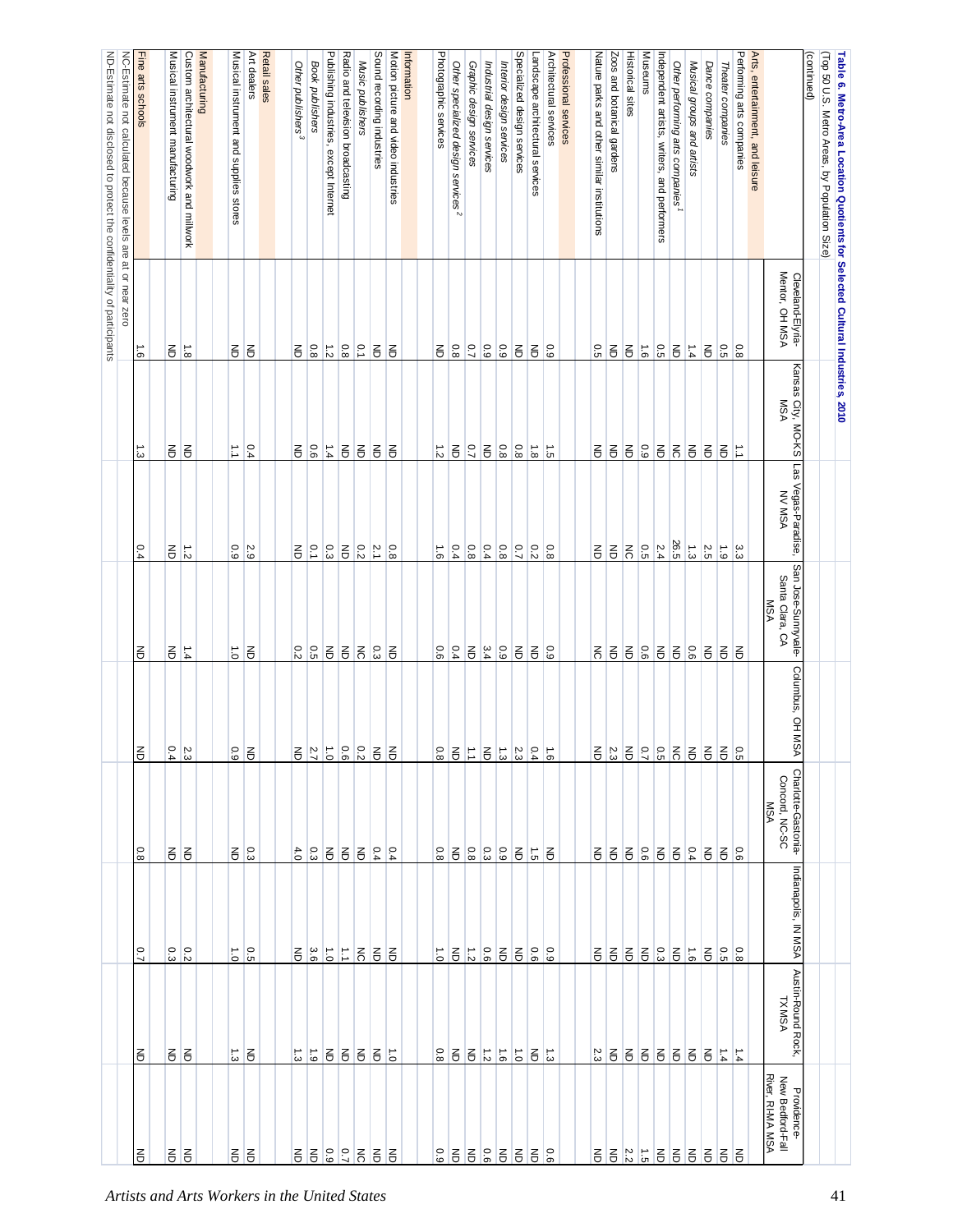|                                                                          |                                                               | Fine arts schools |                                  |                                            | Manufacturing                                 |                                        | Art dealers                   | Retail sales |                               |                             |                                           |                                                         |                  |                            |                                     | Information |                       |                                                                                                                                                            |                         |                            |                          |                                                                                                                                                            |                                  |                        |                       |                                             |                            | <b>Historical sites</b> | <b>Museums</b>       |                                              |                                 |                            |                         |                   |                           |                                  |                                                        | (continued) |                                                                                                                                |  |
|--------------------------------------------------------------------------|---------------------------------------------------------------|-------------------|----------------------------------|--------------------------------------------|-----------------------------------------------|----------------------------------------|-------------------------------|--------------|-------------------------------|-----------------------------|-------------------------------------------|---------------------------------------------------------|------------------|----------------------------|-------------------------------------|-------------|-----------------------|------------------------------------------------------------------------------------------------------------------------------------------------------------|-------------------------|----------------------------|--------------------------|------------------------------------------------------------------------------------------------------------------------------------------------------------|----------------------------------|------------------------|-----------------------|---------------------------------------------|----------------------------|-------------------------|----------------------|----------------------------------------------|---------------------------------|----------------------------|-------------------------|-------------------|---------------------------|----------------------------------|--------------------------------------------------------|-------------|--------------------------------------------------------------------------------------------------------------------------------|--|
| ND-Estimate not disclosed to protect the confidentiality of participants | NC-Estimate not calculated because levels are at or near zero |                   | Musical instrument manufacturing | Custom architectural woodwork and millwork |                                               | Musical instrument and supplies stores |                               |              | Other publishers <sup>3</sup> | Book publishers             | Publishing industries,<br>except Internet | Radio and television broadcasting                       | Music publishers | Sound recording industries | Motion picture and video industries |             | Photographic services | Other specialized design services <sup>2</sup>                                                                                                             | Graphic design services | Industrial design services | Interior design services | Specialized design services                                                                                                                                | Landscape architectural services | Architectural services | Professional services | Nature parks and other similar institutions | Zoos and botanical gardens |                         |                      | Independent artists, writers, and performers | Other performing arts companies | Musical groups and artists | Dance companies         | Theater companies | Performing arts companies | Arts, entertainment, and leisure |                                                        |             | (Top 50 U.S. Metro Areas, by Population Size)<br>Table 6. Metro-Area Location Quotients for Selected Cultural Industries, 2010 |  |
|                                                                          |                                                               |                   |                                  |                                            |                                               |                                        |                               |              |                               |                             |                                           |                                                         |                  |                            |                                     |             |                       |                                                                                                                                                            |                         |                            |                          |                                                                                                                                                            |                                  |                        |                       |                                             |                            |                         |                      |                                              |                                 |                            |                         |                   |                           |                                  |                                                        |             |                                                                                                                                |  |
|                                                                          |                                                               | る                 | $\Xi$                            | E                                          |                                               | 弓                                      | $\overline{6}$                |              | $\mathsf{g}% _{T}$            | $\overline{6}$              | $\overline{\mathbf{e}}$                   | $\overline{\mathbf{e}}$                                 | $\epsilon$       | $\epsilon$                 | 弓                                   |             | $\epsilon$            | $\overline{6}$                                                                                                                                             | $\overline{6}$          | $\Xi$                      | $\overline{6}$           | $\overline{\mathbf{e}}$                                                                                                                                    | $\overline{6}$                   | 弓                      |                       | $\mathsf{g}% _{T}$                          | $\overline{6}$             | $\overline{6}$          | $\overline{6}$       | $\overline{6}$                               | $\overline{6}$                  | $\overline{6}$             | $\overline{6}$          | $\overline{6}$    | る                         |                                  | News, VA-NC MSA<br>Norfolk-Newport<br>Virginia Beach-  |             |                                                                                                                                |  |
|                                                                          |                                                               | $\frac{1}{3}$     | 10.4                             | $\overline{6}$                             |                                               | $\vec{c}$                              | 0.6                           |              | $0.9\,$                       | $\frac{1.4}{4}$             | $\overline{0.8}$                          | $\overline{6}$                                          | 40.7             | 18.8                       | $\vec{8}$                           |             | $\vec{\cdot}$         | $\mathsf{S}% _{T}=\mathsf{S}_{T}\!\left( a,b\right) ,\mathsf{S}_{T}=\mathsf{S}_{T}\!\left( a,b\right) ,\mathsf{S}_{T}=\mathsf{S}_{T}\!\left( a,b\right) ,$ | 0.9                     | $\overline{\mathbf{e}}$    | $\overrightarrow{c}$     | $\mathsf{S}% _{T}=\mathsf{S}_{T}\!\left( a,b\right) ,\mathsf{S}_{T}=\mathsf{S}_{T}\!\left( a,b\right) ,\mathsf{S}_{T}=\mathsf{S}_{T}\!\left( a,b\right) ,$ | 2.0                              | $\frac{1}{4}$          |                       | 0.9                                         | 弓                          | $\overline{6}$          | $\frac{1}{\sqrt{2}}$ | $\frac{\omega}{2}$                           | $\overline{6}$                  | $\frac{9.7}{2}$            | $\overline{\mathbb{e}}$ | 0.3               | ွး                        |                                  | Nashville-Davidson--<br>Murfreesboro, TN<br><b>MSA</b> |             |                                                                                                                                |  |
|                                                                          |                                                               | $\frac{1}{2}$     | $\overline{0}$                   | $\overline{6}$                             |                                               |                                        | $rac{6}{5}$                   |              | $\Xi$                         | 0.2                         | 8.0                                       | 6.0                                                     | $\Xi$            | $\overline{6}$             | 召                                   |             | $\overline{6}$        | $\overline{\mathbf{e}}$                                                                                                                                    | $\overrightarrow{c}$    | $\Xi$                      | $\frac{0.5}{2}$          | $\frac{0.7}{7}$                                                                                                                                            | $\overline{5}$                   | 弓                      |                       | $\mathsf{g}% _{T}$                          | $\overline{5}$             | $\overline{6}$          | $\frac{1.4}{4}$      | $\overline{6}$                               | E                               | $\frac{1}{3}$              | $\overline{6}$          | $\overline{6}$    | $\epsilon$                |                                  | Waukesha-West<br>Allis, WI MSA<br>Milwaukee-           |             |                                                                                                                                |  |
|                                                                          |                                                               | E                 | $\overline{5}$                   | $\overline{6}$                             |                                               | 弓                                      | $\vec{c}$                     |              | $\mathsf{g}% _{T}$            | $\overline{6}$              | $\overline{5}$                            | $\overline{\epsilon}$                                   | $\overline{6}$   | $\overline{6}$             | 0.4                                 |             | $\lessgtr$            | $\overline{C}$                                                                                                                                             | $\mathsf{g}% _{T}$      | $\frac{1}{2}$              | $\overline{6}$           | $\overline{\mathbf{e}}$                                                                                                                                    | $\Xi$                            | 0.5                    |                       | $\mathsf{F}% _{T}$                          | 2.8                        | $\overline{6}$          | $\frac{1}{5}$        | $\frac{0.5}{5}$                              | $\overline{6}$                  | 0.9                        | $\overline{\mathbb{e}}$ | 召                 | $\overline{5}$            |                                  | Jacksonville, FL MSA                                   |             |                                                                                                                                |  |
|                                                                          |                                                               | $\overline{5}$    | $rac{1}{6}$                      |                                            |                                               |                                        | $\overline{5}$ $\overline{5}$ |              |                               |                             |                                           | $\frac{8}{3}$ $\frac{8}{3}$ $\frac{8}{3}$ $\frac{1}{3}$ | $\overline{6}$   | 55                         |                                     |             |                       |                                                                                                                                                            |                         |                            |                          |                                                                                                                                                            | 32555                            | $\overline{6}$         |                       | 888888888                                   |                            |                         |                      |                                              |                                 |                            |                         |                   |                           |                                  | Memphis, TN-MS-AR<br><b>MSA</b>                        |             |                                                                                                                                |  |
|                                                                          |                                                               | る                 | $rac{6}{6}$                      |                                            |                                               |                                        | $\frac{0.5}{1.1}$             |              |                               | $\frac{8}{9}$ $\frac{8}{9}$ |                                           | $\frac{1}{6}$ $\frac{1}{6}$                             |                  | 引引                         |                                     |             | $\vec{0}$             | 引는                                                                                                                                                         |                         | $\Xi$                      | $\overrightarrow{c}$     |                                                                                                                                                            |                                  |                        |                       | $\vec{\cdot}$                               |                            |                         |                      |                                              |                                 | 3 3 3 3 4 5 6 7            |                         |                   |                           |                                  | Louisville, KY-IN<br><b>MSA</b>                        |             |                                                                                                                                |  |
|                                                                          |                                                               | $\overline{0.9}$  | 종                                | $\vec{\omega}$                             |                                               | 弓                                      | $^{\circ}$                    |              | 종                             |                             | 53.2                                      |                                                         | $\overline{6}$   | $rac{0}{4}$                |                                     |             | 0.6                   | $\overline{6}$                                                                                                                                             | 6.9                     | $\overline{6}$             | $\overrightarrow{c}$     | 0.9                                                                                                                                                        | $\frac{1}{3}$                    |                        |                       | $\overline{5}$                              | 하다                         |                         | $ \frac{1}{2}$ 3     |                                              | $\overline{5}$ $\overline{6}$   |                            | 3.0                     | $\overline{6}$    | $60^{\circ}$              |                                  | Richmond, VA MSA                                       |             |                                                                                                                                |  |
|                                                                          |                                                               | Ιš                | $\frac{2}{5}$                    |                                            |                                               | $\vec{\omega}$                         | $\overline{6}$                |              | 0.4                           | $60^{\circ}$                | 8.0                                       | $\overline{6}$                                          | $\overline{5}$   | $\frac{1}{6}$              |                                     |             | $\vec{\omega}$        | $\overline{\mathbf{e}}$                                                                                                                                    | 6.9                     | $\Xi$                      | $\overline{C}$           |                                                                                                                                                            | るるこ                              |                        |                       | 종                                           | $\overline{5}$             | E                       |                      |                                              | 5 2 2 1                         |                            | $\overline{6}$          | E                 | $\epsilon$                |                                  | Oklahoma City, OK<br><b>MSA</b>                        |             |                                                                                                                                |  |
|                                                                          |                                                               | る                 | 弓                                | E                                          |                                               |                                        | 引引                            |              |                               |                             |                                           | 88888                                                   |                  | 13.                        |                                     |             | る                     |                                                                                                                                                            | 8888                    |                            |                          |                                                                                                                                                            | 百百百                              |                        |                       | 운 운 운                                       |                            |                         |                      |                                              |                                 | 666666                     |                         |                   | Ιš                        |                                  | Hartford, CTMSA<br>Hartford-West<br>Hartford-East      |             |                                                                                                                                |  |
|                                                                          |                                                               |                   |                                  |                                            | Artists and Arts Workers in the United States |                                        |                               |              |                               |                             |                                           |                                                         |                  |                            |                                     |             |                       |                                                                                                                                                            |                         |                            |                          |                                                                                                                                                            |                                  |                        |                       |                                             |                            |                         |                      |                                              |                                 |                            |                         |                   |                           |                                  |                                                        |             | 42                                                                                                                             |  |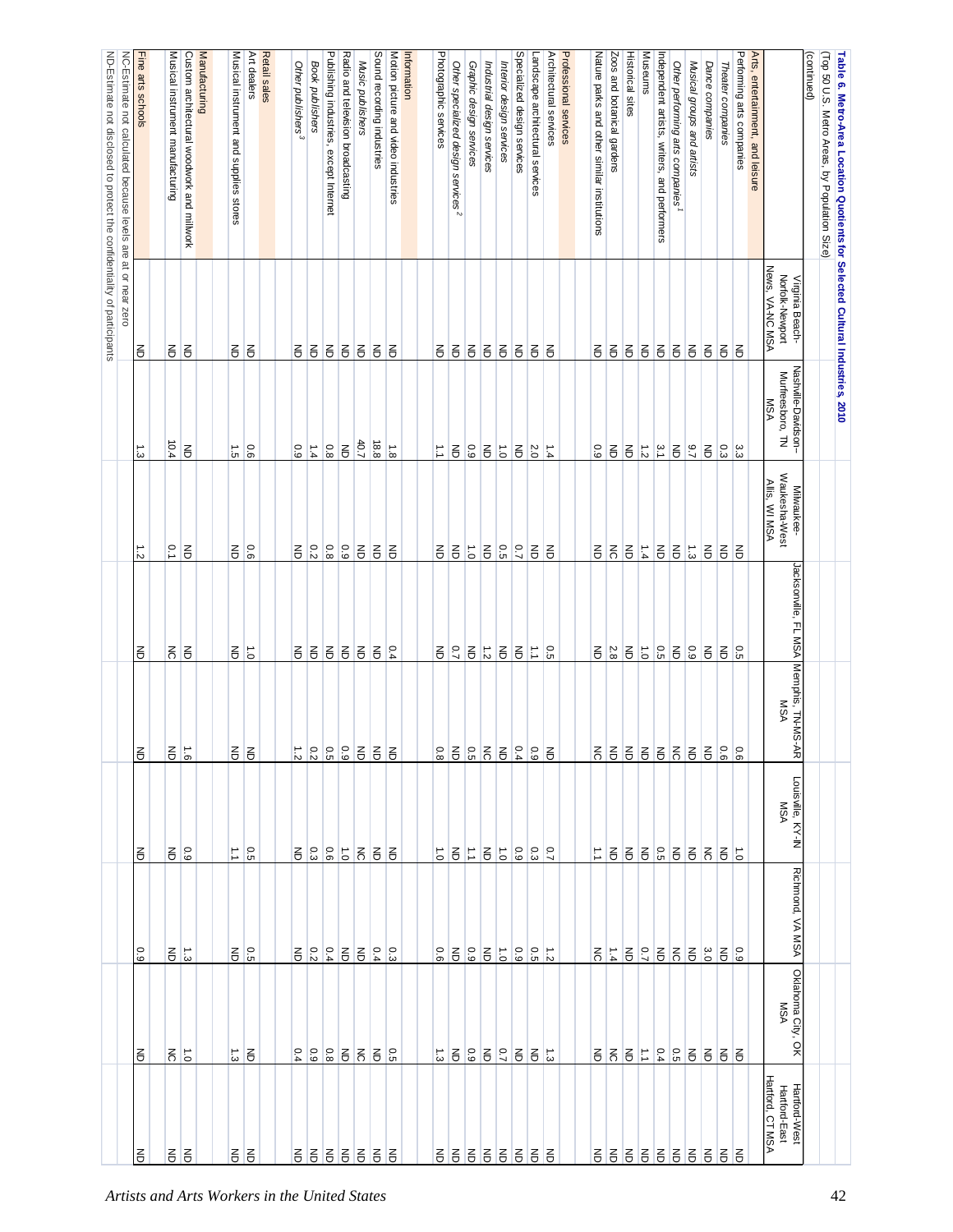|                         |                                           |                                      |                                  |                                           | Source: Quarterly Census of Employment and Wages, Bureau of Labor Statistics, U.S. Department of Labor |
|-------------------------|-------------------------------------------|--------------------------------------|----------------------------------|-------------------------------------------|--------------------------------------------------------------------------------------------------------|
|                         |                                           |                                      |                                  |                                           | $^{3}$ Includes<br>publishing of greeting cards and catalogues                                         |
|                         |                                           |                                      |                                  |                                           | 2 Includes fashion and jewelry design                                                                  |
|                         |                                           |                                      |                                  |                                           | 1 Includes circuses, magic shows, and ice-skating performances                                         |
|                         |                                           |                                      |                                  |                                           | ND-Estimate not disclosed to protect the confidentiality of participants                               |
|                         |                                           |                                      |                                  |                                           | NC-Estimate not calculated because levels are at or near zero                                          |
| $\overline{5}$          | $\vec{0}$                                 | 2.7                                  | $\overline{5}$                   | $\overline{6}$                            | Fine arts schools                                                                                      |
| $rac{2}{5}$             | $\overline{5}$                            | 高                                    | 0.8                              | $\frac{Z}{\Box}$                          | Musical instrument manufacturing                                                                       |
|                         | $\overline{6}$                            | $\overline{6}$                       | $\overline{6}$                   | 6.0                                       | Custom architectural woodwork and millwork                                                             |
|                         |                                           |                                      |                                  |                                           | Manufacturing                                                                                          |
| $\overline{6}$          | $\Xi$                                     | $\Xi$                                | 0.9                              | $\Xi$                                     | Musical instrument and supplies stores                                                                 |
| $\overline{5}$          | $\overline{2}$                            | 0.4                                  | 0.3                              | $\overline{5}$                            | Art dealers                                                                                            |
|                         |                                           |                                      |                                  |                                           | Retail sales                                                                                           |
| 5 5 5 3 3 5             | $\overline{6}$                            | $\Xi$                                | $\overline{\mathbf{e}}$          | $\overline{\mathbf{e}}$                   | Other publishers <sup>3</sup>                                                                          |
|                         | $\overline{6}$                            | $\frac{1}{5}$                        | $\overline{6}$                   | 0.2                                       | <b>Book</b> publishers                                                                                 |
|                         | $\frac{1}{2}$ $\frac{1}{6}$ $\frac{1}{6}$ | $\Xi$                                | $rac{1}{2}$                      | 0.4                                       | Publishing industries,<br>except Internet                                                              |
|                         |                                           | 55                                   |                                  | $\overline{6}$                            | Radio and television broadcasting                                                                      |
|                         |                                           |                                      | $\frac{2}{5}$                    | $\overline{6}$                            | Music publishers                                                                                       |
| $rac{1}{2}$ $rac{5}{2}$ | 1월 <u>5</u>                               | $\overline{6}$                       | 0.3                              | $\overline{6}$                            | Sound recording industries                                                                             |
|                         |                                           | $\overline{6}$                       |                                  | E                                         | Motion picture and video industries                                                                    |
|                         |                                           |                                      |                                  |                                           | Information                                                                                            |
|                         | $\overline{C}$                            | 증                                    | 증                                | 1.4                                       | Photographic services                                                                                  |
|                         | $\overline{6}$                            | $\overline{6}$                       | 0.6                              | $\overline{6}$                            | Other specialized design services <sup>2</sup>                                                         |
|                         | E                                         | $\frac{Z}{\Box}$                     | $\overline{6}$                   | 0.4                                       | Graphic design services                                                                                |
|                         | $rac{6}{6}$                               | $\overline{6}$                       | 0.2                              | $\overline{5}$                            | Industrial design services                                                                             |
| 5577                    |                                           | $\overline{6}$                       | $\overline{6}$                   | $\overline{6}$                            | Interior design services                                                                               |
|                         | E                                         | E                                    | $\frac{5}{10}$                   | 0.6                                       | Specialized design services<br>Landscape architectural services                                        |
| $\overrightarrow{5}$    | 55                                        | $rac{6}{5}$                          | E                                | $\overrightarrow{5}$                      | Architectural services                                                                                 |
|                         |                                           |                                      |                                  |                                           | Professional services                                                                                  |
| 증                       | $\overline{6}$                            | 종                                    | 종                                | 종                                         | Nature parks and other similar institutions                                                            |
|                         | 55                                        | $\overline{5}$                       | $\frac{1}{3}$                    | E                                         | Zoos and botanical gardens                                                                             |
|                         |                                           | $\overline{6}$                       | $\overline{6}$                   | $\frac{1}{4}$                             | <b>Historical sites</b>                                                                                |
|                         | $\frac{1}{2}$ $\frac{1}{2}$               | 55                                   | 6.0                              | $\frac{1}{9}$                             | Museums                                                                                                |
| <b>666686666</b>        |                                           |                                      | $\frac{0.2}{2}$                  | $\overline{5}$                            | Independent artists, writers, and performers                                                           |
|                         | E                                         | $\overline{6}$                       | $\overline{5}$                   | $\overline{5}$                            | Other performing arts companies                                                                        |
|                         |                                           | $\overline{6}$                       | $\overline{6}$                   | $\overline{6}$                            | Musical groups and artists                                                                             |
|                         | 55                                        | $\overline{6}$                       | $\overline{5}$                   | $\overline{6}$                            | Dance companies                                                                                        |
|                         | $\frac{2}{6}$                             | 0.4                                  | $\mathbb{Z}$                     | $\frac{1}{3}$                             | Theater companies                                                                                      |
|                         |                                           | $\overline{6}$                       | 6.9                              |                                           | Arts, entertainment, and let<br>Performing arts companies<br>entertainment, and leisure                |
|                         |                                           |                                      |                                  |                                           |                                                                                                        |
| Lake City, UT<br>MSA    | Birmingham-Hoover,<br>AL MSA<br>Salt      | Raleigh-Cary, NC<br>Raleigh-Cary, NC | Buffalo-Niagara Falls,<br>NY MSA | Metairie-Kenner,<br>LA MSA<br>New Orleans |                                                                                                        |
|                         |                                           |                                      |                                  |                                           | (continued)                                                                                            |
|                         |                                           |                                      |                                  |                                           | (Top 50 U.S. Metro Areas, by Population Size)                                                          |
|                         |                                           |                                      |                                  |                                           | Table 6. Metro-Area Location Quotients for Selected Cultural Industries, 2010                          |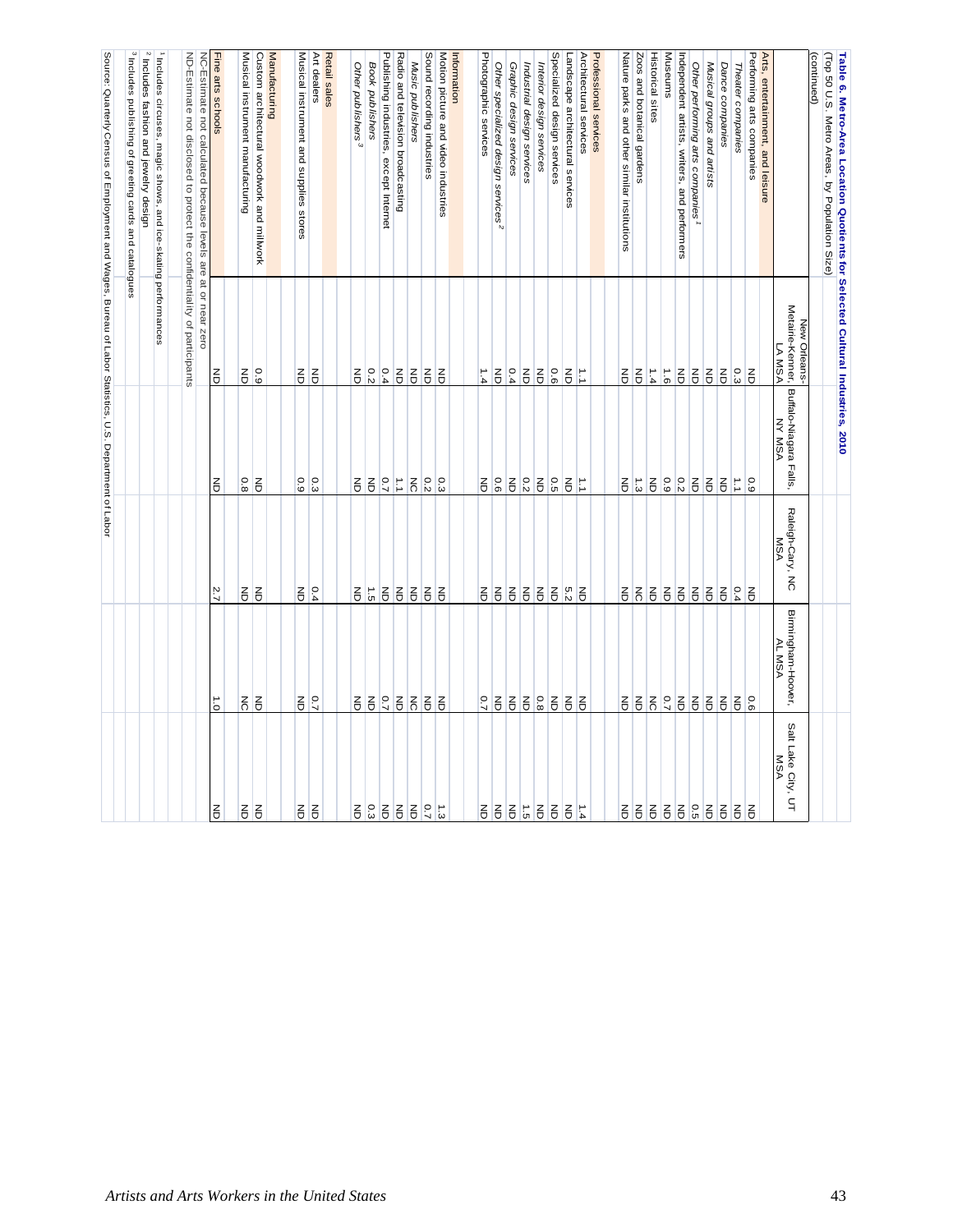### **Table 7. Primary and Secondary Artist Employment, 2010**

|                                             | Primary | Primary and    | Secondary job as      |
|---------------------------------------------|---------|----------------|-----------------------|
|                                             | jobs    | secondary jobs | percent of total jobs |
| <b>All artists</b>                          | 1,964   | 2,228          | 11.9%                 |
| Actors                                      | 24      | 33             | 27.2%                 |
| Announcers                                  | 56      | 77             | 27.8%                 |
| Architects                                  | 188     | 197            | 4.6%                  |
| Fine artists, arts directors, and animators | 191     | 212            | 9.8%                  |
| Dancers and choreographers                  | 14      | 16             | 14.1%                 |
| Designers                                   | 788     | 825            | 4.4%                  |
| Other entertainers                          | 42      | 46             | 8.4%                  |
| <b>Musicians</b>                            | 176     | 266            | 33.7%                 |
| Photographers                               | 151     | 179            | 15.5%                 |
| Producers and directors                     | 154     | 167            | 7.6%                  |
| Writers and authors                         | 178     | 209            | 15.0%                 |

Note: Jobs are measured in thousands

Source: Current Population Survey, Bureau of Labor Statistics, U.S. Department of Labor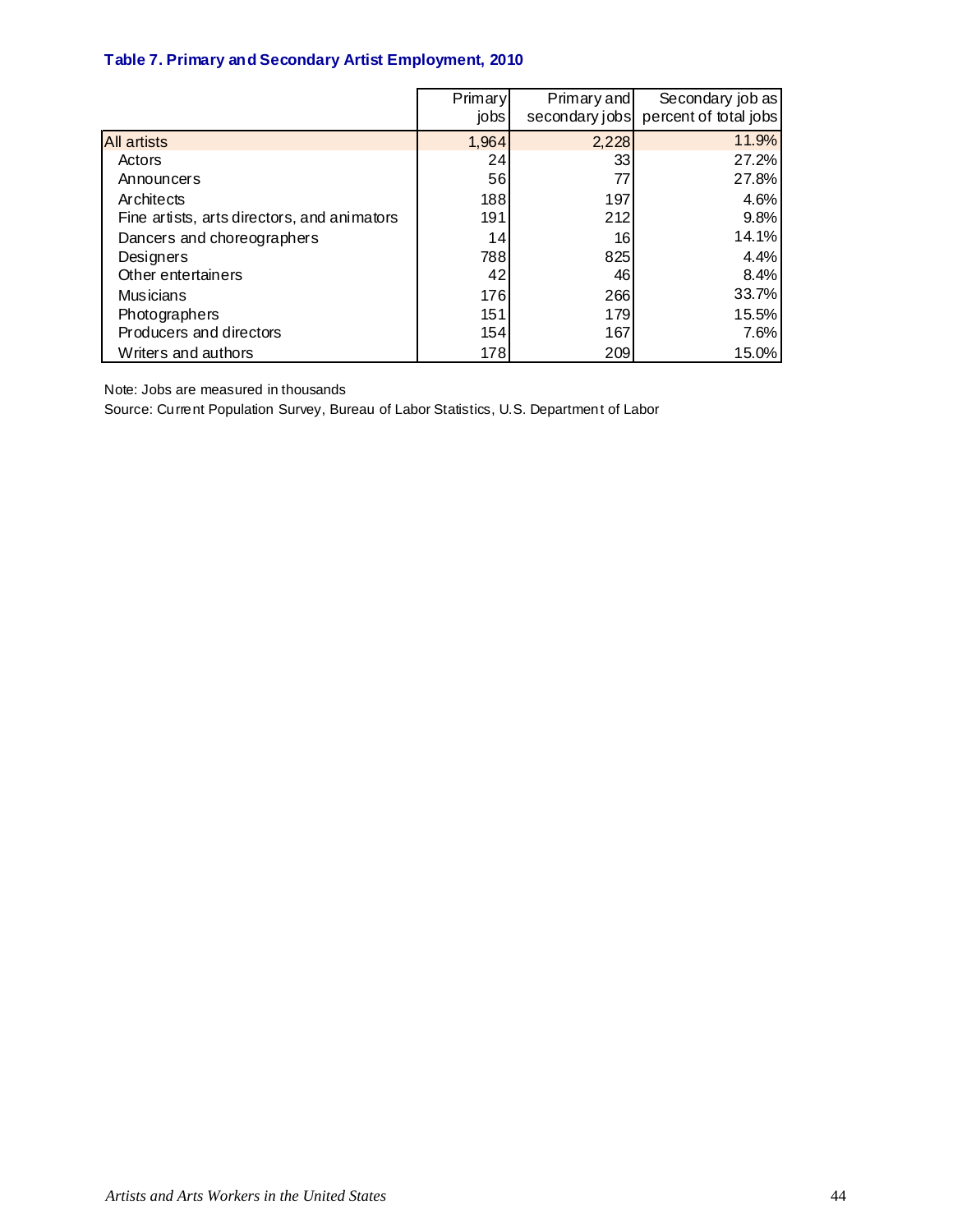### **ENDNOTES**

 $1$ <sup>1</sup> The revision began with the 2008 ACS questionnaire. Please see the Technical Notes section at the end of this report for a full discussion of the revision.

 $2^2$  There are a number of differences between the American Community Survey and the Current Population Survey. For example, while the ACS provides estimates for small geographic areas, the CPS was designed to produce national estimates. The ACS includes "group quarters," such as college dormitories and military bases; the CPS excludes group quarters and is restricted to U.S. civilian households. For more information about ACS and CPS comparisons, please see the Bureau of Labor Statistics' literature, available at http://www.bls.gov/lau/acsqa.htm#Q04.

<sup>3</sup> For more information, see Table 7.

<sup>4</sup> According to ACS data, this is roughly the same growth rate as for the overall workforce. For more information about comparing the ACS 2005-2009 with the 2000 decennial census, please see the Census Bureau's guidance available at http://www.census.gov/acs/www/ guidance for data users/2009 comparison quick guide/

 $<sup>5</sup>$  Estimates based on the Current Population Survey. According to the survey, designed differently</sup> from the ACS, the number of artists increased from 2.1 million in 2000 to 2.2 million in 2009. See footnote #2.

 $6$  Analysis of educational attainment is restricted to workers of 25 years and older.

 $7$  Wages and salaries are measured in 2009 dollars.

 $8$  Due to small sample/population sizes and/or high concentrations of one gender in an occupation, caution should be used in interpreting this ratio for dancers and choreographers, announcers, and architects.

<sup>9</sup> Estimates are for undergraduate degrees earned by workers age 25 and older.

<sup>10</sup> Housing unit response rates for the ACS ranged from 97.3 percent in 2005 to 98 percent in 2009.

 $11$  The 2005-2009 ACS PUMS files contain two-thirds of the full ACS responses in those years. For more information, please see the Census Bureau's technical documentation available at http:// www.census.gov/acs/www/Downloads/data\_documentation/pums/

Accuracy/2005\_2009AccuracyPUMS.pdf.